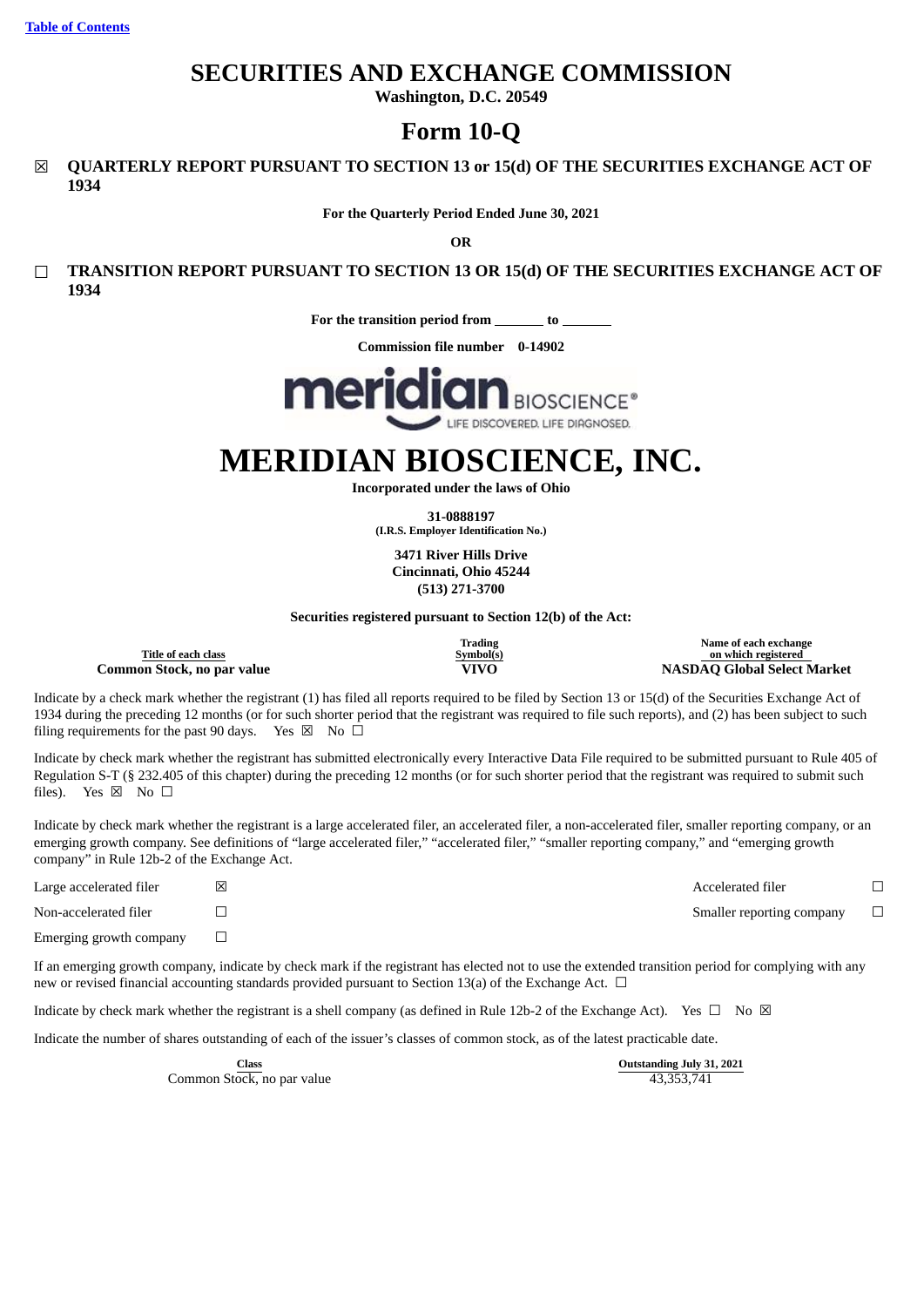# **MERIDIAN BIOSCIENCE, INC. AND SUBSIDIARIES TABLE OF CONTENTS TO QUARTERLY REPORT ON FORM 10-Q**

<span id="page-1-0"></span>

|                  |                                                                                                                                   | Page(s)        |
|------------------|-----------------------------------------------------------------------------------------------------------------------------------|----------------|
| PART I.          | <b>FINANCIAL INFORMATION</b>                                                                                                      |                |
| Item 1.          | <b>Financial Statements (Unaudited)</b>                                                                                           |                |
|                  | <b>Condensed Consolidated Statements of Operations</b><br>Three and Nine Months Ended June 30, 2021 and 2020                      | 1              |
|                  | <b>Condensed Consolidated Statements of Comprehensive Income</b><br>Three and Nine Months Ended June 30, 2021 and 2020            | $\overline{2}$ |
|                  | <b>Condensed Consolidated Statements of Cash Flows</b><br>Nine Months Ended June 30, 2021 and 2020                                | 3              |
|                  | <b>Condensed Consolidated Balance Sheets</b><br>June 30, 2021 and September 30, 2020                                              | $4 - 5$        |
|                  | <b>Condensed Consolidated Statements of Changes in Shareholders' Equity</b><br>Three and Nine Months Ended June 30, 2021 and 2020 | 6              |
|                  | <b>Notes to Condensed Consolidated Financial Statements</b>                                                                       | $7 - 20$       |
| Item 2.          | <b>Management's Discussion and Analysis of Financial Condition and Results of Operations</b>                                      | 21-29          |
| Item 3.          | <b>Quantitative and Qualitative Disclosures About Market Risk</b>                                                                 | 30             |
| Item 4.          | <b>Controls and Procedures</b>                                                                                                    | 30             |
| PART II.         | <b>OTHER INFORMATION</b>                                                                                                          |                |
| Item 1.          | <b>Legal Proceedings</b>                                                                                                          | 30             |
| Item 1A.         | <b>Risk Factors</b>                                                                                                               | 30             |
| Item 6.          | <b>Exhibits</b>                                                                                                                   | 31             |
| <b>Signature</b> |                                                                                                                                   | 31             |

# **FORWARD-LOOKING STATEMENTS**

This Quarterly Report on Form 10-Q contains forward-looking statements. The Private Securities Litigation Reform Act of 1995 provides a safe harbor from civil litigation for forward-looking statements accompanied by meaningful cautionary statements. Except for historical information, this report contains forward-looking statements within the meaning of Section 27A of the Securities Act of 1933, as amended, and Section 21E of the Securities Exchange Act of 1934, which may be identified by words such as "continues", "estimates", "anticipates", "projects", "plans", "seeks", "may", "will", "expects", "intends", "believes", "signals", "should", "can" and similar expressions or the negative versions thereof and which also may be identified by their context. All statements that address operating performance or events or developments that Meridian Bioscience, Inc. ("Meridian" or "the Company") expects or anticipates will occur in the future, including, but not limited to, statements relating to per share diluted net earnings, sales, product demand, net revenues, operating margin, other quidance and the impact of COVID-19 on its business and prospects, are forward-looking statements. Such statements, whether expressed or implied, are based upon current expectations of the Company and speak only as of the date made. Specifically, Meridian's forward-looking statements are, and will be, based on management's then-current views and assumptions regarding future events and operating performance. Meridian assumes no obligation to publicly update or revise any forward-looking statements even if experience or future changes make it clear that any projected results expressed or implied therein will not be realized. These statements are subject to various risks, uncertainties and other factors that could cause actual results to differ materially, including, without limitation, the following: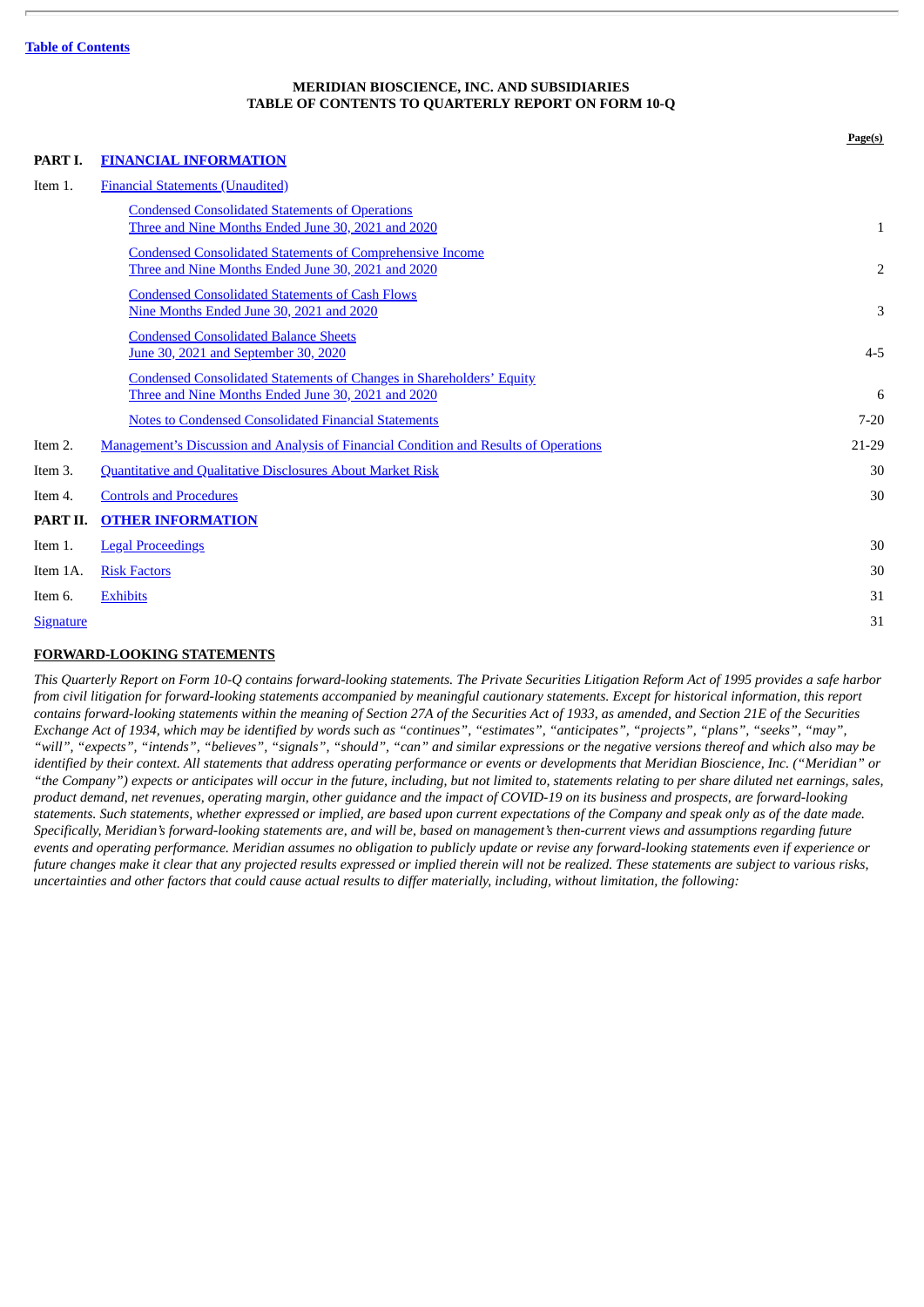Meridian's operating results, financial condition and continued growth depends, in part, on its ability to introduce into the marketplace enhancements of existing products or new products that incorporate technological advances, meet customer requirements and respond to products developed by Meridian's competition, its ability to effectively sell such products and its ability to successfully expand and effectively manage increased sales and marketing operations. While Meridian has introduced a number of internally developed products and acquired products, there can be no assurance that it will be successful in the future in introducing such products on a timely basis or in protecting its intellectual property, and unexpected or costly manufacturing costs associated with its introduction of new products or acquired products could cause actual results to differ from expectations. Meridian relies on proprietary, patented and licensed technologies. As such, the Company's ability to protect its intellectual property rights, as well as the potential for intellectual property litigation, would impact its results. Ongoing consolidations of reference laboratories and formation of multihospital alliances may cause adverse changes to pricing and distribution. Recessionary pressures on the economy and the markets in which the Company's customers operate, as well as adverse trends in buying patterns from customers, can change expected results. Costs and difficulties in complying with laws and regulations, including those administered by the United States Food and Drug Administration, can result in unanticipated expenses and delays and interruptions to the sale of new and existing products, as can the uncertainty of regulatory approvals and the regulatory process (including the currently ongoing study and other FDA actions regarding the Company's LeadCare products). The international scope of Meridian's operations, including changes in the relative strength or weakness of the U.S. dollar and general economic conditions in foreign countries, can impact results and make them difficult to predict. One of Meridian's growth strategies is the acquisition of companies and product lines. There can be no assurance that additional acquisitions will be consummated or that, if consummated, will be successful and the acquired businesses will be successfully integrated into Meridian's operations. There may be risks that acquisitions may disrupt operations and may pose potential difficulties in employee retention, and there may be additional risks with respect to Meridian's ability to recognize the benefits of acquisitions, including potential synergies and cost savings or the failure of acquisitions to achieve their plans and objectives. Meridian cannot predict the outcome of future goodwill impairment testing and the impact of possible goodwill impairments on Meridian's earnings and financial results. Meridian cannot predict the possible impact of U.S. health care legislation enacted in 2010 – the Patient Protection and Affordable Care Act, as amended by the Health Care and Education Reconciliation Act – and any modification or repeal of any of the provisions thereof initiated by Congress or the presidential administration, and any similar initiatives in other countries on its results of operations. Efforts to reduce the U.S. federal deficit, breaches of Meridian's information technology systems, trade wars, increased tariffs, and natural disasters and other events could have a materially adverse effect on Meridian's results of operations and net revenues. The Company can make no assurances that a material weakness in its internal control over financial reportina will not be identified in the future, which if identified and not properly corrected, could materially adversely affect its operations and result in material misstatements in its consolidated financial statements. Meridian also is subject to risks and uncertainties related to disruptions to or reductions in business operations or prospects due to pandemics, epidemics, widespread health emergencies, or outbreaks of infectious diseases such as COVID-19. In addition to the factors described in this paragraph, as well as those factors identified from time to time in the Company's filings with the Securities and Exchange Commission, Part I, Item 1A Risk Factors of the Company's most recent Annual Report on Form 10-K contains a list and description of uncertainties, risks and other matters that may affect the Company. Readers should carefully review these forward-looking statements and risk factors, and not place undue reliance *on the Company's forward-looking statements.*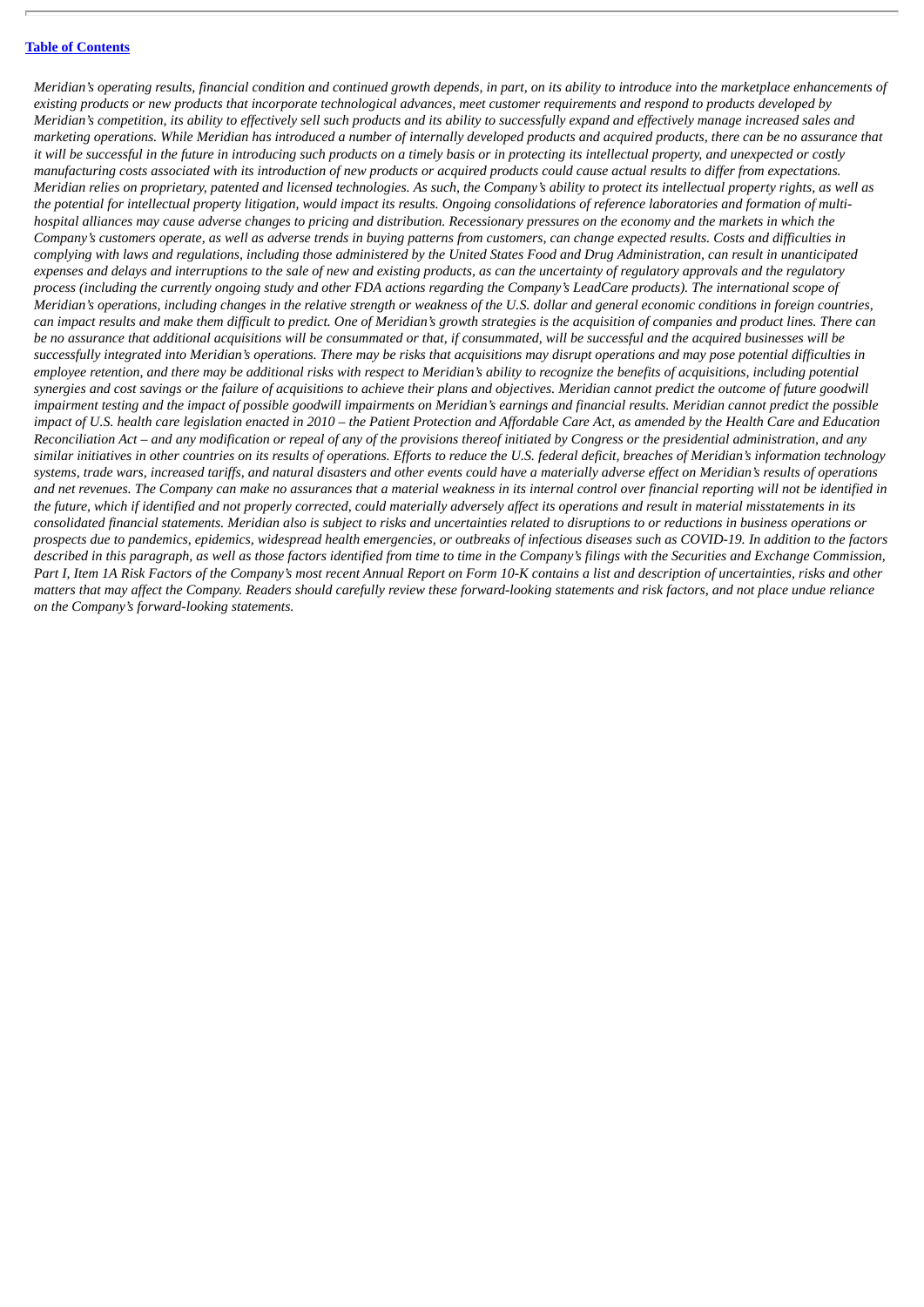#### **PART I. FINANCIAL INFORMATION Item 1. Financial Statements**

# **MERIDIAN BIOSCIENCE, INC. AND SUBSIDIARIES Condensed Consolidated Statements of Operations (Unaudited) (dollar and share amounts in thousands, except per share data)**

<span id="page-3-2"></span><span id="page-3-1"></span><span id="page-3-0"></span>

|                                                                | <b>Three Months Ended</b><br><b>June 30,</b> |                      |             | <b>Nine Months Ended</b><br><b>June 30,</b> |  |
|----------------------------------------------------------------|----------------------------------------------|----------------------|-------------|---------------------------------------------|--|
|                                                                | 2021                                         | 2020                 | 2021        | 2020                                        |  |
| <b>NET REVENUES</b>                                            | \$63,511                                     | \$84,797             | \$241,692   | \$189,514                                   |  |
| <b>COST OF SALES</b>                                           | 26,400                                       | 28,814               | 85,261      | 71,334                                      |  |
| <b>GROSS PROFIT</b>                                            | 37,111                                       | 55,983               | 156,431     | 118,180                                     |  |
| <b>OPERATING EXPENSES</b>                                      |                                              |                      |             |                                             |  |
| Research and development                                       | 6,083                                        | 6,668                | 17,799      | 16,746                                      |  |
| Selling and marketing                                          | 6,209                                        | 6,282                | 19,770      | 19,539                                      |  |
| General and administrative                                     | 11,964                                       | 12,624               | 36,827      | 32,236                                      |  |
| Acquisition-related costs                                      | 300                                          | 1,641                | 300         | 3,428                                       |  |
| Change in fair value of acquisition consideration              | (3, 563)                                     | (6, 124)             | (5,505)     | (7, 428)                                    |  |
| Restructuring costs                                            |                                              | 93                   |             | 620                                         |  |
| Selected legal costs                                           | 438                                          | 134                  | 2,695       | 1,189                                       |  |
| Total operating expenses                                       | 21,431                                       | 21,318               | 71,886      | 66,330                                      |  |
| <b>OPERATING INCOME</b>                                        | 15,680                                       | 34,665               | 84,545      | 51,850                                      |  |
| OTHER INCOME (EXPENSE)                                         |                                              |                      |             |                                             |  |
| Interest income                                                |                                              | 3                    | 15          | 137                                         |  |
| Interest expense                                               | (444)                                        | (703)                | (1,450)     | (2,002)                                     |  |
| RAD <sub>x</sub> grant income                                  |                                              |                      | 1,000       |                                             |  |
| Other, net                                                     | 59                                           | 908                  | (1,515)     | 1,561                                       |  |
| Total other income (expense)                                   | (385)                                        | 208                  | (1,950)     | (304)                                       |  |
| <b>EARNINGS BEFORE INCOME TAXES</b>                            | 15,295                                       | 34,873               | 82,595      | 51,546                                      |  |
| <b>INCOME TAX PROVISION</b>                                    | 3,626                                        | 7,366                | 17,845      | 11,853                                      |  |
| <b>NET EARNINGS</b>                                            | \$11,669                                     | \$27,507             | \$64,750    | \$ 39,693                                   |  |
| <b>BASIC EARNINGS PER COMMON SHARE</b>                         | \$.<br>0.27                                  | 0.64<br>$\mathbf{s}$ | 1.50<br>\$. | \$.<br>0.93                                 |  |
| DILUTED EARNINGS PER COMMON SHARE                              | \$<br>0.26                                   | 0.64<br>\$           | \$<br>1.47  | \$<br>0.92                                  |  |
| WEIGHTED AVERAGE NUMBER OF COMMON SHARES OUTSTANDING - BASIC   | 43,334                                       | 42,837               | 43,226      | 42,819                                      |  |
| EFFECT OF DILUTIVE STOCK OPTIONS AND RESTRICTED SHARE UNITS    | 763                                          | 436                  | 780         | 219                                         |  |
| WEIGHTED AVERAGE NUMBER OF COMMON SHARES OUTSTANDING - DILUTED | 44,097                                       | 43,273               | 44,006      | 43,038                                      |  |
| <b>ANTI-DILUTIVE SECURITIES:</b>                               |                                              |                      |             |                                             |  |
| Common share options and restricted share units                | 190                                          | 854                  | 180         | 1,298                                       |  |

The accompanying notes are an integral part of these condensed consolidated financial statements.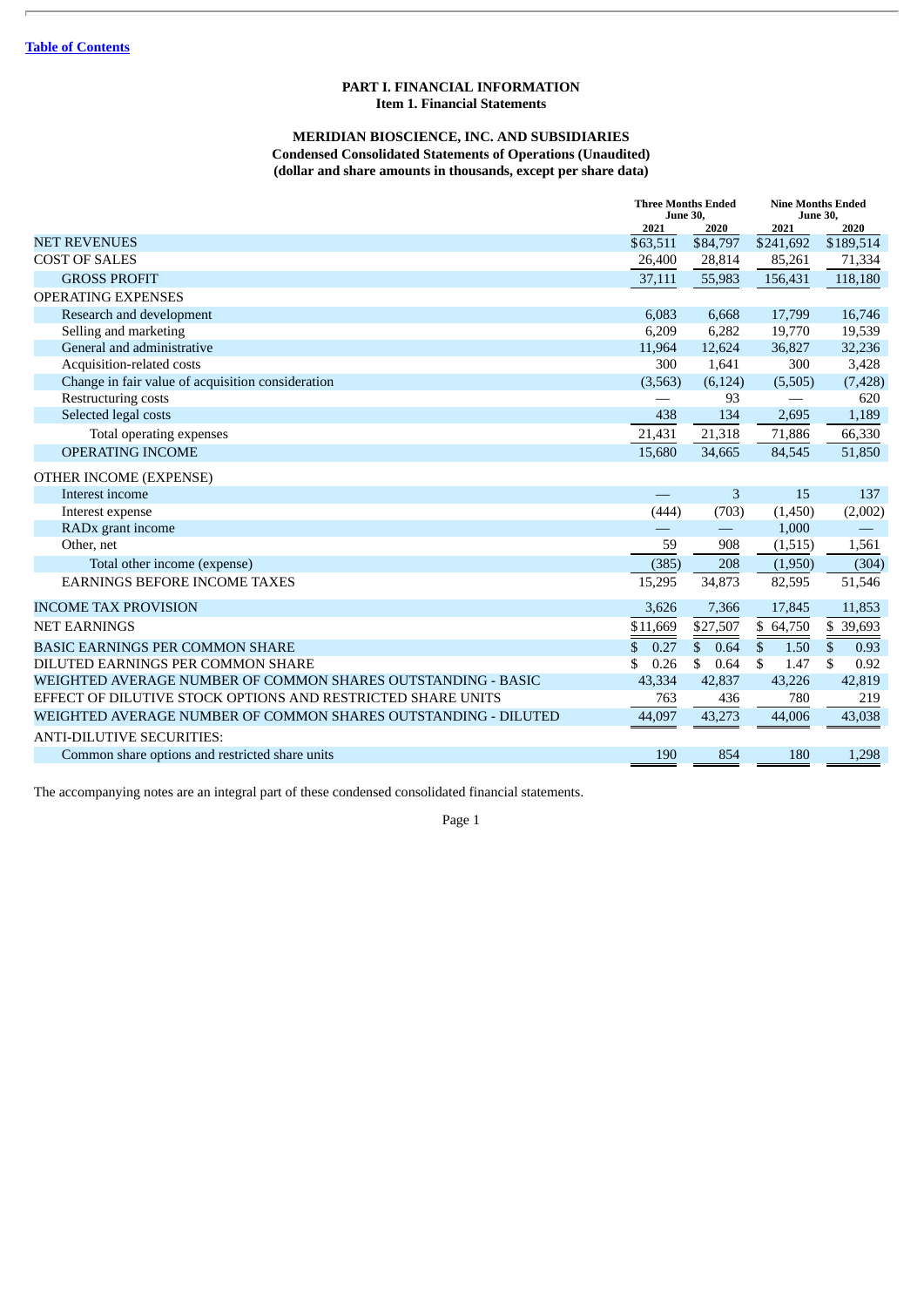#### **MERIDIAN BIOSCIENCE, INC. AND SUBSIDIARIES Condensed Consolidated Statements of Comprehensive Income (Unaudited) (dollar amounts in thousands)**

<span id="page-4-0"></span>

|                                                                    | <b>Three Months Ended</b><br><b>June 30.</b> |          | <b>Nine Months Ended</b><br><b>June 30.</b> |          |
|--------------------------------------------------------------------|----------------------------------------------|----------|---------------------------------------------|----------|
|                                                                    | 2021                                         | 2020     | 2021                                        | 2020     |
| <b>NET EARNINGS</b>                                                | \$11,669                                     | \$27,507 | \$64,750                                    | \$39,693 |
| Other comprehensive income (loss):                                 |                                              |          |                                             |          |
| Foreign currency translation adjustment                            | 41                                           | 597      | 3,421                                       | 579      |
| Unrealized gain (loss) on cash flow hedge                          | 9                                            | (390)    | 469                                         | (703)    |
| Reclassification of amortization of gain on cash flow hedge        |                                              | (77)     | (154)                                       | (231)    |
| Income taxes related to items of other comprehensive income (loss) |                                              | 115      | (68)                                        | 230      |
| Other comprehensive income (loss), net of tax                      | 48                                           | 245      | 3,668                                       | (125)    |
| <b>COMPREHENSIVE INCOME</b>                                        | \$11,717                                     | \$27,752 | \$68,418                                    | \$39,568 |

The accompanying notes are an integral part of these condensed consolidated financial statements.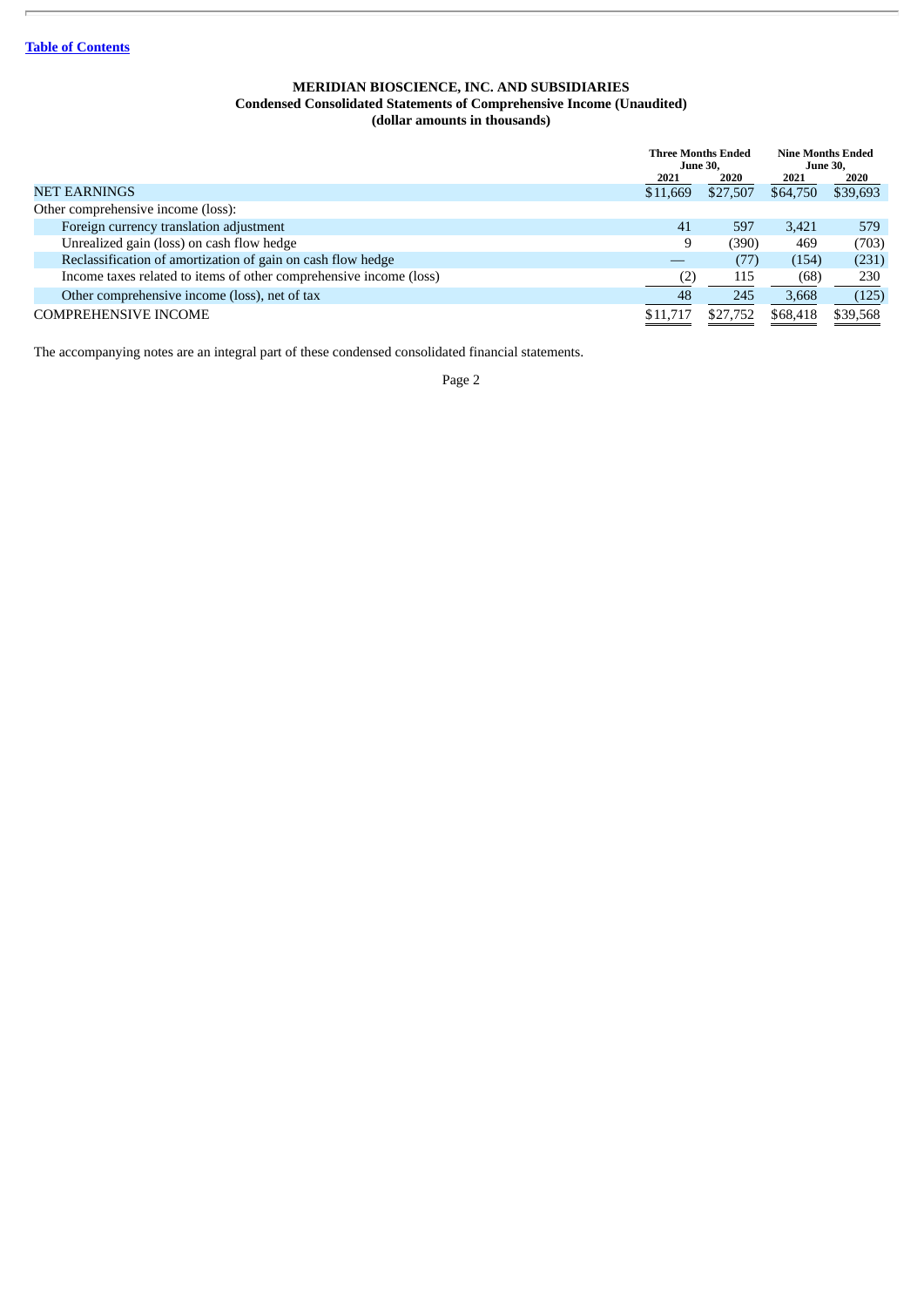#### **MERIDIAN BIOSCIENCE, INC. AND SUBSIDIARIES Condensed Consolidated Statements of Cash Flows (Unaudited) (dollar amounts in thousands)**

<span id="page-5-0"></span>

The accompanying notes are an integral part of these condensed consolidated financial statements.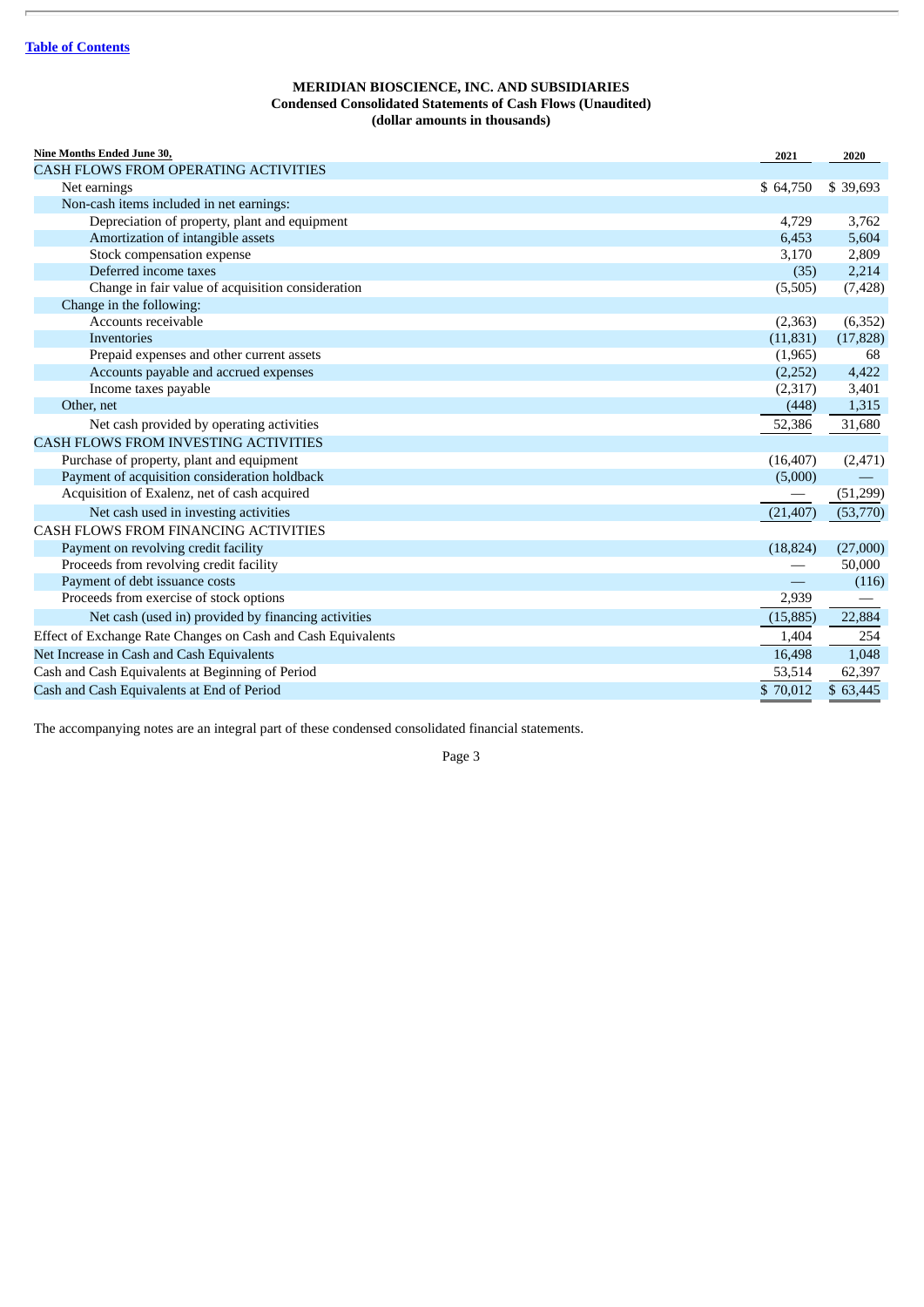# **MERIDIAN BIOSCIENCE, INC. AND SUBSIDIARIES Condensed Consolidated Balance Sheets (dollar amounts in thousands)**

# **ASSETS**

<span id="page-6-0"></span>

|                                                                       | <b>June 30.</b><br>2021<br>(Unaudited) | September 30,<br>2020 |
|-----------------------------------------------------------------------|----------------------------------------|-----------------------|
| <b>CURRENT ASSETS</b>                                                 |                                        |                       |
| Cash and cash equivalents                                             | \$<br>70,012                           | \$<br>53,514          |
| Accounts receivable, less allowances of \$514 and \$513, respectively | 42,258                                 | 38,512                |
| Inventories, net                                                      | 71,813                                 | 61,264                |
| Prepaid expenses and other current assets                             | 10,896                                 | 8,900                 |
| Total current assets                                                  | 194,979                                | 162,190               |
| PROPERTY, PLANT AND EQUIPMENT, at Cost                                |                                        |                       |
| Land                                                                  | 993                                    | 991                   |
| <b>Buildings and improvements</b>                                     | 32,372                                 | 32,188                |
| Machinery, equipment and furniture                                    | 77,429                                 | 69,854                |
| Construction in progress                                              | 11,555                                 | 1,200                 |
| Subtotal                                                              | 122,349                                | 104,233               |
| Less: accumulated depreciation and amortization                       | 77,669                                 | 73,113                |
| Property, plant and equipment, net                                    | 44,680                                 | 31,120                |
| <b>OTHER ASSETS</b>                                                   |                                        |                       |
| Goodwill                                                              | 115,315                                | 114,186               |
| Other intangible assets, net                                          | 76,744                                 | 83,197                |
| Right-of-use assets, net                                              | 6,384                                  | 6,336                 |
| Deferred income taxes                                                 | 8,073                                  | 7,647                 |
| Other assets                                                          | 395                                    | 585                   |
| Total other assets                                                    | 206,911                                | 211,951               |
| <b>TOTAL ASSETS</b>                                                   | \$446,570                              | \$<br>405,261         |

The accompanying notes are an integral part of these condensed consolidated financial statements.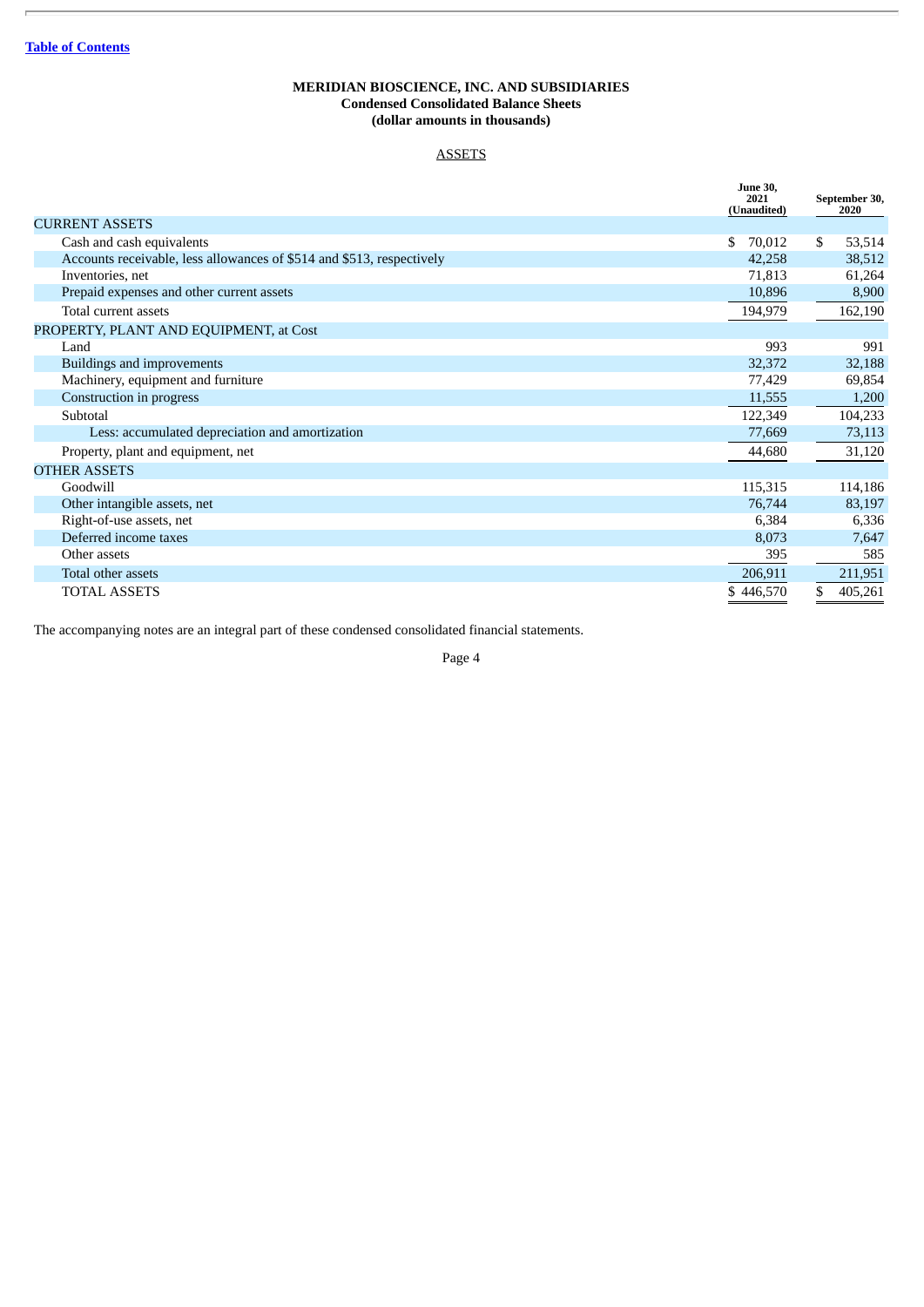#### **MERIDIAN BIOSCIENCE, INC. AND SUBSIDIARIES Condensed Consolidated Balance Sheets (dollar amounts in thousands)**

# LIABILITIES AND SHAREHOLDERS' EQUITY

|                                                                                                     | <b>June 30,</b><br>2021<br>(Unaudited) | September 30,<br>2020 |
|-----------------------------------------------------------------------------------------------------|----------------------------------------|-----------------------|
| <b>CURRENT LIABILITIES</b>                                                                          |                                        |                       |
| Accounts payable                                                                                    | \$<br>13,103                           | \$.<br>11,969         |
| Accrued employee compensation costs                                                                 | 14,026                                 | 16,661                |
| Current portion of acquisition consideration                                                        |                                        | 12,619                |
| Current operating lease obligations                                                                 | 2,059                                  | 1,789                 |
| Current government grant obligations                                                                | 735                                    | 600                   |
| Other accrued expenses                                                                              | 4,870                                  | 5,362                 |
| Income taxes payable                                                                                | 1,909                                  | 3,524                 |
| <b>Total current liabilities</b>                                                                    | 36,702                                 | 52,524                |
| <b>NON-CURRENT LIABILITIES</b>                                                                      |                                        |                       |
| Acquisition consideration                                                                           | 15,404                                 | 13,290                |
| Post-employment benefits                                                                            | 2,314                                  | 2,493                 |
| Fair value of interest rate swaps                                                                   | 245                                    | 713                   |
| Long-term operating lease obligations                                                               | 4,477                                  | 4,678                 |
| Long-term debt                                                                                      | 50,000                                 | 68,824                |
| Government grant obligations                                                                        | 10,512                                 | 10,524                |
| Long-term income taxes payable                                                                      | 374                                    | 549                   |
| Deferred income taxes                                                                               | 4,195                                  | 3,804                 |
| Other non-current liabilities                                                                       | 191                                    | 233                   |
| Total non-current liabilities                                                                       | 87,712                                 | 105,108               |
| <b>COMMITMENTS AND CONTINGENCIES</b>                                                                |                                        |                       |
| SHAREHOLDERS' EQUITY                                                                                |                                        |                       |
| Preferred stock, no par value; 1,000,000 shares authorized; none issued                             |                                        |                       |
| Common shares, no par value; 71,000,000 shares authorized, 43,352,998 and 43,068,842 shares issued, |                                        |                       |
| respectively                                                                                        |                                        |                       |
| Additional paid-in capital                                                                          | 146,304                                | 140,195               |
| Retained earnings                                                                                   | 174,044                                | 109,294               |
| Accumulated other comprehensive income (loss)                                                       | 1,808                                  | (1,860)               |
| Total shareholders' equity                                                                          | 322,156                                | 247,629               |
| TOTAL LIABILITIES AND SHAREHOLDERS' EQUITY                                                          | \$446,570                              | \$<br>405.261         |

The accompanying notes are an integral part of these condensed consolidated financial statements.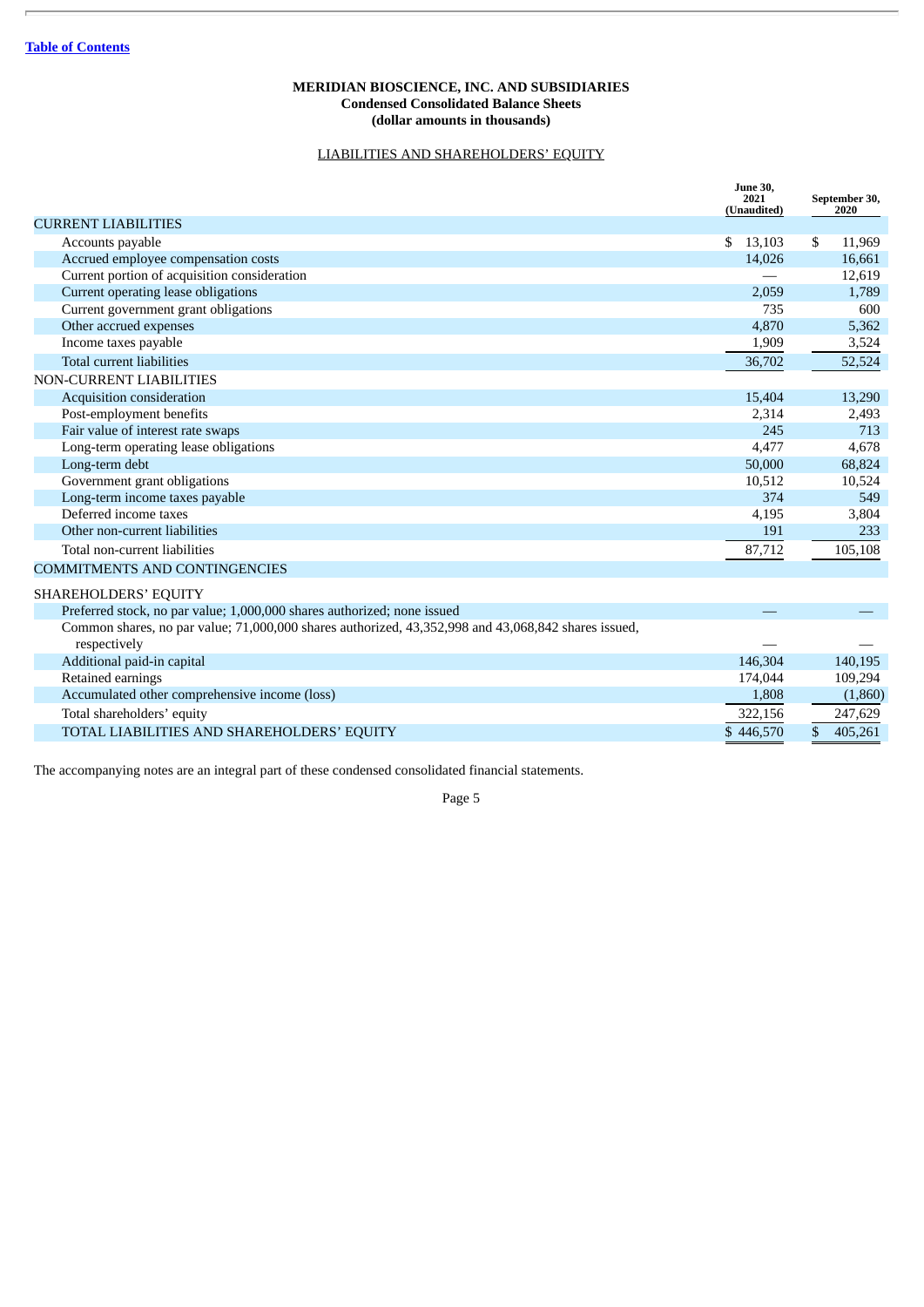#### **MERIDIAN BIOSCIENCE, INC. AND SUBSIDIARIES Condensed Consolidated Statements of Changes in Shareholders' Equity (Unaudited) (dollar and share amounts in thousands)**

<span id="page-8-0"></span>

|                                                                    | Common<br><b>Shares</b><br>Issued | Additional<br>Paid-In<br>Capital | Retained<br>Earnings | <b>Accumulated Other</b><br>Comprehensive<br>Income (Loss) | Total<br>Shareholders'<br>Equity |
|--------------------------------------------------------------------|-----------------------------------|----------------------------------|----------------------|------------------------------------------------------------|----------------------------------|
| <b>THREE MONTHS ENDED JUNE 30, 2021</b>                            |                                   |                                  |                      |                                                            |                                  |
| Balance at March 31, 2021                                          | 43,329                            | \$145,338                        | \$162,375            | \$<br>1,760                                                | \$ 309,473                       |
| Conversion of restricted share units and exercise of stock options | 24                                | 87                               |                      |                                                            | 87                               |
| Stock compensation expense                                         |                                   | 879                              |                      |                                                            | 879                              |
| Net earnings                                                       |                                   | $\qquad \qquad -$                | 11,669               | $\overline{\phantom{0}}$                                   | 11,669                           |
| Foreign currency translation adjustment                            |                                   | $\overline{\phantom{0}}$         |                      | 41                                                         | 41                               |
| Hedging activity, net of tax                                       |                                   |                                  |                      | 7                                                          | 7                                |
| Balance at June 30, 2021                                           | 43,353                            | \$146,304                        | \$174,044            | \$<br>1,808                                                | \$ 322,156                       |
| <b>THREE MONTHS ENDED JUNE 30, 2020</b>                            |                                   |                                  |                      |                                                            |                                  |
| <b>Balance at March 31, 2020</b>                                   | 42,831                            | \$134,584                        | \$75,294             | \$<br>(5, 345)                                             | \$ 204,533                       |
| Conversion of restricted share units and exercise of stock options | 8                                 |                                  |                      |                                                            |                                  |
| Stock compensation expense                                         |                                   | 1,050                            |                      |                                                            | 1,050                            |
| Net earnings                                                       |                                   |                                  | 27,507               |                                                            | 27,507                           |
| Foreign currency translation adjustment                            |                                   |                                  |                      | 597                                                        | 597                              |
| Hedging activity, net of tax                                       |                                   |                                  |                      | (352)                                                      | (352)                            |
| Balance at June 30, 2020                                           | 42,839                            | \$135,634                        | \$102,801            | \$<br>(5,100)                                              | \$<br>233,335                    |
|                                                                    |                                   |                                  |                      |                                                            |                                  |
|                                                                    | Common<br><b>Shares</b><br>Issued | Additional<br>Paid-In<br>Capital | Retained<br>Earnings | <b>Accumulated Other</b><br>Comprehensive<br>Income (Loss) | Total<br>Shareholders'<br>Equity |
| <b>NINE MONTHS ENDED JUNE 30, 2021</b>                             |                                   |                                  |                      |                                                            |                                  |
| <b>Balance at September 30, 2020</b>                               | 43,069                            | \$140,195                        | \$109,294            | \$<br>(1,860)                                              | \$247,629                        |
| Conversion of restricted share units and exercise of stock options | 284                               | 2,939                            |                      |                                                            | 2,939                            |
| Stock compensation expense                                         |                                   | 3,170                            |                      |                                                            | 3,170                            |
| Net earnings                                                       |                                   |                                  | 64,750               | $\overline{\phantom{0}}$                                   | 64,750                           |
| Foreign currency translation adjustment                            |                                   |                                  |                      | 3,421                                                      | 3,421                            |
| Hedging activity, net of tax                                       |                                   |                                  |                      | 247                                                        | 247                              |
| <b>Balance at June 30, 2021</b>                                    | 43,353                            | \$146,304                        | \$174,044            | \$<br>1,808                                                | \$ 322,156                       |
| <b>NINE MONTHS ENDED JUNE 30, 2020</b>                             |                                   |                                  |                      |                                                            |                                  |
| <b>Balance at September 30, 2019</b>                               | 42,712                            | \$132,834                        | \$63,108             | \$<br>(4, 975)                                             | \$190,967                        |
| Conversion of restricted share units and exercise of stock options | 127                               | (9)                              |                      |                                                            |                                  |
| Stock compensation expense                                         |                                   | 2,809                            |                      |                                                            | (9)<br>2,809                     |
| Net earnings                                                       |                                   |                                  | 39,693               |                                                            | 39,693                           |
| Foreign currency translation adjustment                            |                                   |                                  |                      | 579                                                        | 579                              |
| Hedging activity, net of tax                                       |                                   |                                  |                      | (704)                                                      | (704)                            |

The accompanying notes are an integral part of these condensed consolidated financial statements.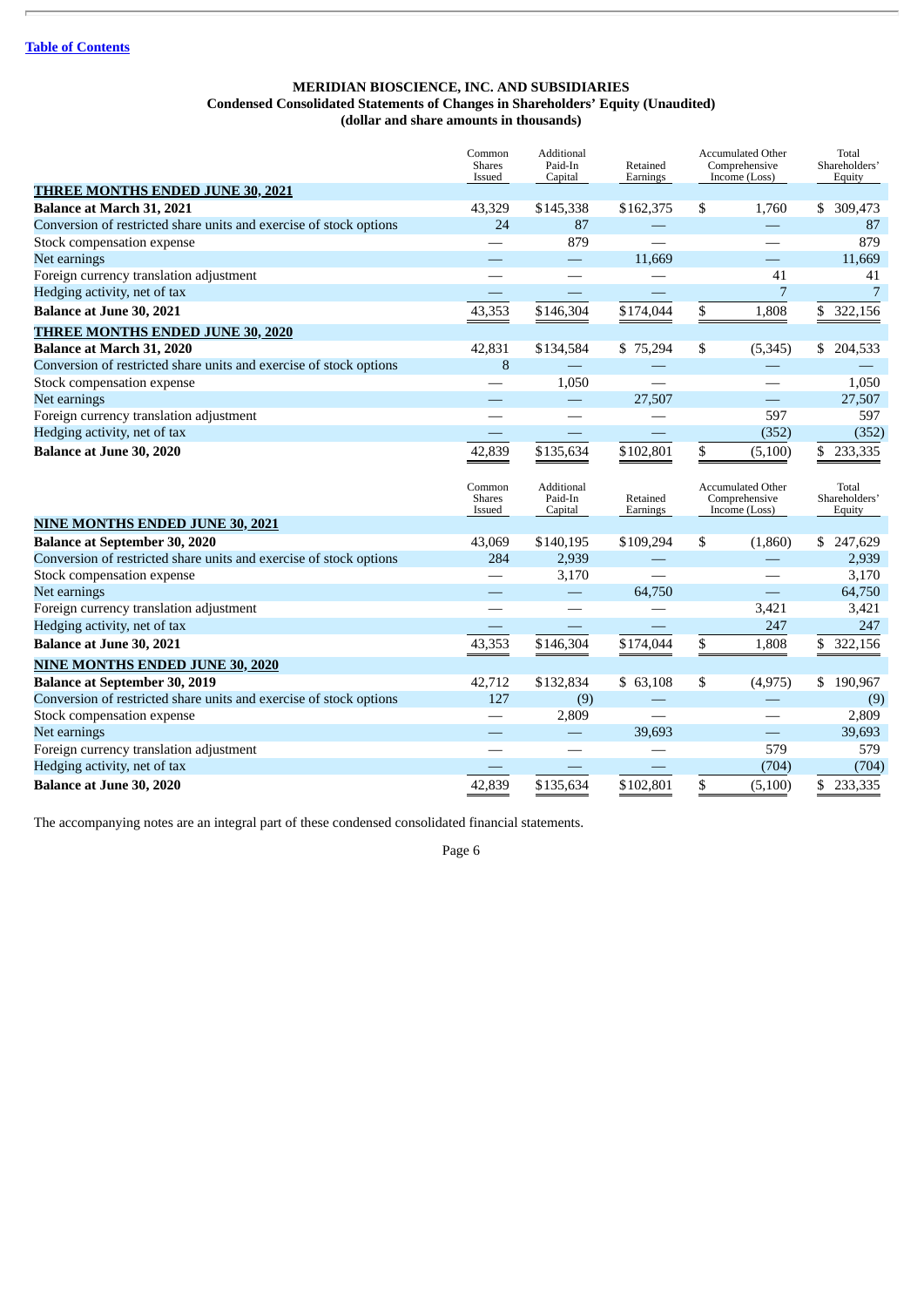#### **MERIDIAN BIOSCIENCE, INC. AND SUBSIDIARIES Notes to Condensed Consolidated Financial Statements Dollars in Thousands, Except Per Share Amounts (Unaudited)**

# <span id="page-9-0"></span>**1. Nature of Business**

Meridian Bioscience, Inc. ("Meridian" or "the Company") was formed in 1976 and functions as a fully-integrated life science company with principal businesses in: (i) the development, manufacture, sale and distribution of diagnostic testing systems and kits, primarily for certain gastrointestinal and respiratory infectious diseases, and elevated blood lead levels; and (ii) the manufacture and distribution of bulk antigens, antibodies, immunoassay blocking reagents, various Polymerase Chain Reaction ("PCR") master mixes, and bioresearch reagents used by other diagnostic manufacturers and researchers.

Our reportable segments are Diagnostics and Life Science. The Diagnostics segment consists of: (i) manufacturing operations for infectious disease products in Cincinnati, Ohio; Quebec City, Canada; and Modi'in, Israel; (ii) manufacturing operations for blood chemistry products in Billerica, Massachusetts (near Boston); and (iii) the sale and distribution of diagnostics products domestically and abroad. This segment's products are used by hospitals, reference labs and physician offices to detect infectious diseases and elevated lead levels in blood.

The Life Science segment consists of: (i) manufacturing operations in Memphis, Tennessee; Boca Raton, Florida; London, England; and Luckenwalde, Germany; and (ii) the sale and distribution of bulk antigens, antibodies, PCR/qPCR reagents, nucleotides, and bioresearch reagents domestically and abroad, including a sales and business development facility, with outsourced distribution capabilities, in Beijing, China to pursue revenue opportunities in Asia. This segment's products are used by manufacturers and researchers in a variety of applications (e.g., in-vitro medical device manufacturing, microRNA detection, next-generation sequencing, plant genotyping, and mutation detection, among others).

# **2. Basis of Presentation**

The Condensed Consolidated Financial Statements are unaudited and are prepared in accordance with United States ("U.S.") generally accepted accounting principles ("GAAP") for interim financial information, and the rules and regulations of the Securities and Exchange Commission ("SEC"). Certain information and footnote disclosures normally included in financial statements prepared in accordance with GAAP have been condensed or omitted pursuant to such rules and regulations. In the opinion of Management, the Condensed Consolidated Financial Statements include all normal adjustments and disclosures necessary to present fairly the Company's consolidated financial position as of June 30, 2021, the results of its operations and shareholders' equity for the three- and nine-month periods ended June 30, 2021 and 2020, and cash flows for the nine-month periods ended June 30, 2021 and 2020. These Condensed Consolidated Financial Statements should be read in conjunction with the audited consolidated financial statements and footnotes thereto included in the Company's fiscal 2020 Annual Report on Form 10-K filed with the SEC on November 23, 2020.

It should be noted that the terms revenue and/or revenues are utilized throughout these notes to the Condensed Consolidated Financial Statements to indicate net revenue and/or net revenues.

The results of operations for interim periods are not necessarily indicative of the results to be expected for the year. The preparation of these Condensed Consolidated Financial Statements in conformity with GAAP requires the Company to make estimates and assumptions that affect the reported amounts of assets and liabilities, and disclosure of contingent assets and liabilities, at the date of the Condensed Consolidated Financial Statements and the reported amounts of revenues and expenses during the period. Actual results could differ from those estimates.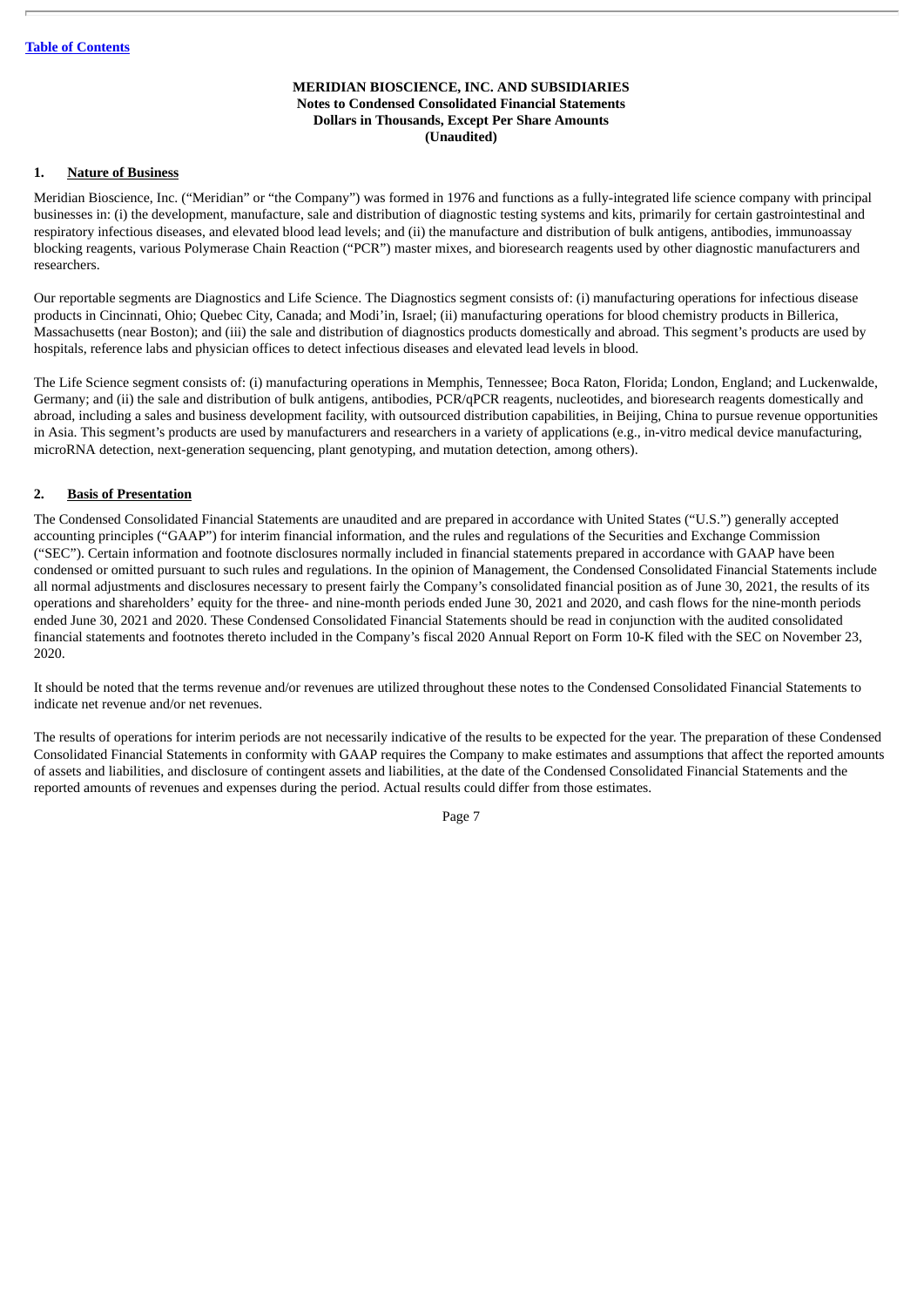# **3. Significant Accounting Policies**

A summary of the Company's significant accounting policies is included in Note 1 to the audited consolidated financial statements of the Company's fiscal 2020 Annual Report on Form 10-K filed with the SEC on November 23, 2020 and should be referred to for a description of the Company's significant accounting policies.

#### *(a) Recent Accounting Pronouncements –*

#### Pronouncements Adopted

On October 1, 2020, the Company adopted Financial Accounting Standards Board ("FASB") Accounting Standards Update ("ASU") 2016-13, *Measurement of Credit Losses on Financial Instruments*, which changed the impairment model used to measure credit losses for most financial assets. Use of the new forward-looking expected credit loss model for our accounts receivable valuation, rather than the previously utilized incurred credit loss model, resulted in an immaterial impact on the Condensed Consolidated Financial Statements.

#### Pronouncements Issued but Not Yet Adopted as of June 30, 2021

In March 2020, the FASB issued ASU 2020-04, Reference Rate Reform (Topic 848): Facilitation of the Effects of Reference Rate Reform on Financial *Reporting*, to provide temporary optional guidance relating to reference rate reform, particularly as it relates to easing the potential burden resulting from the expected discontinuation of the London Interbank Offered Rate ("LIBOR"). The guidance provides practical expedients and exceptions for applying GAAP to contracts, hedging relationships and other transactions affected by reference rate reform if certain criteria are met, which may be applied through December 31, 2022. The Company continues to evaluate the impacts of this guidance but does not expect its application to have a material impact on the Condensed Consolidated Financial Statements.

In December 2019, the FASB issued ASU 2019-12, *Income Taxes (Topic 740): Simplifying the Accounting for Income Taxes* ("ASU 2019-12"). ASU 2019-12 clarifies and simplifies accounting for income taxes by eliminating certain exceptions for intraperiod tax allocation principles, the methodology for calculating income tax rates in an interim period, and recognition of deferred taxes for outside basis differences in an investment, among other updates. ASU 2019-12 will be effective for the Company's fiscal year beginning on October 1, 2021. The Company is currently evaluating the impact of ASU 2019-12 but does not expect its application to have a material impact on the Condensed Consolidated Financial Statements.

# *(b) Reclassifications –*

Certain reclassifications have been made to the prior year Condensed Consolidated Financial Statements to conform to the current year presentation. Such reclassifications had no impact on net earnings or shareholders' equity.

# **4. Revenue Recognition**

#### **Overview**

Revenue from contracts with customers is recognized in an amount that reflects the consideration we expect to receive in exchange for products when obligations under such contracts are satisfied. Revenue is generally recognized at a point-in-time when products are shipped, and control has passed to the customer. Such contracts can include various combinations of products that are generally accounted for as distinct performance obligations. Revenue is reduced in the period of sale for fees paid to distributors, which are inseparable from the distributor's purchase of our product and for which we receive no goods or services in return. Revenue for the Diagnostics segment is reduced at the date of sale for product price adjustments payable to certain distributors under local contracts.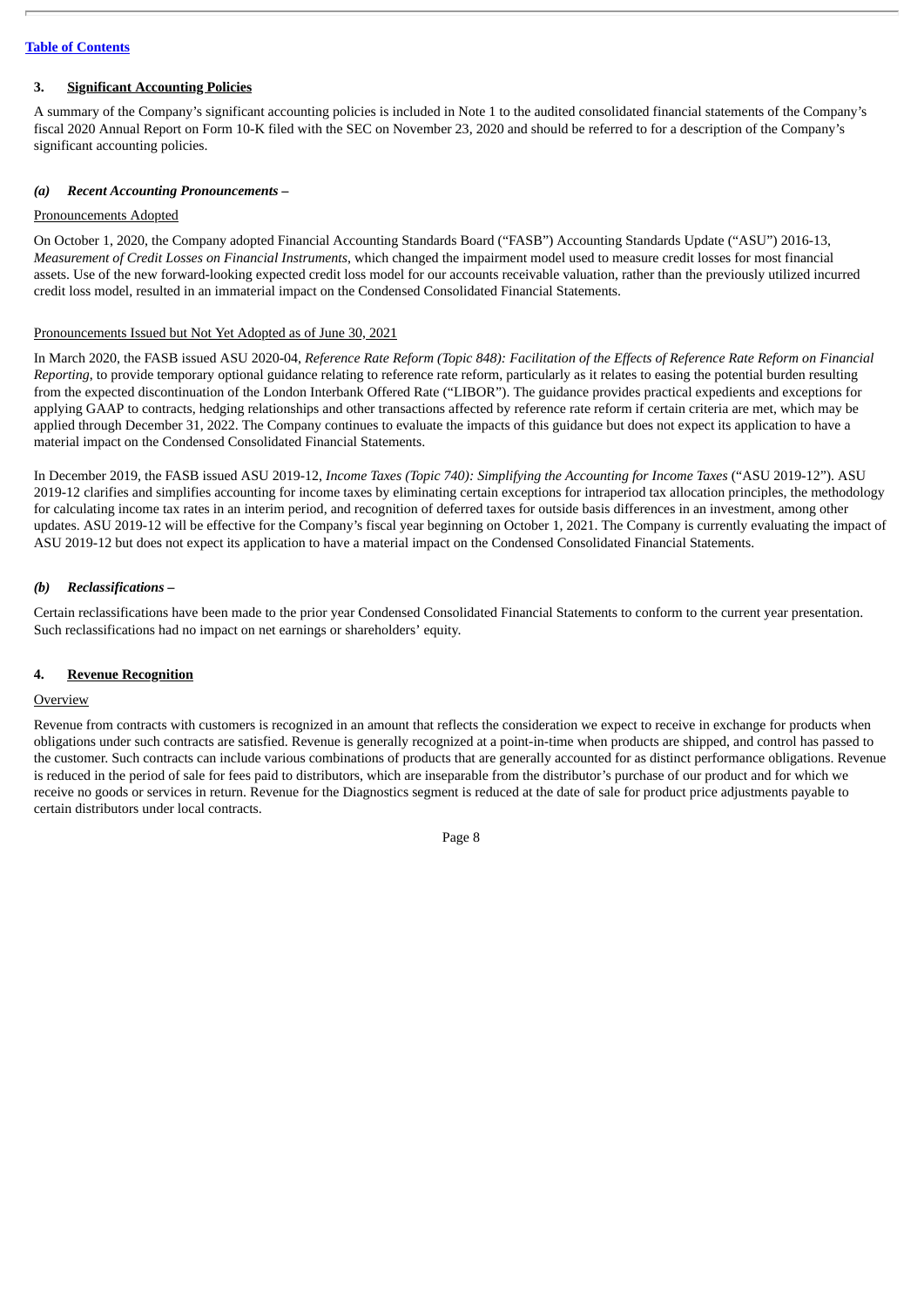# Revenue Disaggregation

The following tables present our revenues disaggregated by major geographic region, major product platform and disease state (Diagnostics segment only):

# **Revenue by Reportable Segment & Geographic Region**

|                           | <b>Three Months Ended June 30.</b> |          |           | <b>Nine Months Ended June 30.</b> |           |           |
|---------------------------|------------------------------------|----------|-----------|-----------------------------------|-----------|-----------|
|                           | 2021                               | 2020     | Inc (Dec) | 2021                              | 2020      | Inc (Dec) |
| Diagnostics-              |                                    |          |           |                                   |           |           |
| Americas                  | \$24,543                           | \$17,575 | 40%       | \$73,367                          | \$72,980  | $1\%$     |
| <b>EMEA</b>               | 6,251                              | 3,576    | 75%       | 18,352                            | 16,853    | 9%        |
| <b>ROW</b>                | 395                                | 447      | (12)%     | 1,740                             | 1,498     | 16%       |
| <b>Total Diagnostics</b>  | 31,189                             | 21,598   | 44%       | 93,459                            | 91,331    | 2%        |
| Life Science-             |                                    |          |           |                                   |           |           |
| Americas                  | 7,419                              | 22,007   | (66)%     | 39,661                            | 30,638    | 29%       |
| <b>EMEA</b>               | 15,723                             | 26,227   | (40)%     | 70,084                            | 41,305    | 70%       |
| <b>ROW</b>                | 9,180                              | 14,965   | (39)%     | 38,488                            | 26,240    | 47%       |
| <b>Total Life Science</b> | 32,322                             | 63,199   | (49)%     | 148,233                           | 98,183    | 51%       |
| Consolidated              | \$63,511                           | \$84,797 | (25)%     | \$241,692                         | \$189,514 | 28%       |

# **Revenue by Product Platform/Type**

|                           |          | <b>Three Months Ended June 30.</b> |           |           | Nine Months Ended June 30, |           |  |
|---------------------------|----------|------------------------------------|-----------|-----------|----------------------------|-----------|--|
|                           | 2021     | 2020                               | Inc (Dec) | 2021      | 2020                       | Inc (Dec) |  |
| Diagnostics-              |          |                                    |           |           |                            |           |  |
| Molecular assays          | \$4,383  | \$3,182                            | 38%       | \$13,368  | \$17,259                   | (23)%     |  |
| Non-molecular assays      | 26,806   | 18,416                             | 46%       | 80,091    | 74,072                     | 8%        |  |
| <b>Total Diagnostics</b>  | \$31,189 | \$21,598                           | 44%       | \$93,459  | \$91,331                   | 2%        |  |
| Life Science-             |          |                                    |           |           |                            |           |  |
| Molecular reagents        | \$20,385 | \$38,791                           | (47)%     | \$104,016 | \$55,703                   | 87%       |  |
| Immunological reagents    | 11,937   | 24,408                             | (51)%     | 44,217    | 42,480                     | 4%        |  |
| <b>Total Life Science</b> | \$32,322 | \$63,199                           | (49)%     | \$148,233 | \$98,183                   | 51%       |  |

# **Revenue by Disease State (Diagnostics segment only)**

|                            |          | Three Months Ended June 30, |           | Nine Months Ended June 30, |          |           |
|----------------------------|----------|-----------------------------|-----------|----------------------------|----------|-----------|
|                            | 2021     | 2020                        | Inc (Dec) | 2021                       | 2020     | Inc (Dec) |
| Diagnostics-               |          |                             |           |                            |          |           |
| Gastrointestinal assays    | \$17,844 | \$9.584                     | 86%       | \$48,962                   | \$39,644 | 24%       |
| Respiratory illness assays | 3,742    | 5,052                       | $(26)\%$  | 12,233                     | 23,664   | (48)%     |
| Blood chemistry assays     | 4.254    | 3.364                       | 26%       | 13,006                     | 12,508   | 4%        |
| Other                      | 5,349    | 3,598                       | 49%       | 19,258                     | 15,515   | 24%       |
| <b>Total Diagnostics</b>   | \$31,189 | \$21,598                    | 44%       | \$93,459                   | \$91,331 | 2%        |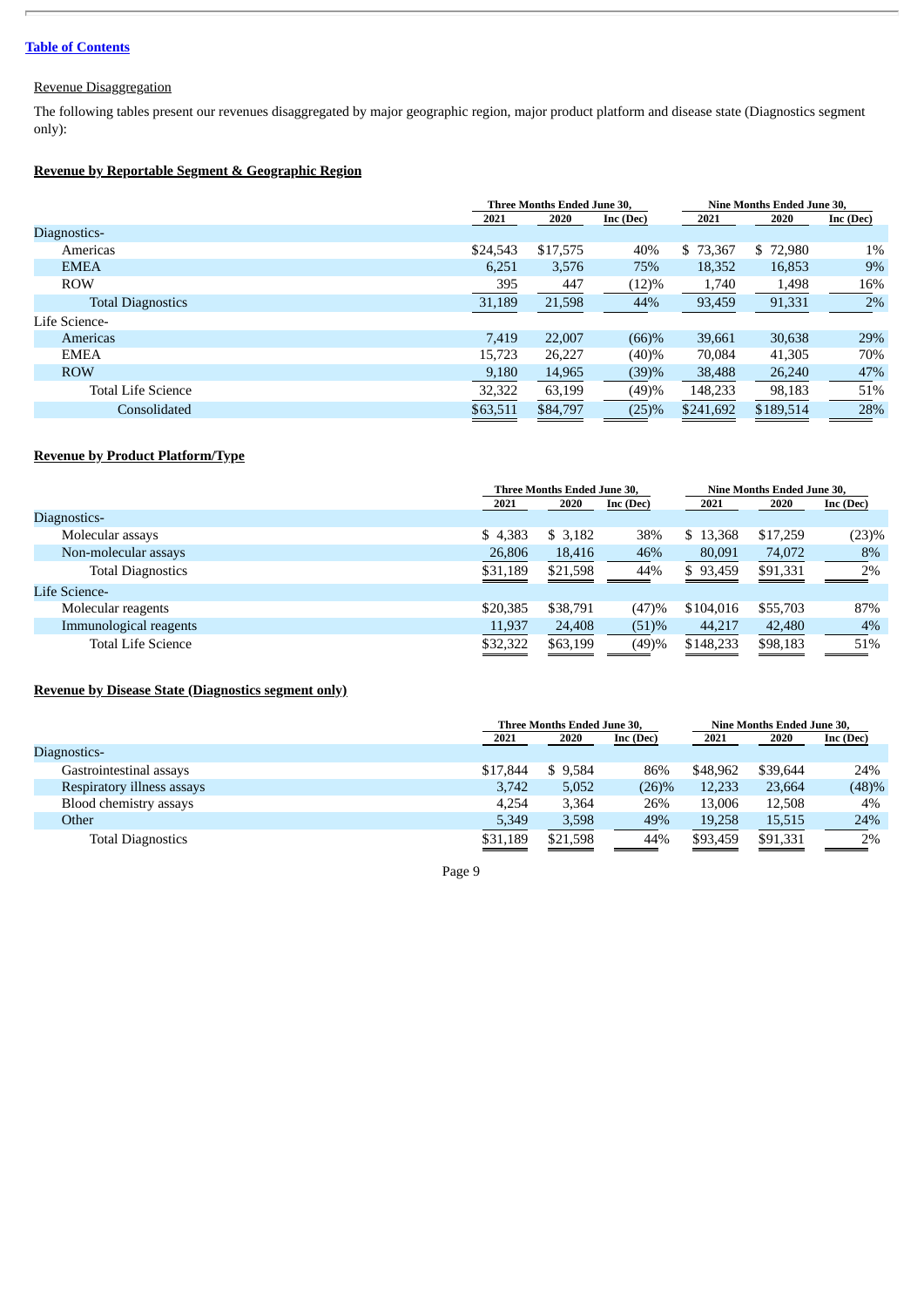#### Royalty Income

Royalty income received from a third party related to sales of *H. pylori* products, totaled approximately \$1,380 and \$160 in the three months ended June 30, 2021 and 2020, respectively, and \$5,085 and \$2,365 in the nine months ended June 30, 2021 and 2020, respectively. Such revenue is included as part of Non-molecular assays and Other within the Revenue by Product Platform/Type and Revenue by Disease State tables, respectively, above.

# Reagent Rental Arrangements

Revenue allocated to the lease elements of Reagent Rental arrangements totaled approximately \$950 and \$1,150 in the three months ended June 30, 2021 and 2020, respectively, and \$2,730 and \$3,400 in the nine months ended June 30, 2021 and 2020, respectively. Such revenue is included as part of net revenues in our Condensed Consolidated Statements of Operations.

# **5. Fair Value Measurements**

Certain assets and liabilities are recorded at fair value in accordance with Accounting Standards Codification ("ASC") 820, *Fair Value Measurements and Disclosures* ("ASC 820"). ASC 820 defines fair value as the price that would be received to sell an asset or would be paid to transfer a liability in an orderly transaction between market participants at the measurement date. ASC 820 establishes a three-level hierarchy, which prioritizes the inputs to valuation techniques used to measure fair value. The hierarchy level assigned to each asset and liability is based on the assessment of the transparency and reliability of the inputs used in the valuation of such items at the measurement date based on the lowest level of input that is significant to the fair value measurement. The hierarchy gives the highest priority to unadjusted quoted prices in active markets for identical assets or liabilities (Level 1 measurements) and the lowest priority to unobservable inputs (Level 3 measurements).

Assets and liabilities measured and reported at fair value are classified and disclosed in one of the following categories based on inputs:

Level 1

Unadjusted quoted prices in active markets that are accessible at the measurement date for identical, unrestricted assets or liabilities

Level 2

Quoted prices in markets that are not active and financial instruments for which all significant inputs are observable, either directly or indirectly

Level 3

Prices or valuations that require inputs that are both significant to the fair value measurement and unobservable

To limit exposure to volatility in the LIBOR interest rate, the Company has entered into interest rate swap agreements, which effectively convert the variable interest rate on \$50,000 of the outstanding revolving credit facility discussed in Note 11 to a fixed rate. The fair values of the interest rate swap agreements were determined by reference to a third-party valuation and is considered a Level 2 input within the fair value hierarchy of valuation techniques.

As described in Note 6, we acquired Exalenz Bioscience Ltd. ("Exalenz") in fiscal 2020. The fair values of the acquired accounts receivable, inventories, property, plant and equipment, and other current assets and the fair values of the assumed accounts payable and accrued expenses were valued using Level 2 inputs, which included data points that were observable, such as appraisals or established values of comparable assets (market approach). Intangible assets were valued using Level 3 inputs, which are unobservable by nature, and included internal estimates of future cash flows (income approach). Significant increases (decreases) in any of those unobservable inputs, as of the date of the acquisition, in isolation would result in a significantly lower (higher) fair value measurement. Management engaged a third-party valuation firm to assist in the determination of the purchase accounting fair values, and specifically those considered Level 3 measurements. Management ultimately oversees the third-party valuation firm to ensure that the transaction-specific assumptions are appropriate for the Company.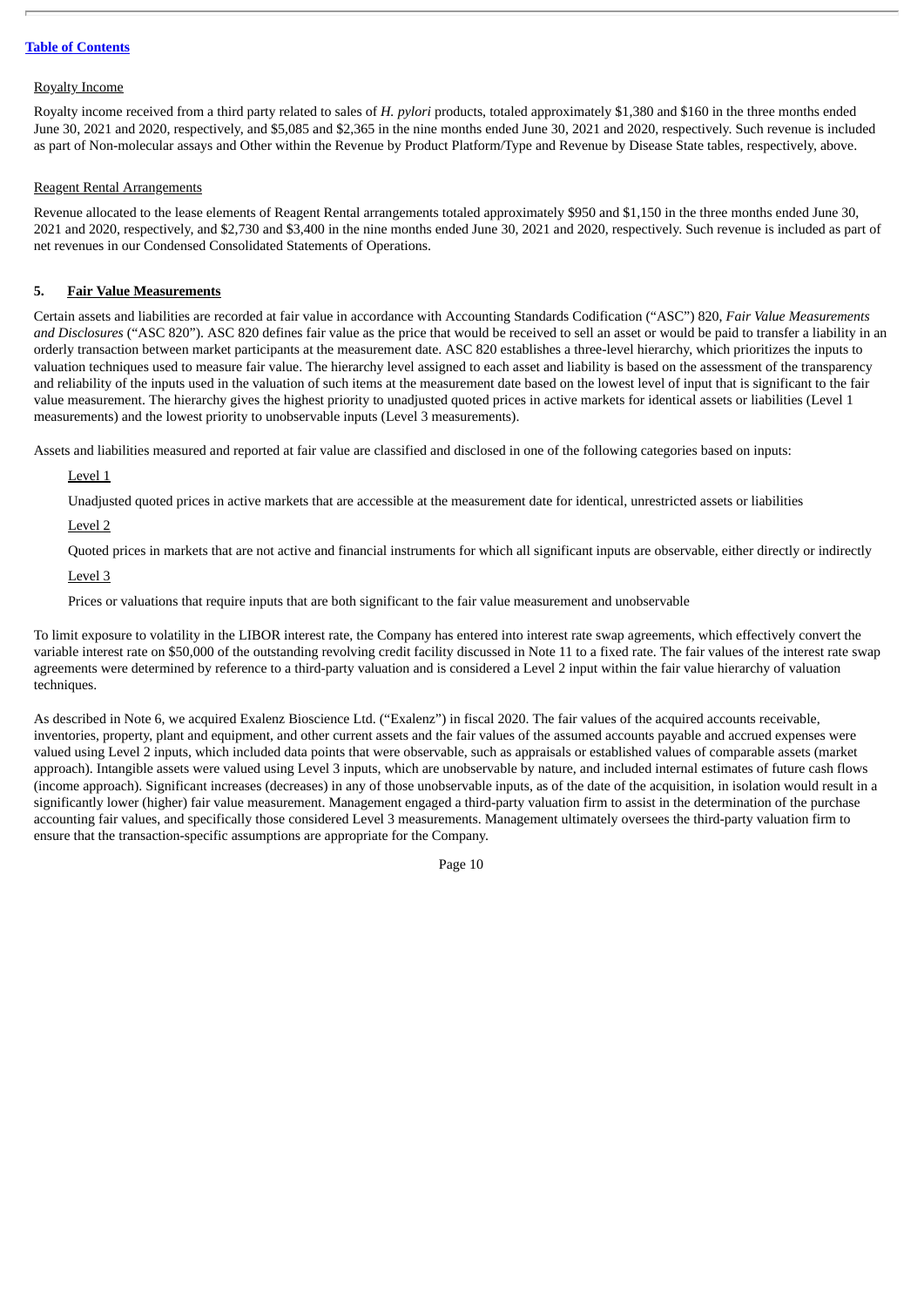In connection with the acquisition of the business of GenePOC, Inc. ("GenePOC") in fiscal 2019 and subsequent amendments to modify certain terms of the agreement related to contingent consideration achievement levels and milestone dates, the Company is required to make contingent consideration payments of up to \$64,000 (originally \$70,000 at the acquisition date), comprised of up to \$14,000 for achievement of product development milestones (originally \$20,000 at the acquisition date) and up to \$50,000 for achievement of certain financial targets. The fair value for the contingent consideration recognized upon the acquisition as part of the purchase price allocation was \$27,202. The fair value of the product development milestone payments is estimated by discounting the probability-weighted contingent payments to present value and is presented on the Condensed Consolidated Balance Sheets based on the Company's anticipated date of payment at each reporting period. Assumptions used in the calculations include probability of success, duration of the earn-out and discount rate, and such calculations were updated for the effect of the previously noted amendments to the contingent consideration achievement levels and milestone dates. The fair value of the financial performance target payments was determined using a Monte Carlo simulation-based model. Assumptions used in these calculations include expected revenues, probability of certain developments, expected expenses and discount rate. The ultimate settlement of contingent consideration could deviate significantly from the current Level 3 measurement estimates, based on the actual results of these financial measures.

The following table provides information by level for financial assets and liabilities that are measured at fair value on a recurring basis:

|                            |                   |              | <b>Fair Value Measurements Using</b><br><b>Inputs Considered as</b> |                |
|----------------------------|-------------------|--------------|---------------------------------------------------------------------|----------------|
|                            | Carrying<br>Value | Level 1      | <b>Level 2</b>                                                      | <b>Level 3</b> |
| Interest rate swaps -      |                   |              |                                                                     |                |
| As of June 30, 2021        | (245)             |              | \$(245)                                                             |                |
| As of September 30, 2020   | (713)             | $\sqrt{3}$ — | \$(713)                                                             |                |
| Contingent consideration - |                   |              |                                                                     |                |
| As of June 30, 2021        | \$(15,404)        |              | $\mathbb{S}$ —                                                      | \$(15,404)     |
| As of September 30, 2020   | \$(20,909)        |              | $s -$                                                               | \$(20,909)     |

# **6. Business Combinations**

On April 30, 2020 ("the acquisition date"), we acquired 100% of the outstanding common shares and voting interest of Exalenz, a Modi'in, Israel based provider of the BreathID*®* Breath Test Systems ("BreathID"), a breath test platform for the detection of *Helicobacter pylori.* Cash consideration totaled 168.6 million New Israeli Shekels ("NIS"), which equated to \$48,237 at the date of closing. Including debt assumed and repaid shortly after closing, the total consideration transferred was \$56,305. To finance the acquisition, the Company utilized cash and cash equivalents on hand and proceeds drawn from our revolving credit facility (see Note 11). In anticipation of the transaction, we executed forward currency contracts to acquire the NIS required for the acquisition. As a result, the net cash outlay for the transaction prior to the repayment of debt was \$47,392.

As a result of total consideration exceeding the fair value of the net assets acquired, goodwill in the amount of \$24,798 was recorded in connection with this acquisition, none of which will be deductible for U.S. tax purposes. The goodwill results largely from our ability to market and sell the BreathID platform through our established customer base and distribution channels.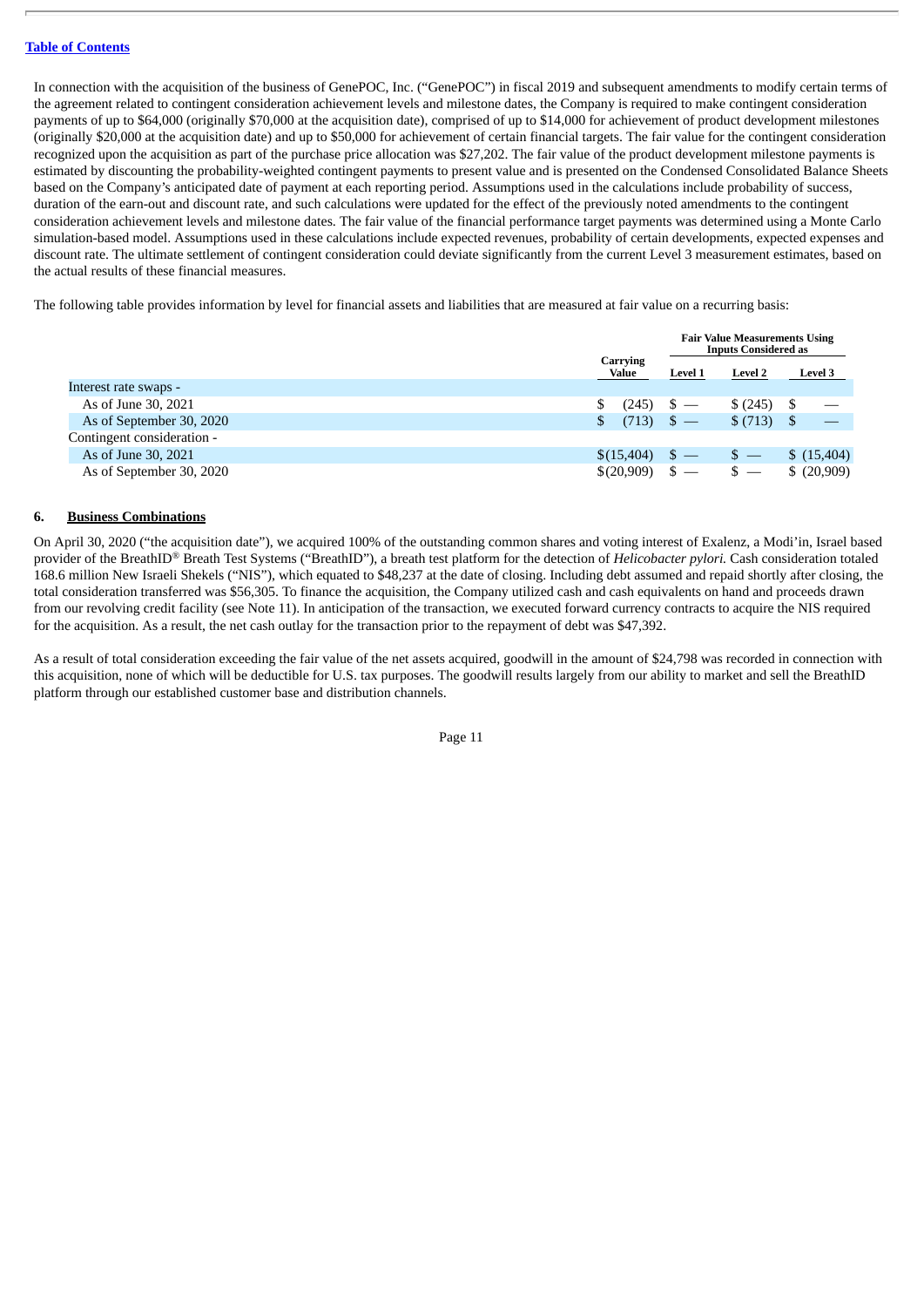The Company's consolidated results for the three and nine months ended June 30, 2021 and 2020 include the following from Exalenz:

|              |          | <b>Three Months</b><br>Ended June 30. |          | <b>Nine Months</b><br><b>Ended June 30.</b> |
|--------------|----------|---------------------------------------|----------|---------------------------------------------|
|              | 2021     | 2020                                  | 2021     | 2020                                        |
| Net revenues | \$4,836  | \$1,308                               | \$10,718 | \$1,308                                     |
| Net loss     | \$ (497) | (932)                                 | (2,236)  | (932)                                       |

These results, which are reported as part of the Diagnostics segment, include amortization expense related to specific identifiable assets recorded in the purchase price allocation, including a non-compete agreement, trade name, technology and customer relationships, totaling \$720 and \$2,240 for the three and nine months ended June 30, 2021, respectively; \$448 for both the three and nine months ended June 30, 2020.

The recognized amounts of identifiable assets acquired and liabilities assumed in the acquisition of Exalenz are as follows:

|                                                                                                             | April 30,<br>2020 |
|-------------------------------------------------------------------------------------------------------------|-------------------|
| Fair value of assets acquired -                                                                             |                   |
| Cash                                                                                                        | \$5,006           |
| Accounts receivable                                                                                         | 637               |
| <b>Inventories</b>                                                                                          | 4,026             |
| Other current assets                                                                                        | 2,676             |
| Property, plant and equipment                                                                               | 528               |
| Goodwill                                                                                                    | 24,798            |
| Other intangible assets (estimated useful life):                                                            |                   |
| Non-compete agreement (5 years)                                                                             | 110               |
| Trade name (10 years)                                                                                       | 3,860             |
| Technology (15 years)                                                                                       | 6,120             |
| Customer relationships (10 years)                                                                           | 20,640            |
| Right-of-use assets                                                                                         | 1,311             |
| Deferred tax assets, net                                                                                    | 6,780             |
|                                                                                                             | 76,492            |
| Fair value of liabilities assumed -                                                                         |                   |
| Accounts payable and accrued expenses (including current portion of lease and government grant obligations) | 8,008             |
| Long-term lease obligations                                                                                 | 1,096             |
| Long-term government grant obligations                                                                      | 10,792            |
| Other non-current liabilities                                                                               | 291               |
|                                                                                                             | 20,187            |
| Total consideration paid (including \$8,068 to pay off long-term debt)                                      | \$56,305          |

During the three months ended June 30, 2021, the purchase price allocation was finalized.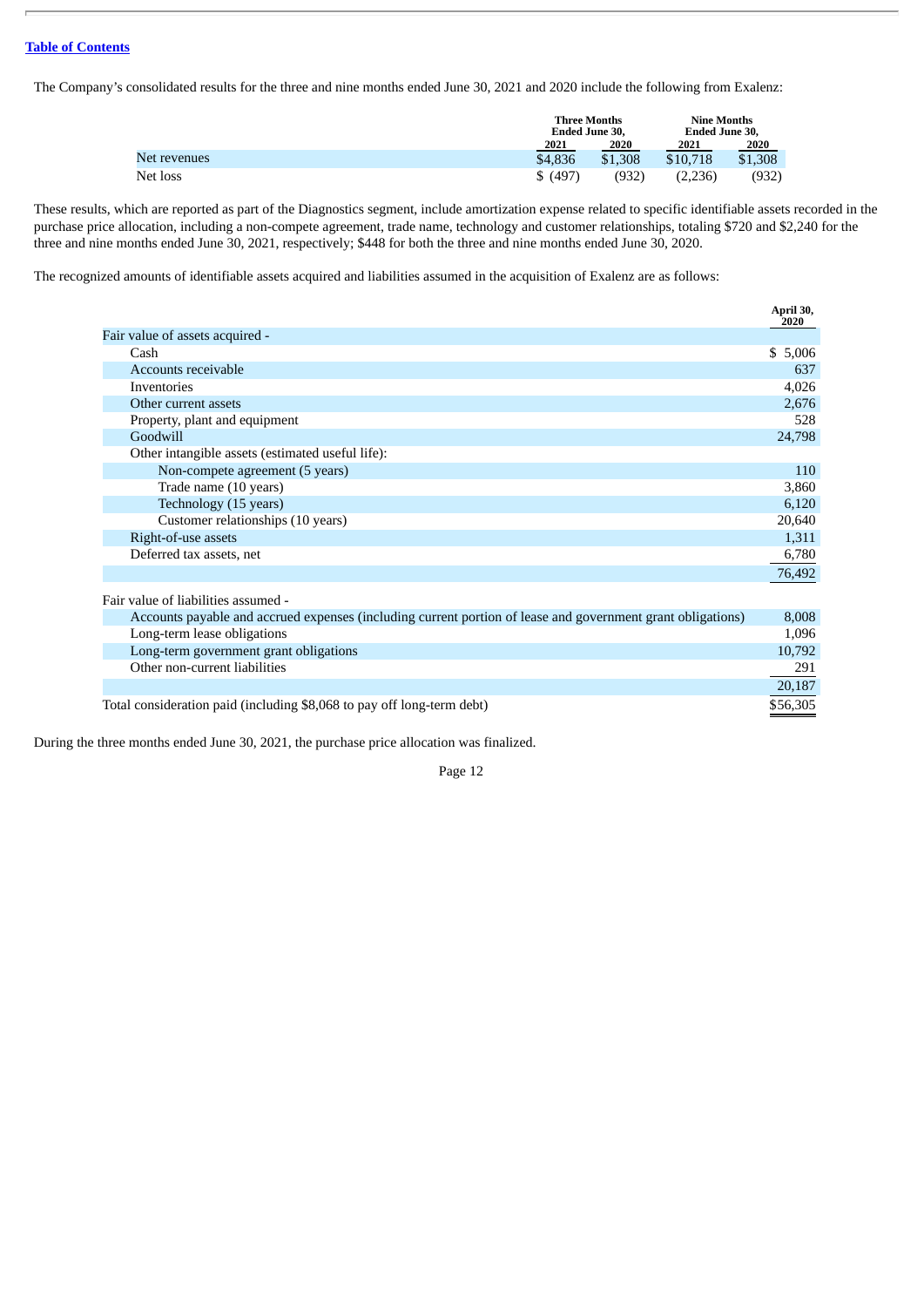# *Pro Forma Information*

The following table provides the unaudited condensed consolidated pro forma results for the periods presented as if Exalenz had been acquired as of the beginning of fiscal 2020 (October 1, 2019). Pro forma results do not include the effect of any synergies achieved or anticipated to be achieved from the acquisition, and accordingly, are not necessarily indicative of the results that would have occurred if the acquisition had occurred on the date indicated or that may result in the future.

|              |          | <b>Three Months</b><br>Ended June 30. |           | Nine Months<br>Ended June 30. |
|--------------|----------|---------------------------------------|-----------|-------------------------------|
|              | 2021     | 2020                                  | 2021      | 2020                          |
| Net revenues | \$63,511 | \$85,083                              | \$241,692 | \$196,978                     |
| Net earnings | 11.669   | 27.403                                | 64.750    | 38.433                        |

These unaudited pro forma amounts have been calculated by including the results of Exalenz and adjusting the results to give effect to the following, as if the acquisition had been consummated on October 1, 2019, together with the consequential tax effects thereon:

|                                                                 | <b>Three Months</b><br><b>Ended June 30,</b> |           | <b>Nine Months</b><br>Ended June 30, |           |
|-----------------------------------------------------------------|----------------------------------------------|-----------|--------------------------------------|-----------|
|                                                                 | 2021                                         | 2020      | 2021                                 | 2020      |
| Adjustments to net revenues                                     |                                              |           |                                      |           |
| Exalenz pre-acquisition net revenues                            |                                              | \$<br>286 | $_{-}$                               | \$7,464   |
| Adjustments to net earnings                                     |                                              |           |                                      |           |
| Exalenz pre-acquisition net loss                                | $s-$                                         | \$(4,919) | $s-$                                 | \$(6,423) |
| Pro forma adjustments:                                          |                                              |           |                                      |           |
| Meridian acquisition-related costs                              |                                              | 1,641     |                                      | 3,428     |
| Exalenz transaction-related costs                               |                                              | 4,104     |                                      | 4,550     |
| Gain on Exalenz purchase price currency contracts               |                                              | (845)     |                                      | (845)     |
| Remove net impact of non-continuing personnel, locations or     |                                              |           |                                      |           |
| activities                                                      |                                              | (446)     |                                      | (301)     |
| Incremental depreciation and amortization                       |                                              | (240)     |                                      | (2,064)   |
| Interest, net                                                   |                                              | 444       |                                      | (328)     |
| Tax effects of pro forma adjustments and recognizing benefit on |                                              |           |                                      |           |
| resulting Exalenz losses                                        |                                              | 157       |                                      | 723       |
| Total adjustments to net earnings                               |                                              | (104)     |                                      | \$(1,260) |

# **7. Cash and Cash Equivalents**

Cash and cash equivalents include the following:

|                                  | <b>June 30.</b><br>2021 | September 30,<br>2020 |
|----------------------------------|-------------------------|-----------------------|
| Institutional money market funds | \$1.017                 | 1.017                 |
| Cash on hand, unrestricted       | 68.995                  | 52,497                |
| Total                            | \$70,012                | 53.514                |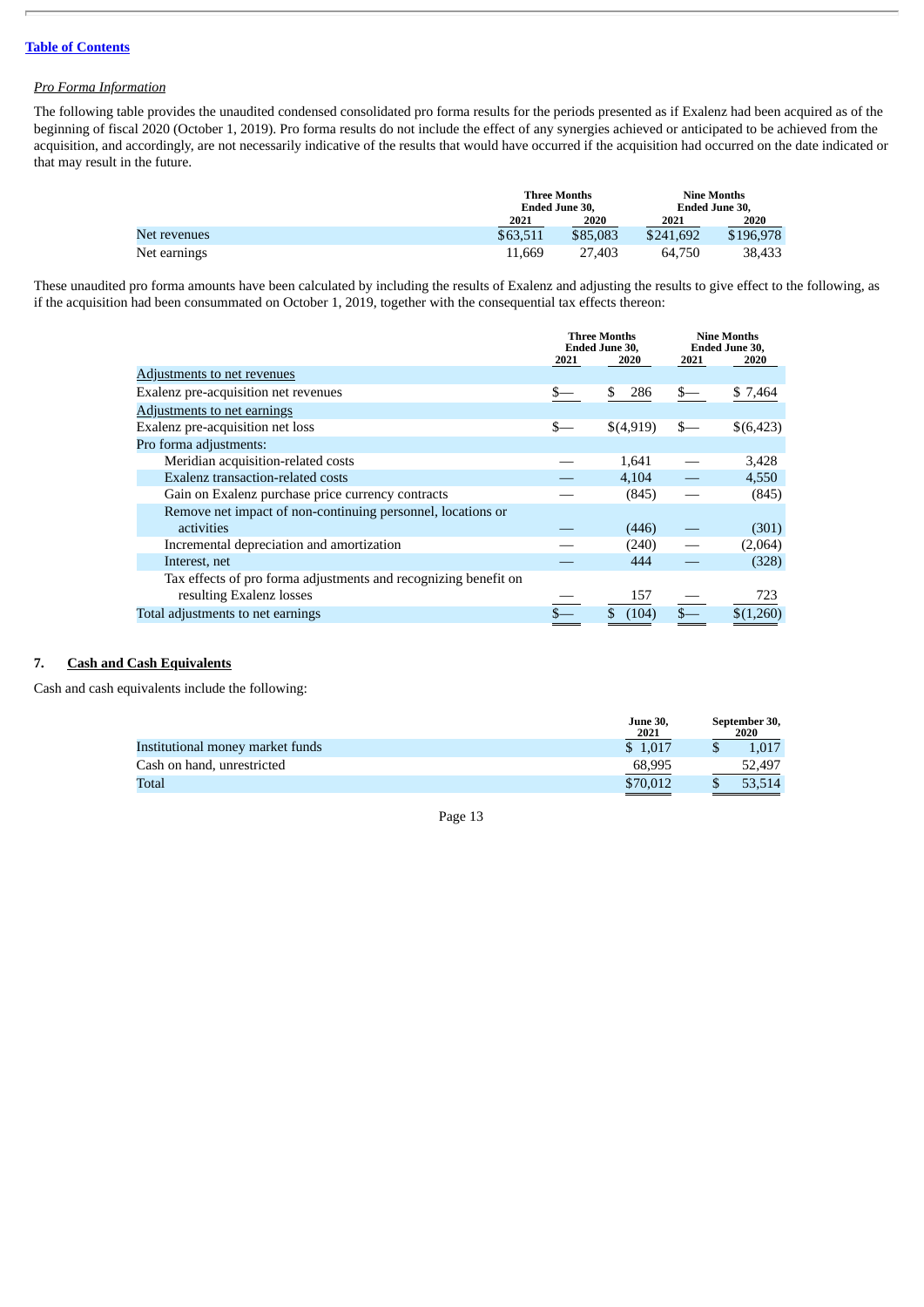#### **8. Inventories, Net**

Inventories, net are comprised of the following:

|                                    | <b>June 30,</b><br>2021 | September 30,<br>2020 |
|------------------------------------|-------------------------|-----------------------|
| Raw materials                      | \$18,654                | 11,966                |
| Work-in-process                    | 23,570                  | 19.477                |
| Finished goods - instruments       | 1.975                   | 1.594                 |
| Finished goods - kits and reagents | 27,614                  | 28,227                |
| Total                              | \$71,813                | 61,264                |
|                                    |                         |                       |

#### **9. Leasing Arrangements**

The Company is party to several operating leases, the majority of which are related to office, warehouse and manufacturing space. The related operating lease assets and obligations are reflected within right-of-use assets, net, current operating lease obligations and long-term operating lease obligations on the Condensed Consolidated Balance Sheets. Lease expense for these leases is recognized on a straight-line basis over the lease term, with variable lease payments recognized in the period those payments are incurred.

The lease costs for these operating leases reflected in our Condensed Consolidated Statements of Operations for the three and nine months ended June 30, 2021 and 2020, as well as the right-of-use assets, net obtained during these periods in exchange for operating lease liabilities, are as follows:

|                                                                               | <b>Three Months</b><br><b>Ended June 30.</b> |       | Nine Months<br><b>Ended June 30,</b> |       |
|-------------------------------------------------------------------------------|----------------------------------------------|-------|--------------------------------------|-------|
|                                                                               | 2021                                         | 2020  | 2021                                 | 2020  |
| Lease costs within cost of sales                                              | \$213                                        | 165   | 569                                  | 424   |
| Lease costs within operating expenses                                         | 390                                          | 330   | 1.151                                | 889   |
| Right-of-use assets, net obtained in exchange for operating lease liabilities | 381                                          | 1.394 | 1.073                                | 1.616 |

In addition, the Company periodically enters into other short-term operating leases, generally with an initial term of twelve months or less. These leases are not recorded on the Condensed Consolidated Balance Sheets and the related lease expense is immaterial for the three and nine months ended June 30, 2021 and 2020.

The Company often has options to renew lease terms, with the exercise of lease renewal options generally at the Company's sole discretion. In addition, certain lease arrangements may be terminated prior to their original expiration date at our discretion. We evaluate renewal and termination options at the lease commencement date to determine if we are reasonably certain to exercise the option on the basis of economic factors. The discount rate implicit within our leases is generally not determinable and, therefore, the Company uses its incremental borrowing rate as the basis for its discount rate. The weighted average remaining lease term for our operating leases and the weighted average discount rate used to measure our operating leases as of June 30, 2021 and September 30, 2020 were as follows:

|                                       | <b>June 30.</b><br>2021 | September 30,<br>2020 |
|---------------------------------------|-------------------------|-----------------------|
| Weighted average remaining lease term | 3.7 years               | 4.2 years             |
| Average discount rate                 | 3.2%                    | 3.7%                  |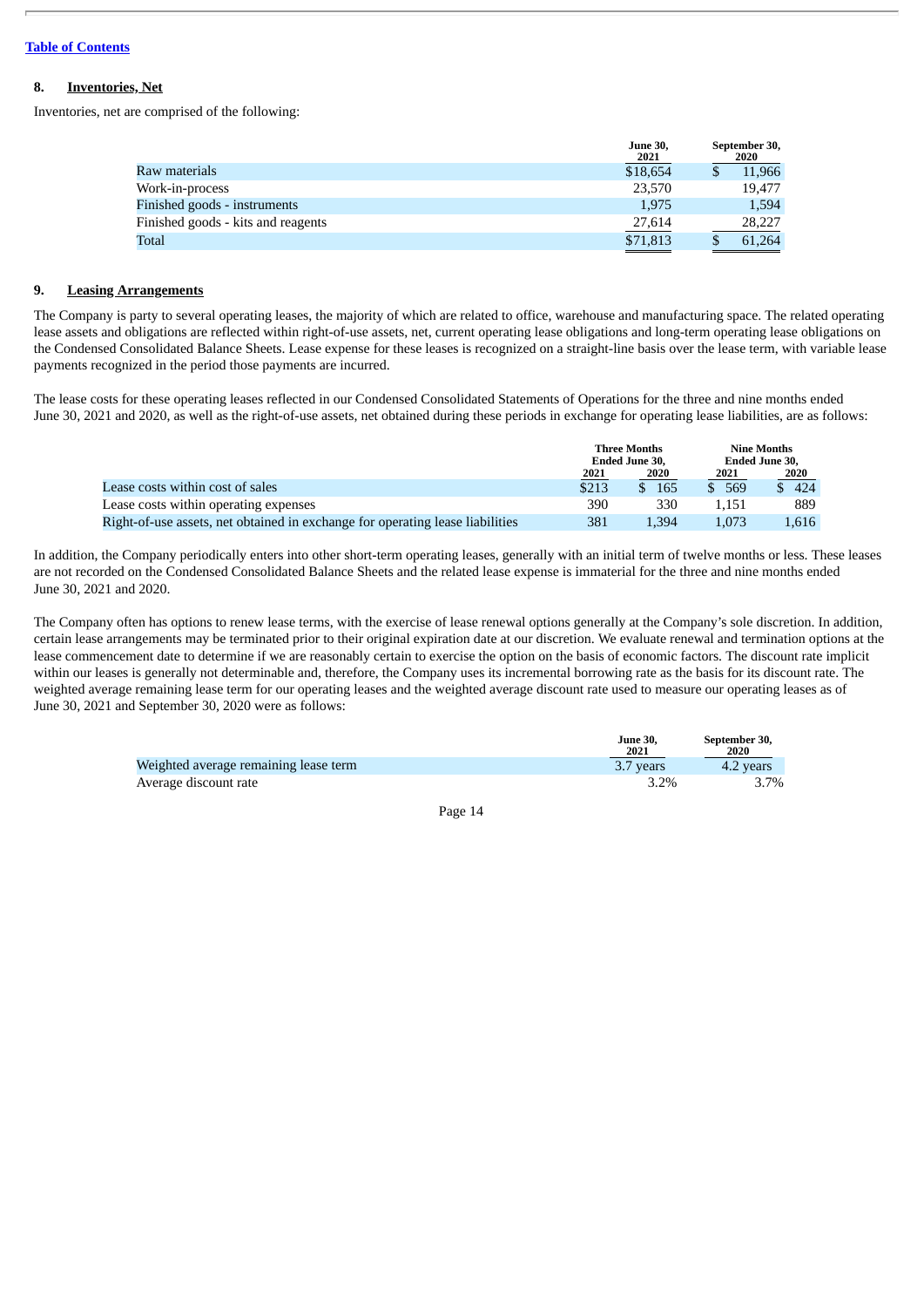Maturities of lease liabilities by fiscal year for the Company's operating leases were as follows as of June 30, 2021:

| \$ 613  |
|---------|
| 2,202   |
| 1,590   |
| 1,213   |
| 913     |
| 385     |
| 6,916   |
| (380)   |
| \$6,536 |
|         |

Supplemental cash flow information related to the Company's operating leases are as follows:

| Nine Months Ended June 30.                                              | 2021    | 2020    |
|-------------------------------------------------------------------------|---------|---------|
| Cash paid for amounts included in the measurement of lease liabilities: |         |         |
| Operating cash flows from operating leases                              | \$1.611 | \$1.213 |

#### **10. Goodwill and Other Intangible Assets, Net**

During the nine months ended June 30, 2021, goodwill increased \$1,129, reflecting: (i) an additional \$332 acquisition measurement period adjustment related to Exalenz (see Note 6); (ii) an \$80 increase from the currency translation adjustment on goodwill in the Diagnostics segment; and (iii) a \$717 increase from the currency translation adjustment on goodwill in the Life Science segment.

The Company has historically performed its annual goodwill impairment assessment as of the last day of the third fiscal quarter of each year (June 30). During the third quarter of fiscal 2021, the Company decided to change the date of its annual impairment assessment from June 30 to July 1. The change was made to more closely align the annual goodwill impairment assessment date with the Company's annual planning and budgeting process, as well as its long-term planning and forecasting process. The Company has determined this change in accounting principle is preferable and will not affect the consolidated financial statements. Pursuant to the authoritative accounting literature, in fiscal 2021 the Company will perform a goodwill impairment assessment as of the last day of its fiscal 2021 third quarter (June 30), as well as July 1, to ensure that the change in goodwill impairment assessment date did not delay or avoid an impairment charge. This change is not applied retrospectively, as it is impracticable to do so because retrospective application would require application of significant estimates and assumptions with the use of hindsight. Accordingly, the change will be applied prospectively.

At June 30, 2021, impairment review of the Company's goodwill consisted of a qualitative assessment for each of our Diagnostics and Life Science reporting units. A qualitative assessment is first performed to determine whether it is more likely than not that the fair value of a reporting unit is less than its carrying value using qualitative indicators. In the event that the reporting unit does not pass the qualitative assessment, the reporting unit's carrying value is compared to its fair value, with fair value of the reporting unit estimated using market value and discounted cash flow approaches. Both our Diagnostics and Life Science reporting units satisfied the qualitative assessment at June 30, 2021, and no impairment was recognized. The Company will perform its July 1, 2021 goodwill impairment assessment during the fourth quarter of fiscal 2021.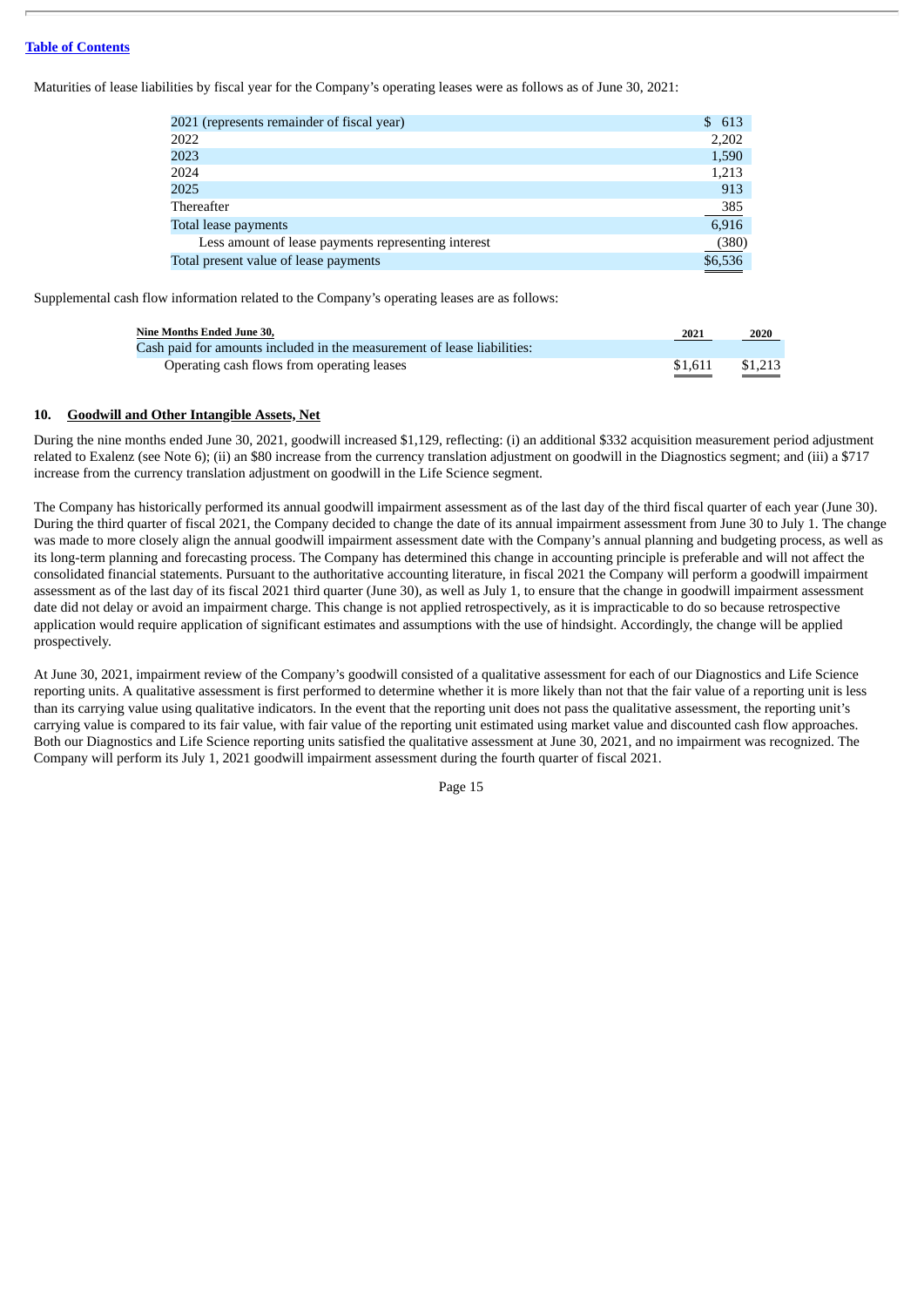A summary of other intangible assets, net subject to amortization is as follows:

|                                                              | June 30, 2021              |                             | September 30, 2020         |                             |  |
|--------------------------------------------------------------|----------------------------|-----------------------------|----------------------------|-----------------------------|--|
|                                                              | Gross<br>Carrying<br>Value | Accumulated<br>Amortization | Gross<br>Carrying<br>Value | Accumulated<br>Amortization |  |
| Manufacturing technologies, core products and cell lines     | \$62.451                   | 21,714                      | \$62.363                   | 18,750<br>D                 |  |
| Trade names, licenses and patents                            | 18,530                     | 9.225                       | 18.425                     | 7.801                       |  |
| Customer lists, customer relationships and supply agreements | 45,305                     | 18.687                      | 45,071                     | 16,210                      |  |
| Non-compete agreements                                       | 110                        | 26                          | 110                        | 11                          |  |
| Total                                                        | \$126,396                  | 49,652                      | \$125,969                  | 42,772                      |  |

The aggregate amortization expense for these other intangible assets was \$2,090 and \$2,155 for the three months ended June 30, 2021 and 2020, respectively, and \$6,453 and \$5,604 for the nine months ended June 30, 2021 and 2020, respectively. The estimated aggregate amortization expense for these other intangible assets for each of the fiscal years through fiscal 2026 is as follows: remainder of fiscal 2021 – \$2,000, fiscal 2022 – \$7,995, fiscal 2023 – \$7,980, fiscal 2024 – \$7,975, fiscal 2025 – \$7,965, and fiscal 2026 – \$7,295.

#### **11. Bank Credit Arrangements**

The Company maintains a revolving credit facility with a commercial bank in an aggregate principal amount not to exceed \$160,000, which expires in May 2024. Outstanding principal amounts bear interest at a fluctuating rate tied to, at the Company's option, either the federal funds rate or LIBOR, resulting in an effective interest rate of 2.52% and 2.63% on the revolving credit facility during the three months ended June 30, 2021 and 2020, respectively, and 2.55% and 3.45% during the nine months ended June 30, 2021 and 2020, respectively. In light of the interest being determined on a variable rate basis, the fair value of the borrowings under the revolving credit facility at both June 30, 2021 and September 30, 2020, approximates the current carrying value reflected in the Condensed Consolidated Balance Sheets.

The revolving credit facility is collateralized by the business assets of the Company's U.S. subsidiaries and requires compliance with financial covenants that limit the amount of debt obligations and require a minimum level of coverage of fixed charges, as defined in the revolving credit facility agreement. As of June 30, 2021, the Company was in compliance with all covenants.

# **12. Contingent Obligations and Non-Current Liabilities**

In connection with the acquisition of Exalenz (see Note 6), the Company assumed several Israeli government grant obligations. The repayment of the grants, along with interest incurred at varying stated fixed rates based on LIBOR at the time each grant was received (ranging from 0.58% to 6.60%), is not dictated by an established repayment schedule. Rather, the grants and related interest are required to be repaid using 3% of the revenues generated from the sales of BreathID products, with the timing of repayment contingent upon the level and timing of such revenues. In addition, the grants have no collateral or financial covenant provisions generally associated with traditional borrowing instruments. These obligation amounts total \$11,247 and \$11,124 as of June 30, 2021 and September 30, 2020, respectively, and are reflected in the Condensed Consolidated Balance Sheets as follows:

|                         | <b>June 30.</b><br>2021 | September 30,<br>2020 |
|-------------------------|-------------------------|-----------------------|
| Current liabilities     | 735                     | 600                   |
| Non-current liabilities | \$10,512                | 10.524                |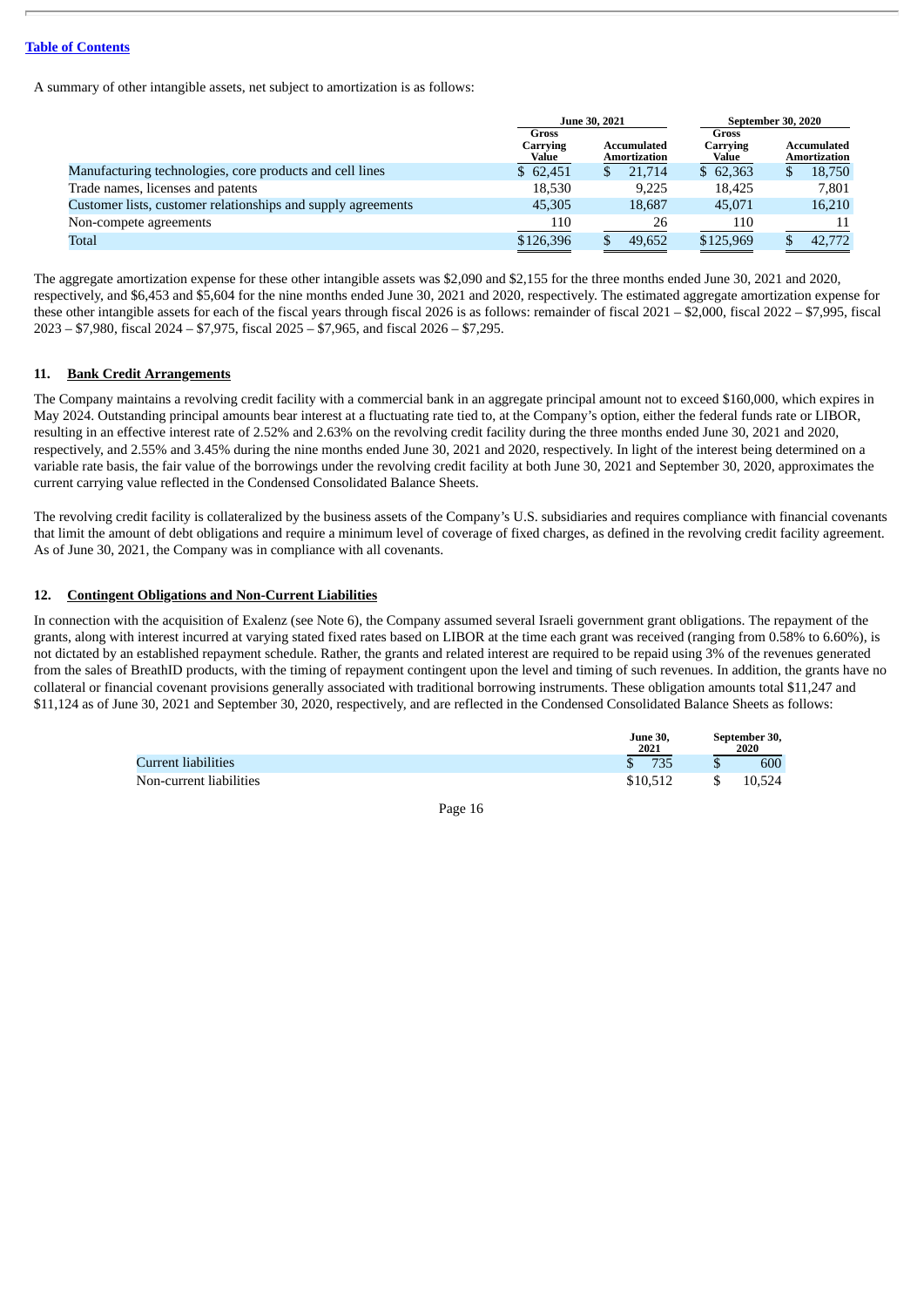Additionally, the Company has provided certain post-employment benefits to its former Chief Executive Officer, and these obligations total \$1,730 and \$1,840 at June 30, 2021 and September 30, 2020, respectively. In addition, the Company is required by the governments of certain foreign countries in which we operate to maintain a level of accruals for potential future severance indemnity. These accruals total \$756 and \$814 at June 30, 2021 and September 30, 2020, respectively.

#### **13. National Institutes of Health Contracts**

In December 2020, the Company entered into a sub-award grant contract with the University of Massachusetts Medical School as part of the National Institutes of Health Rapid Acceleration of Diagnostics ("RADx") initiative to support the Company's research and development of its diagnostic test for the SARS-CoV-2 antigen. The Company has received \$1,000 under the grant contract for reimbursement of eligible research and development expenditures. These amounts are included within other income (expense) in the Condensed Consolidated Statement of Operations for the nine months ended June 30, 2021.

Effective February 1, 2021, the Company entered into a second grant contract under the RADx initiative, the purpose of which is to support the Company's manufacturing production scale-up and expansion to meet the demand for COVID-19 testing. The contract is a twelve-month term service contract, with payment of up to \$5,500 being made based on the Company achieving key milestones related to increasing its capacity to produce COVID-19 tests. No amounts related to this contract are reflected within the Condensed Consolidated Financial Statements.

#### **14. Reportable Segment and Major Customers Information**

During the three and nine months ended June 30, 2021, products related to COVID-19 accounted for approximately 45% and 60%, respectively, of Life Science segment revenues, and 23% and 37%, respectively, of consolidated revenues. In addition, on a consolidated basis, two Life Science segment customers (Customers D and E below) represented 17% and 11%, respectively, of consolidated revenues during the three months ended June 30, 2020 (1% and 2%, respectively, during the three months ended June 30, 2021), with no individual Diagnostics or Life Science segment customer accounting for 10% or more of consolidated revenues during the nine months ended June 30, 2021 and 2020.

Individual Diagnostics or Life Science segment customers, including their affiliates, comprising 10% or more of reportable segment revenues during any of the three- and nine-month periods ended June 30, 2021 and 2020 were as follows:

|                     |      | <b>Three Months</b><br><b>Ended June 30,</b> |       | <b>Nine Months</b><br><b>Ended June 30,</b> |
|---------------------|------|----------------------------------------------|-------|---------------------------------------------|
|                     | 2021 | 2020                                         | 2021  | 2020                                        |
| <b>Diagnostics</b>  |      |                                              |       |                                             |
| Customer A          | 10%  | 13%                                          | 11%   | 11%                                         |
| Customer B          | 11%  | 8%                                           | 10%   | 13%                                         |
| Customer C          | 14%  | 5%                                           | 12%   | 5%                                          |
| <b>Life Science</b> |      |                                              |       |                                             |
| Customer D          | 3%   | 23%                                          | $4\%$ | 17%                                         |
| Customer E          | 4%   | 14%                                          | 12%   | 11%                                         |

In addition, during the three and nine months ended June 30, 2021, the Life Science segment's ten largest customers, including their affiliates, accounted for approximately 46% and 43%, respectively, of Life Science segment revenues, and 24% and 27%, respectively, of consolidated revenues.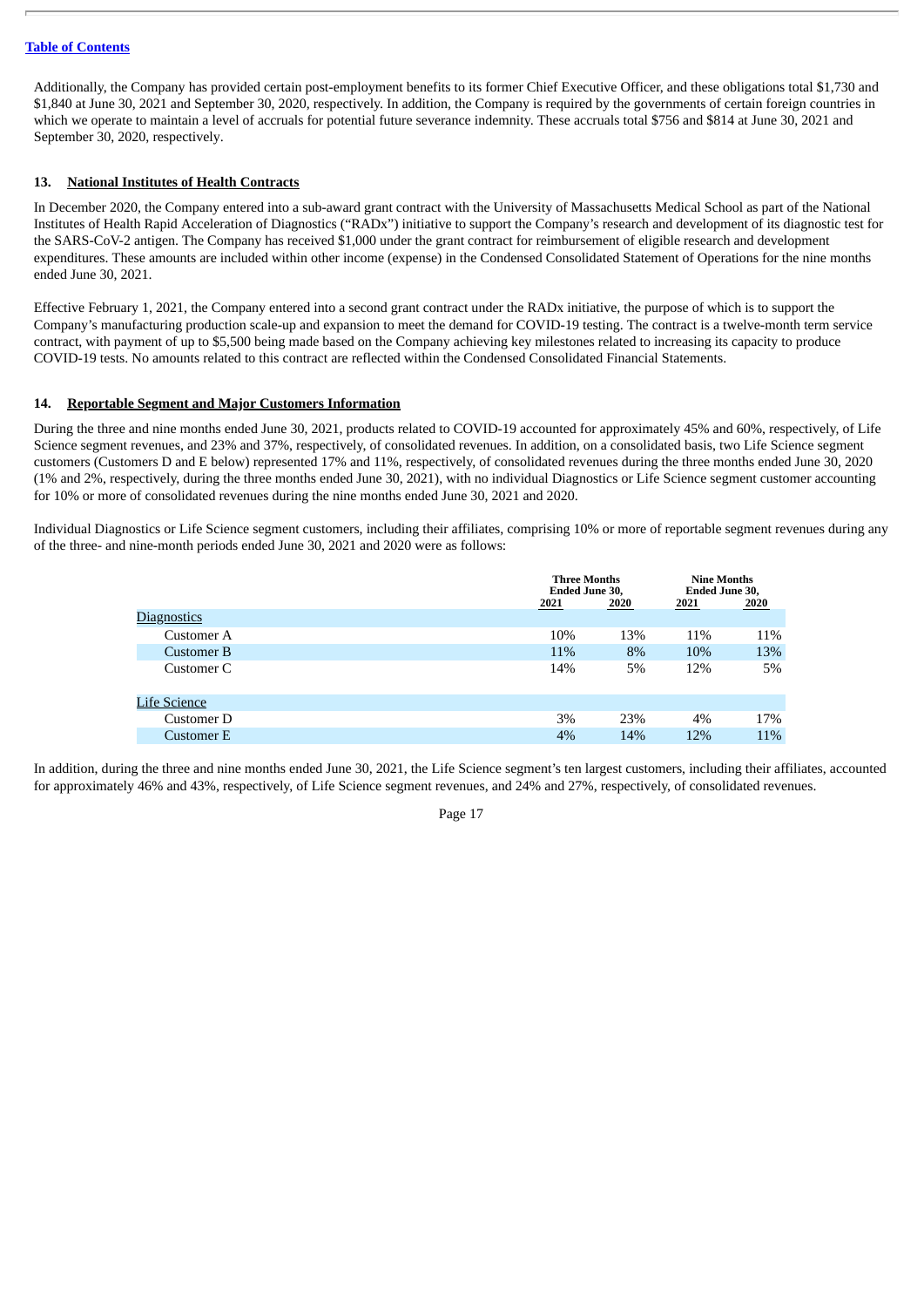One Life Science segment customer (Customer E above) accounted for 15% of consolidated accounts receivable as of September 30, 2020 (2% as of June 30, 2021).

Reportable segment information for the interim periods is as follows:

|                                                   | <b>Diagnostics</b> | <b>Life Science</b>    | Corporate <sup>(1)</sup> | Eliminations <sup>(2)</sup> |                                                 | <b>Total</b> |
|---------------------------------------------------|--------------------|------------------------|--------------------------|-----------------------------|-------------------------------------------------|--------------|
| Three Months Ended June 30, 2021                  |                    |                        |                          |                             |                                                 |              |
| Net revenues -                                    |                    |                        |                          |                             |                                                 |              |
| Third-party                                       | \$31,189           | 32,322<br>$\mathbb{S}$ | $\mathfrak{S}$           |                             | \$                                              | \$63,511     |
| Inter-segment                                     | 100                | 54                     |                          |                             | (154)                                           |              |
| Operating income                                  | 2,510              | 16,129                 |                          | (2,998)                     | 39                                              | 15,680       |
| Goodwill (June 30, 2021)                          | 95,267             | 20,048                 |                          |                             |                                                 | 115,315      |
| Other intangible assets, net (June 30, 2021)      | 76,743             | 1                      |                          | $\hspace{0.05cm}$           | —                                               | 76,744       |
| Total assets (June 30, 2021)                      | 329,003            | 117,564                |                          |                             | 3                                               | 446,570      |
| Three Months Ended June 30, 2020                  |                    |                        |                          |                             |                                                 |              |
| Net revenues -                                    |                    |                        |                          |                             |                                                 |              |
| Third-party                                       | \$21,598           | \$63,199               | $\mathbb{S}$             | $\qquad \qquad -$           | $\mathbb{S}$<br>$\hspace{0.1mm}-\hspace{0.1mm}$ | \$84,797     |
| Inter-segment                                     | 86                 | 56                     |                          |                             | (142)                                           |              |
| <b>Operating income</b>                           | (1,783)            | 39,305                 |                          | (2,849)                     | (8)                                             | 34,665       |
| Goodwill (September 30, 2020)                     | 94,855             | 19,331                 |                          |                             |                                                 | 114,186      |
| Other intangible assets, net (September 30, 2020) | 83,179             | 18                     |                          |                             | $\overline{\phantom{0}}$                        | 83,197       |
| Total assets (September 30, 2020)                 | 306,812            | 98,483                 |                          |                             | (34)                                            | 405,261      |
| <b>Nine Months Ended June 30, 2021</b>            |                    |                        |                          |                             |                                                 |              |
| Net revenues -                                    |                    |                        |                          |                             |                                                 |              |
| Third-party                                       | \$93,459           | \$148,233              | $\mathfrak{S}$           |                             | \$                                              | \$241,692    |
| Inter-segment                                     | 285                | 163                    |                          |                             | (448)                                           |              |
| Operating income                                  | 3,749              | 92,015                 |                          | (11,286)                    | 67                                              | 84,545       |
| Nine Months Ended June 30, 2020                   |                    |                        |                          |                             |                                                 |              |
| Net revenues -                                    |                    |                        |                          |                             |                                                 |              |
| Third-party                                       | \$91,331           | 98,183<br>\$           | \$                       |                             | \$<br>$\hspace{0.05cm}$                         | \$189,514    |
| Inter-segment                                     | 264                | 176                    |                          |                             | (440)                                           |              |
| Operating income                                  | 8,087              | 51,564                 |                          | (7, 832)                    | 31                                              | 51,850       |

(1) Includes selected legal costs of \$438 and \$2,695 in the three and nine months ended June 30, 2021, respectively, and \$134 and \$1,189 in the three and nine months ended June 30, 2020, respectively.

(2) Eliminations consist of inter-segment transactions.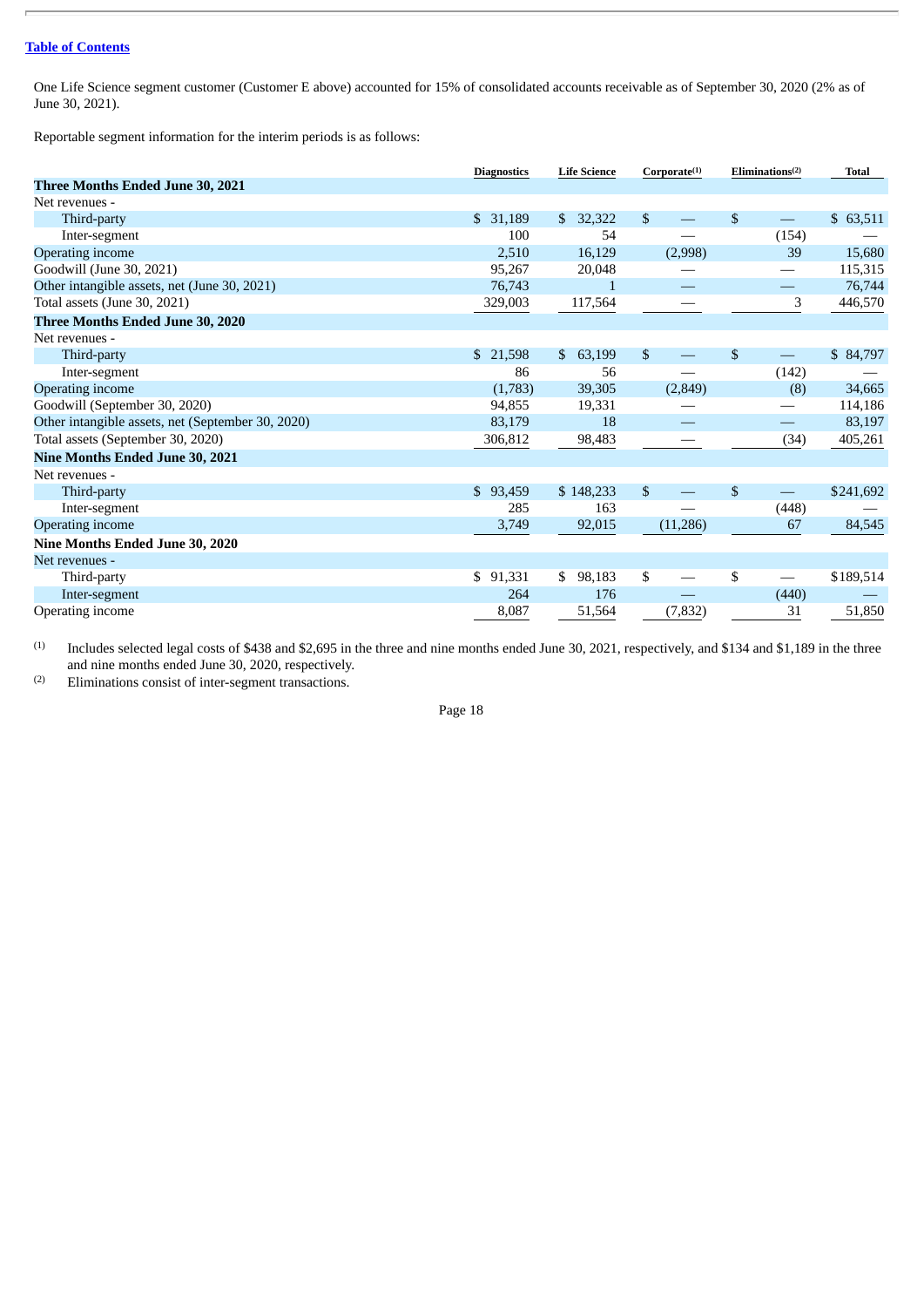A reconciliation of reportable segment operating income to consolidated earnings before income taxes for the interim periods is as follows:

|                                           | <b>June 30,</b> | <b>Three Months Ended</b> | <b>Nine Months Ended</b><br><b>June 30,</b> |          |
|-------------------------------------------|-----------------|---------------------------|---------------------------------------------|----------|
|                                           | 2021            | 2020                      | 2021                                        | 2020     |
| Operating income:                         |                 |                           |                                             |          |
| Diagnostics segment                       | \$2,510         | \$(1,783)                 | 3,749<br>\$                                 | \$8,087  |
| Life Science segment                      | 16,129          | 39,305                    | 92,015                                      | 51,564   |
| Eliminations                              | 39              | (8)                       | 67                                          | 31       |
| Total segment operating income            | 18,678          | 37,514                    | 95,831                                      | 59,682   |
| Corporate operating expenses              | (2,998)         | (2,849)                   | (11,286)                                    | (7, 832) |
| Interest income                           |                 | 3                         | 15                                          | 137      |
| Interest expense                          | (444)           | (703)                     | (1,450)                                     | (2,002)  |
| RADx initiative grant income              |                 |                           | 1.000                                       |          |
| Other, net                                | 59              | 908                       | (1,515)                                     | 1,561    |
| Consolidated earnings before income taxes | \$15,295        | \$34,873                  | \$82,595                                    | \$51,546 |

Transactions between reportable segments are accounted for at established intercompany prices for internal and management purposes, with all intercompany amounts eliminated in consolidation.

# **15. Income Taxes**

The effective rate for income taxes was 24% and 22% for the three and nine months ended June 30, 2021, respectively, and 21% and 23% for the three and nine months ended June 30, 2020, respectively. The variation in effective tax rates during the three and nine months ended June 30, 2021 and 2020 related primarily to higher allocations of taxable income in the U.S. in the fiscal 2021 reporting periods compared to certain lower-rate foreign jurisdictions, particularly the United Kingdom ("U.K."). Additionally, the nine-month period ended June 30, 2021 was favorably impacted by the effect of current year restricted share unit lapses and stock option exercises occurring on dates when the share price of Company stock was significantly higher than the share price on the date such equity awards were granted, compared to the opposite effect during the prior year period.

# **16. Litigation and Regulatory Matters**

On April 17, 2018, the Company's wholly owned subsidiary Magellan received a subpoena from the U.S. Department of Justice ("DOJ") regarding its LeadCare*®* product line. The subpoena outlines documents to be produced, and the Company is cooperating with the DOJ in this matter. The Company maintains rigorous policies and procedures to promote compliance with applicable regulatory agencies and requirements and is working with the DOJ to promptly respond to the subpoena, including responding to additional information requests that have followed receipt of the subpoena in April 2018. The Company has executed tolling agreements to extend the statute of limitations. In March and April 2021, DOJ issued two subpoenas calling for witnesses to testify before a federal grand jury related to this matter. The March 2021 subpoena was issued to a former employee of Magellan, and the April subpoena was issued to a current employee of Magellan. The Company cannot predict when the investigation will be resolved, the outcome of the investigation, or its potential impact on the Company. Approximately \$438 and \$134 of expense for attorneys' fees related to this matter is included within the Condensed Consolidated Statements of Operations for the three months ended June 30, 2021 and 2020, respectively, and approximately \$2,695 and \$1,145 for the nine months ended June 30, 2021 and 2020, respectively.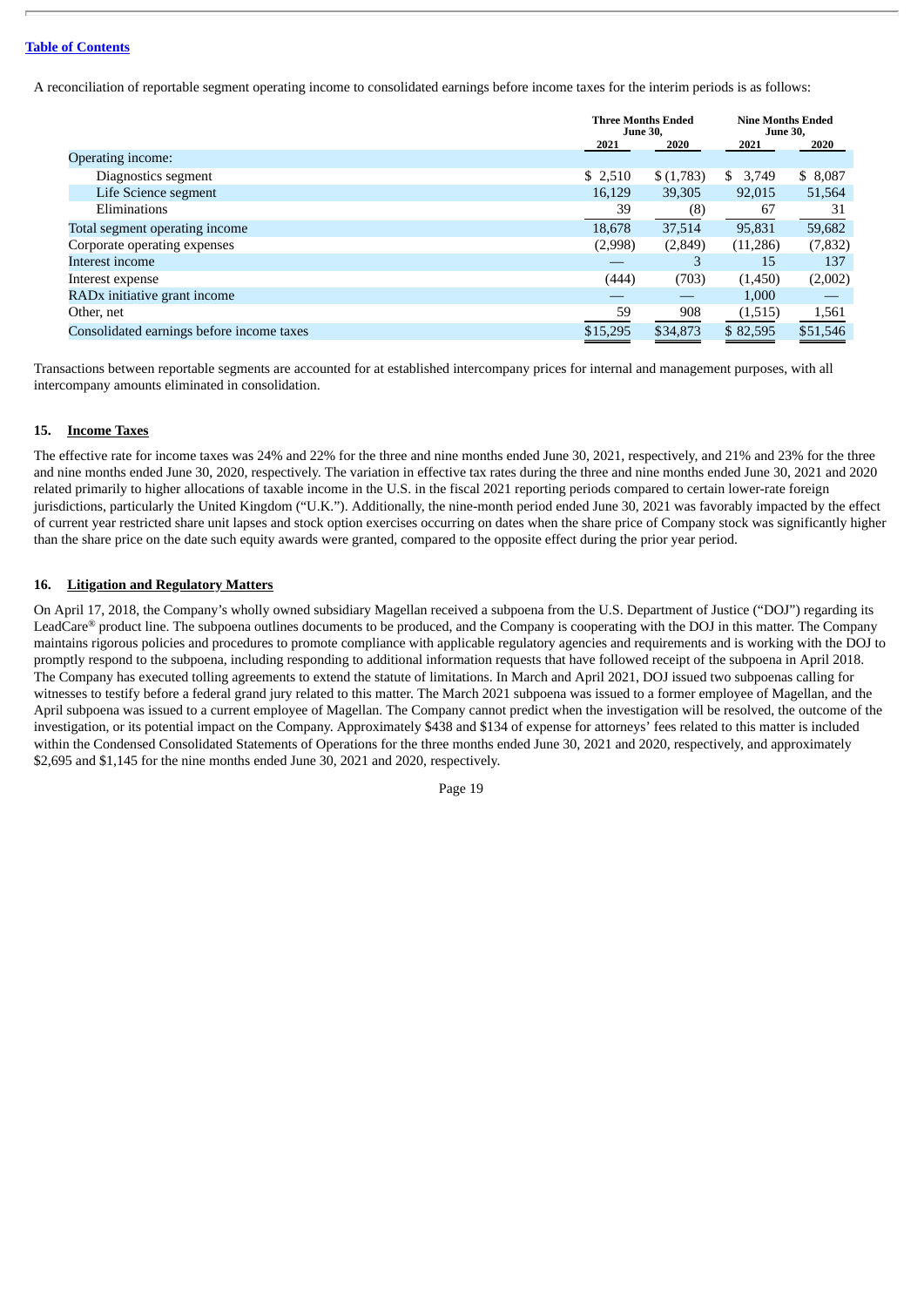Magellan submitted 510(k) applications in December 2018, seeking to reinstate venous blood sample-types for its LeadCare II, LeadCare Plus and LeadCare Ultra testing systems. In the second fiscal quarter of 2019 the U.S. Food and Drug Administration ("FDA") informed Magellan that each of these 510(k) applications had been put on Additional Information hold. On July 15, 2019, we provided responses to the FDA's requests for Additional Information. These 510(k) applications have since expired and are no longer under FDA review. Further, while Magellan's LeadCare testing systems remain cleared for marketing by the FDA and permitted for use with capillary blood samples, the FDA advised that it has commissioned a third-party study of the Company's LeadCare testing systems using both venous and capillary blood samples. According to the FDA, the results of the field study will be used in conjunction with other information to determine whether further action by the FDA or the Centers for Disease Control and Prevention ("CDC") is necessary to protect the public health. The Company intends to fully cooperate with the FDA or CDC on any follow-up based on the thirdparty study.

During October 2019, the FDA performed a follow-up inspection of Magellan's manufacturing facility. The FDA issued five Form FDA 483 observations. On March 18, 2020, we participated in a regulatory meeting with the FDA at the FDA's request to further discuss the Form FDA 483 observations and our remediation efforts. Since the inspection, we have submitted a number of written responses to the FDA regarding the five Form FDA 483 observations issued in the October 2019 inspection, and have worked diligently to execute a remediation plan. During October 2020, the FDA issued Establishment Inspection Reports which closed out the inspections from June 2017 and October 2019 under 21 C.F.R.20.64(d)(3).

During June 2021, the FDA performed an inspection of Magellan's manufacturing facility. The inspection followed a voluntary recall, initiated in May 2021, involving certain manufactured lots of its LeadCare II, LeadCare Plus and LeadCare Ultra products. As a result of this inspection, the FDA issued one Form 483 observation. The FDA has identified this recall, which remains ongoing, as a Class I recall, and the Company is working closely with the FDA in its execution of the recall activities. Magellan is also responding to ongoing information requests from the FDA regarding issues related to the recall. Based upon information known at this time, the recall's impact on the Company's consolidated financial statements is not believed to be material and no related costs are included within the Condensed Consolidated Statements of Operations for the three and nine months ended June 30, 2021. On August 3, 2021, FDA sent Magellan a close-out letter for the Warning Letter that FDA issued to Magellan on October 23, 2017. FDA's close-out letter notified Magellan that FDA has completed an evaluation of Magellan's corrective actions in response to FDA's Warning Letter, and based on FDA's evaluation, Magellan has addressed the issues identified in the Warning Letter. FDA's close-out letter also stated that future FDA inspections of Magellan and regulatory activities will further assess the adequacy and sustainability of Magellan's corrections.

# **17. Subsequent Event**

On July 22, 2021, the Company signed a definitive agreement to acquire from Otsuka America Pharmaceutical, Inc. ("OAPI") its BreathTek*®* business in the U.S. and Mexico for \$20,000 in cash. BreathTek is an FDA approved urea breath test for the detection of *H. pylori*. Assets to be acquired include test kit inventory, customer relationships and rights to the BreathTek trade name. In addition, the Company and OAPI have entered into a transition services agreement, which is designed to allow the Company to integrate the BreathTek business in a manner that provides appropriate customer support. This transaction closed on July 31, 2021. The purchase price was funded with cash and cash equivalents on hand and this acquisition will be included in our Diagnostics segment.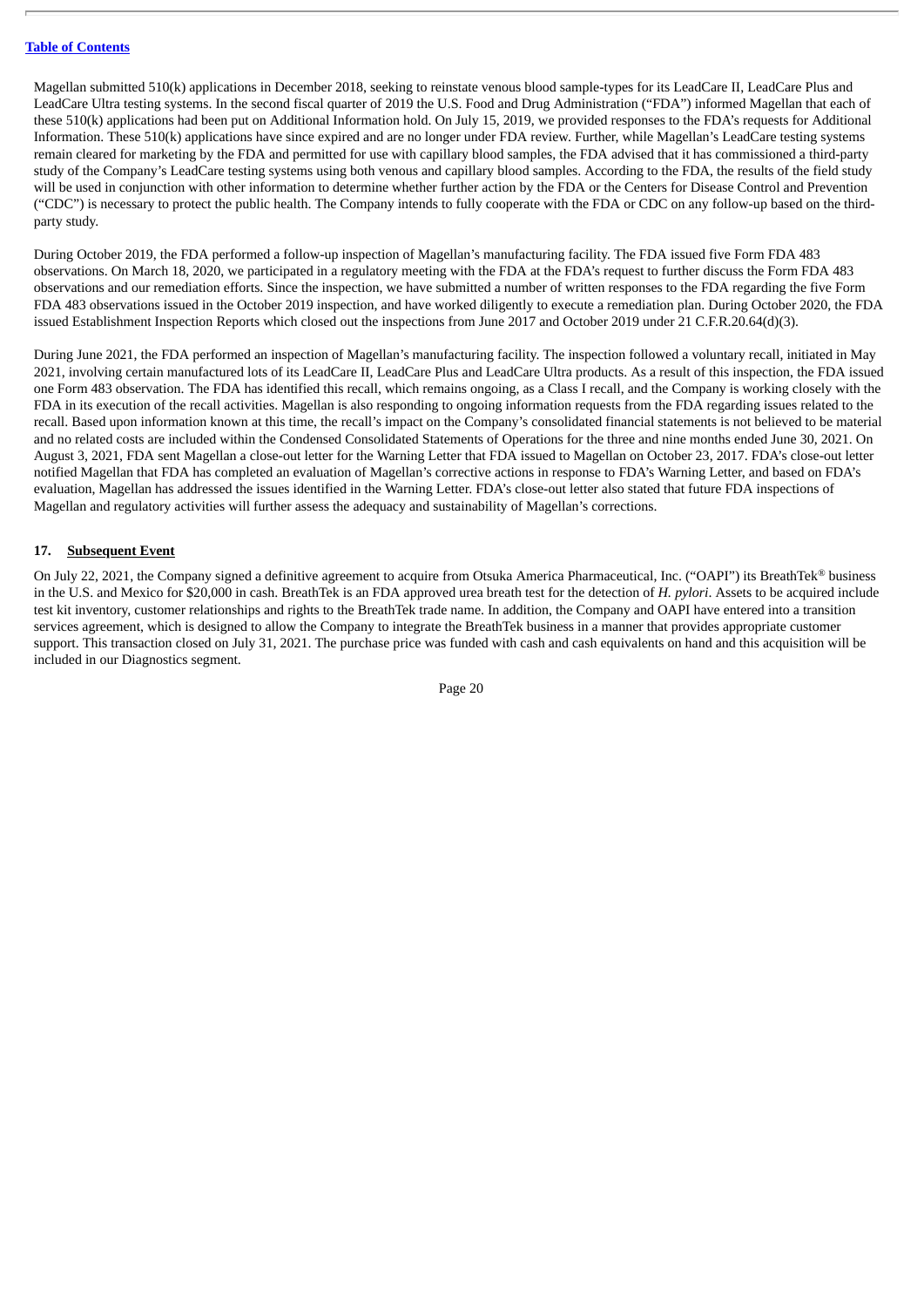#### <span id="page-23-0"></span>ITEM 2. MANAGEMENT'S DISCUSSION AND ANALYSIS OF FINANCIAL CONDITION AND RESULTS OF OPERATIONS

Refer to "Forward-Looking Statements" following the Table of Contents in front of this Form 10-Q. In the discussion that follows, all dollar amounts *are in thousands (both tables and text), except per share data.*

The purpose of Management's Discussion and Analysis is to provide an understanding of the financial condition, changes in financial condition and results of operations of Meridian Bioscience, Inc. ("Meridian", the "Company", "We"). This discussion should be read in conjunction with the Condensed Consolidated Financial Statements and notes. It should be noted that the terms revenue and/or revenues are utilized throughout the Management's Discussion and Analysis of Financial Condition and Results of Operations ("MD&A") to indicate net revenue and/or net revenues. In addition, throughout the MD&A, we refer to certain product tradenames and trademarks, which are protected under applicable intellectual property laws and are our property. Solely for convenience, these tradenames and trademarks are referred to without the *®* or ™ symbols, but such references are not intended to indicate in any way that we will not assert, to the fullest extent of the law, our rights to these tradenames and trademarks.

#### **Reportable Segments**

Our reportable segments are Diagnostics and Life Science. The Diagnostics segment consists of manufacturing operations for infectious disease products in Cincinnati, Ohio; Quebec City, Canada; and Modi'in, Israel; and manufacturing operations for blood chemistry products in Billerica, Massachusetts (near Boston). These diagnostic test products are sold and distributed in the countries comprising North and Latin America (the "Americas"); Europe, Middle East and Africa ("EMEA"); and other countries outside of the Americas and EMEA (rest of the world, or "ROW"). The Life Science segment consists of manufacturing operations in Memphis, Tennessee; Boca Raton, Florida; London, England; and Luckenwalde, Germany, and the sale and distribution of bulk antigens, antibodies, immunoassay blocking reagents, various Polymerase Chain Reaction ("PCR") master mixes, and bioresearch reagents domestically and abroad, including a sales and business development facility, with outsourced distribution capabilities, in Beijing, China to further pursue growing revenue opportunities in Asia.

#### **Recent Developments**

During the latter half of fiscal 2020 and the first half of fiscal 2021, the COVID-19 pandemic has had both positive and negative effects on our businesses. The third quarter of fiscal 2021 represents the first quarter since the early stages of the COVID-19 pandemic that our Diagnostics segment has shown positive revenue growth versus the same quarter in fiscal 2020. Conversely for our Life Science segment, the third quarter of fiscal 2021 represents the first quarter since the early stages of the COVID-19 pandemic that its revenues have shown a decline compared to the same quarter in fiscal 2020.

Our Life Science segment's products have been well positioned to respond to in-vitro device ("IVD") manufacturers' needs for reagents for molecular, rapid antigen and serology tests. Consequently, our Life Science segment grew its revenues over 100% in fiscal 2020 and delivered record operating income and margin, demonstrating what this segment could achieve at a much larger scale. This higher-than-historical level of growth continued into the first half of fiscal 2021 for the Life Science segment before declining during the three months ended June 30, 2021. In recent months, we have experienced a decline in the demand for our Life Science segment's reagent products used in COVID-19 tests and as a result, our Life Science segment's revenues during the three months ended June 30, 2021 decreased 49% from the prior year period, while the segment's revenues during the fiscal 2021 year-to-date nine-month period increased 51% over the comparable fiscal 2020 period.

Our Diagnostics segment, on the other hand, reported increased year-over-year revenues of 44% and 2% for the three- and nine-month periods ended June 30, 2021, respectively. Following decreasing year-over-year revenues in the last two quarters of fiscal 2020 and first two quarters of fiscal 2021, these results indicate signs of a return to more normal pre-pandemic levels of revenue in all product areas except for respiratory illness products. Revenue from sales of respiratory illness assays continues to compare unfavorably to fiscal 2020, down 26% and 48% for the three and nine months ended June 30, 2021, respectively.

Despite these recent COVID-19 pandemic related trends, due to the many uncertainties surrounding the COVID-19 pandemic, we can provide no assurances with respect to our views of the longevity, severity or impacts to our financial condition of the COVID-19 pandemic.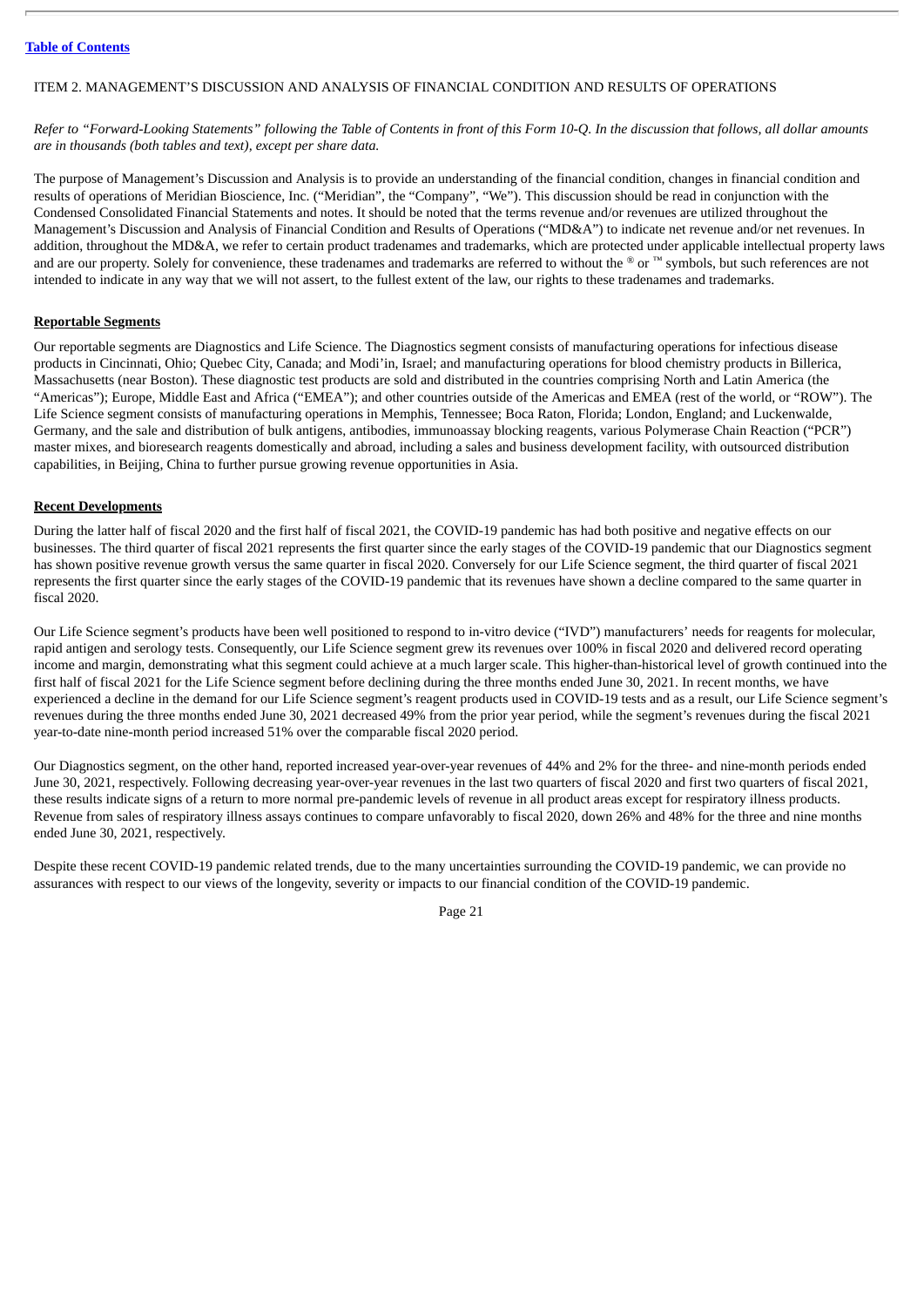#### Employee Safety

While our employee base in the U.S. has returned to working on-site at our facilities, we continue to utilize a work-from-home process as needed on a site-by-site basis outside the U.S. for those employees whose on-site presence has been deemed to be non-essential. We have also implemented enhanced cleaning and sanitizing procedures and provided additional personal hygiene supplies at all our sites. We have implemented policies for employees to adhere to CDC guidelines on social distancing, and similar guidelines by authorities outside the U.S. To date, we have been able to manufacture and distribute products globally, and all our sites have continued to operate with little, if any, impact on shipments to customers to date. As the COVID-19 pandemic continues, along with continuing governmental restrictions which vary by locale and jurisdiction, there is an increased risk of employee absenteeism, which could materially impact our operations at one or more sites. To date, the steps we have taken, including our work-fromhome processes, have not materially impacted the Company's financial reporting systems, internal controls over financial reporting or disclosure controls.

#### **Supply Chains**

Supply chains supporting our products have generally remained intact, providing access to sufficient inventory of the key materials needed for manufacturing. To date, delays and allocations for raw materials have been limited and have not had a material impact on our results of operations. From time to time, we identify alternative suppliers to address the risk of a current supplier's inability to deliver materials in volumes sufficient to meet our manufacturing needs; or we may choose to purchase certain materials in bulk volumes where we have supply chain scarcity concerns. It remains possible that we may experience some sort of interruption to our supply chains, and such an interruption could materially affect our ability to timely manufacture and distribute our products and unfavorably impact our results of operations.

#### Product Development and Clinical Trials

Our clinical trials are progressing at a slower pace than normal, as the prevalence of certain infectious diseases (e.g., bacterial gastrointestinal) has been much lower than normal during the pandemic. In addition, the relative lack of a respiratory illness season in 2020-2021 has significantly impacted the availability of influenza samples, thereby affecting the pace of development of our molecular respiratory panel for the Revogene system. These matters continue to impact our timing for filing applications for product clearances with the FDA, as well as related timing of FDA clearances of such filings. Additionally, the ongoing COVID-19 pandemic has slowed and could continue to slow down our efforts to expand our product portfolio through acquisitions and distribution opportunities, impacting the speed with which we are able to bring additional products to market.

#### Product Demand

Our Life Science segment manufactures, markets and sells a number of molecular and immunological reagents to IVD customers, including those who are making both molecular and immunoassay COVID-19 tests. Since late in the second quarter of fiscal 2020, we have experienced unprecedented demand for certain of our molecular reagents (e.g., ribonucleic acid ("RNA") master mixes and nucleotides). However, as expected, to date during the second half of our fiscal 2021, we have experienced a decline in the demand for our Life Science segment's reagent products used in COVID-19 tests, as health care systems transition to more asymptomatic testing versus the predominant symptomatic testing we saw during the peak of the COVID-19 pandemic. While we expect a continuation of this trend throughout the remainder of our fiscal year ending September 30, 2021, this expectation could be impacted by the recent resurgence in COVID-19 infection rates, particularly those associated with the COVID-19 strain commonly known as the "Delta variant", with infection rates and the responses to such levels of infection varying by country based on their individual COVID-19 case statistics, infection rates and vaccine programs. We believe that our reagent products for COVID-19 have applications in many alternative, non-hospital-based channels (e.g., airports, schools, etc.). Our products are used in over 100 regulatory agency approved COVID-19 related assays around the world. COVID-19 related reagent revenues totaled approximately \$14,500 and \$88,500 in the three and nine months ended June 30, 2021, respectively, compared to approximately \$48,000 and \$53,000 in the three and nine months ended June 30, 2020, respectively, and approximately \$71,500 during full year fiscal 2020.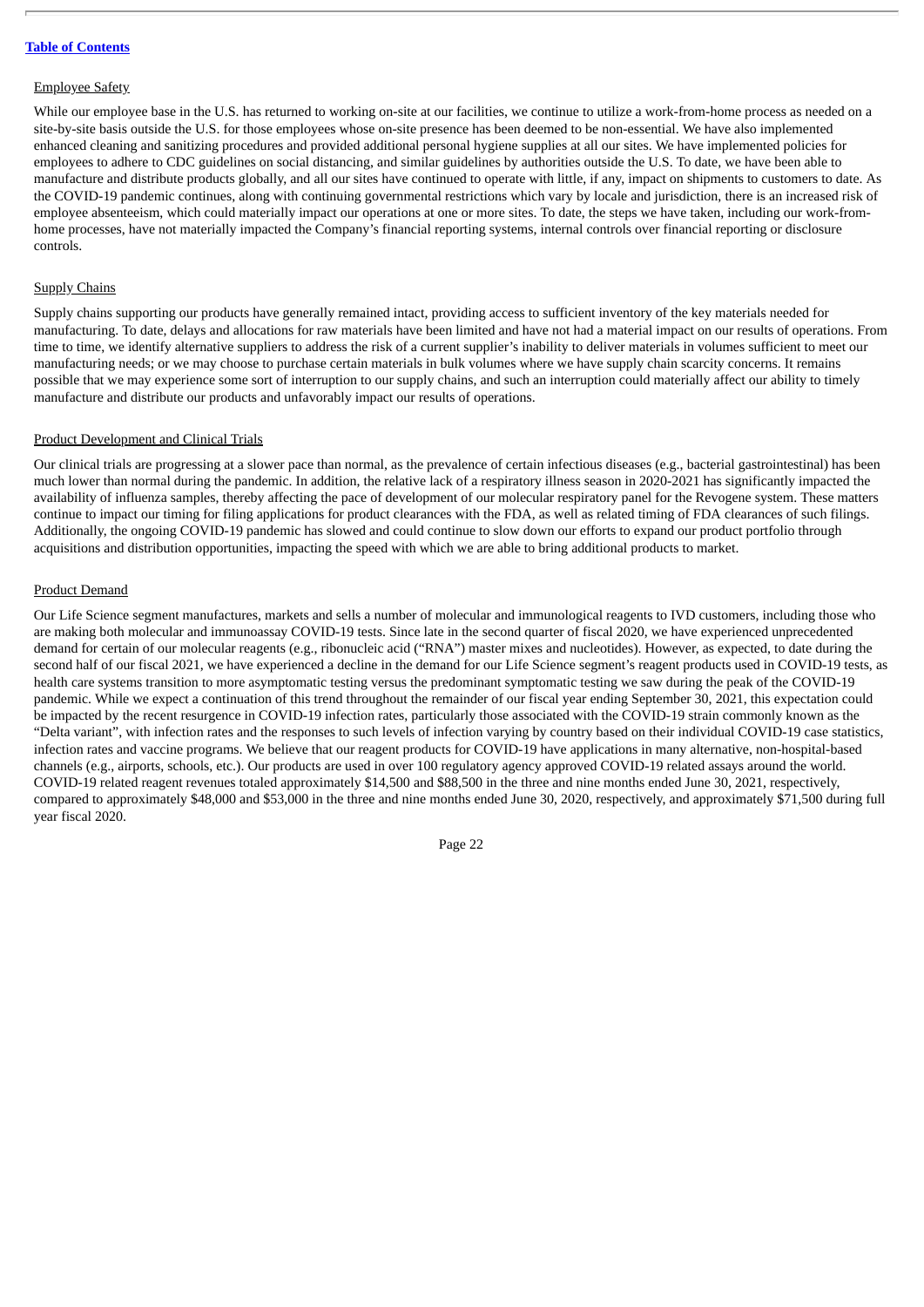Our Diagnostics segment manufactures, markets and sells a number of molecular, immunoassay, blood chemistry and urea breath tests for various infectious diseases and blood-lead levels. Sales volumes for a number of these assays have been adversely affected by the COVID-19 pandemic over the past year and half, as such assays are often used in non-critical care settings. However, as previously noted, during the three months ended June 30, 2021, we have begun to see signs of a return to more normal pre-pandemic levels for most of our Diagnostics segment product lines, with respiratory illness assays being the exception. The COVID-19 pandemic also has affected instrument orders and placements for our BreathID and Revogene platforms. Recently, we are seeing higher levels of order activity for our BreathID platform. However, order activity for our Revogene platform continues to be affected by our pending SARS-CoV-2 assay emergency use authorization ("EUA") application, which we voluntarily withdrew from the FDA on February 23, 2021 and resubmitted on June 25, 2021. We believe customers have taken a "wait and see" approach with our EUA application resubmission. Despite the situation with our EUA application for the SARS-CoV-2 assay, we are in the process of increasing our capacity to produce these tests, as well as other tests on the Revogene system, at our sites in Quebec and Cincinnati. Specifically, we are: (i) adding a second production line at our Quebec manufacturing facility; and (ii) installing two additional production lines in a leased facility near our corporate headquarters in Cincinnati. It is expected that these expansion efforts will be completed during calendar 2021 at a total cost of approximately \$18,000, which is expected to be partially offset by the \$5,500 RADx grant entered into on February 1, 2021 (see Note 13 of the Condensed Consolidated Financial Statements).

#### Critical Accounting Estimates

Aside from the change in the Company's annual goodwill impairment assessment discussed in Note 10 of the Condensed Consolidated Financial Statements, for the three and nine months ended June 30, 2021, there were no significant changes to our critical accounting estimates, as outlined in our Annual Report on Form 10-K as of and for the year ended September 30, 2020.

#### **Impact of Brexit**

The U.K. left the European Union ("EU") on January 31, 2020. While all EU rules and laws continued to apply to the U.K. through the transition period, which ended December 31, 2020, the U.K. and the EU reached a free trade agreement on December 24, 2020, which was ratified on April 28, 2021 and went into effect on May 1, 2021. The agreement includes regulatory and customs cooperation mechanisms, as well as provisions supporting open and fair competition. Under the trade agreement, the U.K. is free to set its own trade policy and can negotiate with other countries that do not currently have free trade deals with the EU. Although the full impact of the trade agreement is uncertain, it is possible that the recent changes to the trading relationship between the U.K. and the EU due to the trade agreement could result in increased cost of goods imported into and exported from the U.K., which may decrease the profitability of our operations. Additional currency volatility could drive a weaker British pound, which could increase the cost of goods imported into the U.K. and may decrease the profitability of our operations. A weaker British pound versus the U.S. dollar may also cause local currency results of our operations to be translated into fewer U.S. dollars during a reporting period. Given the lack of comparable precedent, it is unclear what financial, trade, regulatory and legal implications the trade agreement will have on our business; however, Brexit and its related effects could potentially have an adverse impact on our consolidated financial position and results of operations.

The U.K.'s withdrawal from the EU could also adversely impact the operations of our vendors and of our other partners. Our management team has evaluated a range of possible outcomes, identified areas of concern, and implemented strategies to help mitigate these concerns. It is possible that these strategies may not be adequate to mitigate any adverse impacts of Brexit, and that these impacts could further adversely affect our business and results of operations.

#### **RESULTS OF OPERATIONS**

#### **Three Months Ended June 30, 2021**

Net earnings for the three months ended June 30, 2021 decreased 58% to \$11,669, or \$0.26 per diluted share, from net earnings for the third quarter of fiscal 2020 of \$27,507, or \$0.64 per diluted share. The level of net earnings in the third quarter of fiscal 2021 was affected predominantly by the decline in revenues and operating income in our Life Science segment, stemming from the softening in demand for COVID-19 related reagents during the quarter.

Consolidated revenues for the third quarter of fiscal 2021 totaled \$63,511, a decrease of 25% compared to the third quarter of fiscal 2020 (29% decrease on a constant-currency basis).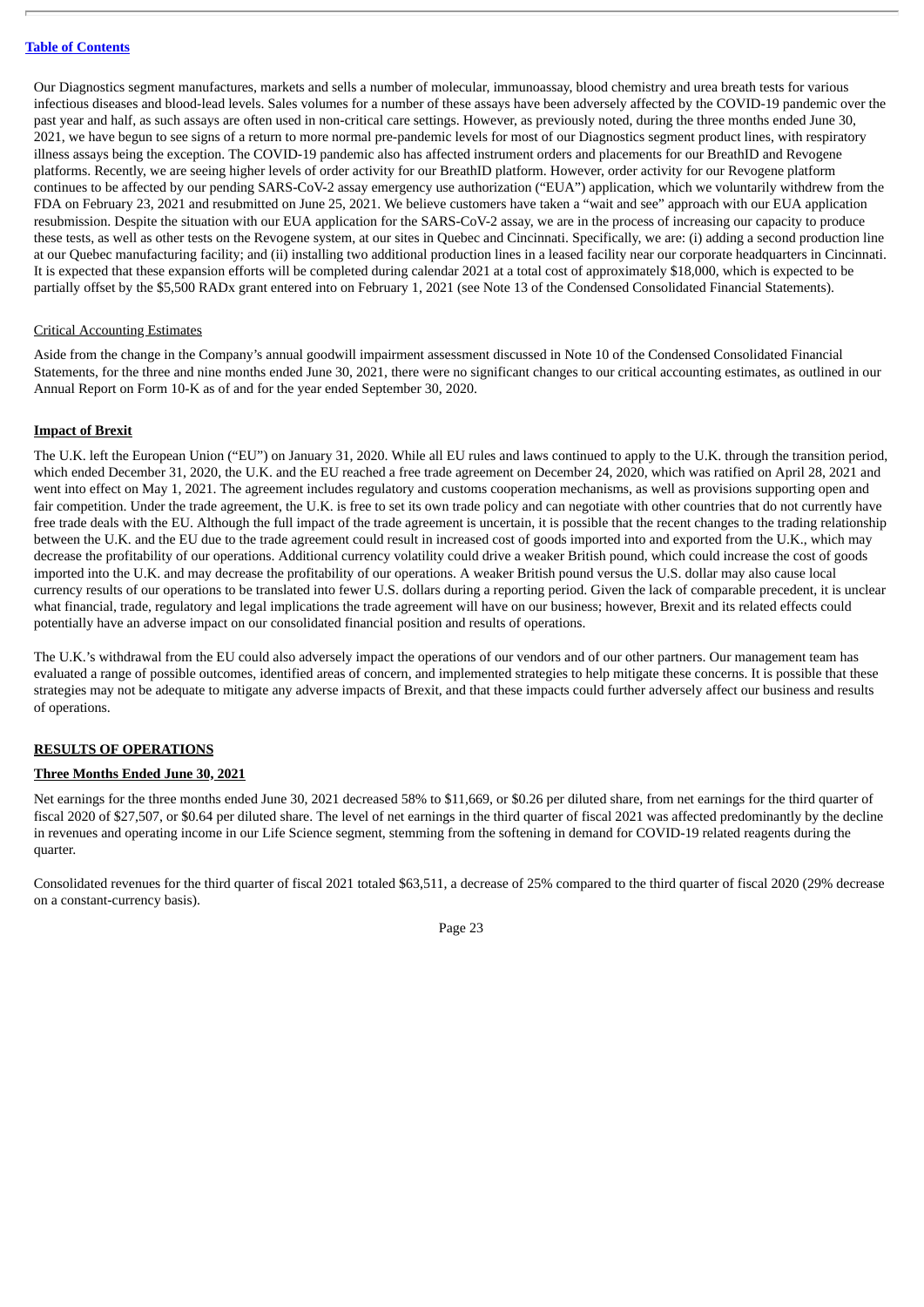Revenues from the Diagnostics segment for the third quarter of fiscal 2021 increased 44% compared to the third quarter of fiscal 2020 (42% increase on a constant-currency basis), comprised of a 38% increase in molecular assay products and a 46% increase in non-molecular assay products. The third quarter of fiscal 2021 represents the first quarter since the early stages of the COVID-19 pandemic that our Diagnostics segment has shown positive revenue growth versus the same quarter in fiscal 2020. Our Diagnostics segment generated \$2,500 in operating income for the third quarter of fiscal 2021, an increase of \$4,300 over the third quarter of fiscal 2020.

With a 47% decrease in revenues from molecular reagent products and a 51% decrease in revenues from immunological reagent products, revenues for our Life Science segment decreased 49% during the third quarter of fiscal 2021 compared to the third quarter of fiscal 2020. On a constant-currency basis, revenues for the Life Science segment decreased 52%. Life Science segment revenues reflect a significant decrease in the demand from diagnostic test manufacturers for the reagents utilized in COVID-19 related tests, as the demand for such tests has declined. However, revenue from sales of our core Life Science segment products (other than COVID-19 contributions) experienced growth of over \$2,000, or approximately 15%, compared to the third quarter of 2020. This growth resulted in large part from obtaining business from COVID-19 customers who are now using our products for other non-COVID-19 related purposes, as well as a rebound in volumes in core immunological products. Our Life Science segment generated \$16,100 of operating income for the third quarter of fiscal 2021, a decline of \$23,200 from the third quarter of fiscal 2020.

#### **Nine Months Ended June 30, 2021**

Net earnings for the nine-month period ended June 30, 2021 increased 63% to \$64,750, or \$1.47 per diluted share, from net earnings for the comparable fiscal 2020 period of \$39,693, or \$0.92 per diluted share. The level of net earnings in the first nine months of fiscal 2021 was affected predominantly by the strong first half increase in revenues and operating income in our Life Science segment, stemming from the demand for COVID-19 related reagents.

Consolidated revenues increased 28% to \$241,692 for the first nine months of fiscal 2021 compared to the same period of the prior year (24% increase on a constant-currency basis).

Diagnostics segment revenues increased 2% (1% on a constant-currency basis), comprised of a 23% decrease in molecular assay products and an 8% increase in non-molecular assay products. Our Diagnostics segment generated operating income of \$3,700 for the first nine months of fiscal 2021, a decline of \$4,300 compared to the first nine months of fiscal 2020.

With an 87% increase in revenues from molecular reagent products and a 4% increase in revenues from immunological reagent products, revenues for our Life Science segment increased 51% during the first nine months of fiscal 2021 compared to the same period of the prior year. On a constantcurrency basis, revenues for the Life Science segment increased 44%. Life Science segment revenues during the first nine months of fiscal 2021 reflect a significant increase in sales of key molecular components such as RNA master mixes and deoxyribonucleotide triphosphates ("dNTPs") to diagnostic test manufacturers for use in COVID-19 related PCR tests. Also contributing to the increased revenue levels during the fiscal 2021 year-to-date period were sales of monoclonal antibody pairs used in COVID-19 antigen tests and, to a lesser degree, recombinant antigens used in COVID-19 antibody tests. In addition, revenue from sales of our core Life Science segment products (other than COVID-19 contributions) experienced growth of approximately \$14,500, or approximately 33%, during the first nine months of fiscal 2021 compared to the same period of the prior year. This growth resulted in large part from obtaining business from COVID-19 customers who are now using our products for other non-COVID-19 related purposes, as well as a rebound in volumes in core immunological products. Our Life Science segment generated \$92,000 of operating income for the first nine months of fiscal 2021, an increase of over \$40,000 compared to the first nine months of fiscal 2020.

# **Lead Testing Matters**

During the past three fiscal years, various regulatory matters have arisen related to Magellan and the Company's blood lead test manufacturing facility. See Note 16 of the Condensed Consolidated Financial Statements for discussion of these matters.

While we remain committed to strengthening Magellan's quality system and ensuring that all aspects of the system are in full compliance, we do not expect that the FDA will reinstate our venous blood claims. We can provide no assurance that the ongoing investigation and regulatory activity of the DOJ and FDA discussed in Note 16 of the Condensed Consolidated Financial Statements, or future exercise of their respective enforcement, regulatory, discretionary or other powers will not result in findings or alleged violations of federal laws that could lead to enforcement actions, proceedings or litigation, and/or the imposition of damages, fines, penalties, restitution, other monetary liabilities, sanctions, injunctions, settlements or changes to our business practices, product offerings or operations that could have a material adverse effect on our business, consolidated financial condition or results of operations; or eliminate altogether our ability to operate our lead testing business on terms substantially similar to those on which we currently operate.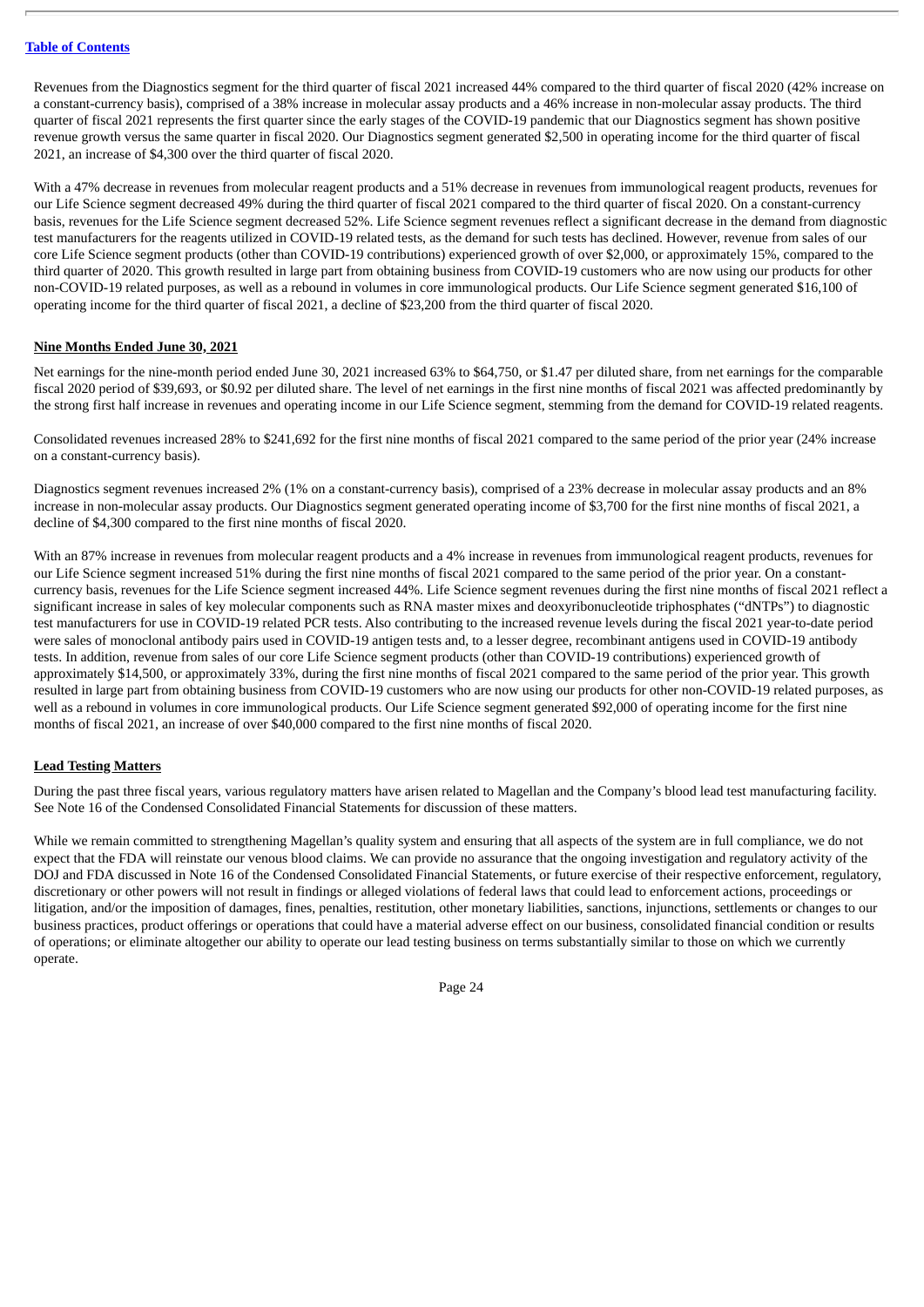# **REVENUE OVERVIEW**

Below are analyses of the Company's revenues, provided for each of the following:

- By Reportable Segment & Geographic Region
- By Product Platform/Type

#### **Revenue Overview- By Reportable Segment & Geographic Region**

Revenues for the Diagnostics segment, in the normal course of business, may be affected from quarter to quarter by buying patterns of major distributors, seasonality and severity of seasonal diseases and outbreaks (including the COVID-19 pandemic), and foreign currency exchange rates. Revenues for the Life Science segment, in the normal course of business, may be affected from quarter to quarter by buying patterns of major IVD manufacturing customers, severity of disease outbreaks and foreign currency exchange rates. The severity of the COVID-19 pandemic contributed approximately \$71,500 of new revenue for our Life Science segment during fiscal 2020 including approximately \$48,000 and \$53,000 in the three and nine months ended June 30, 2020, respectively. This compares to approximately \$14,500 and \$88,500 of such revenue during the three and nine months ended June 30, 2021, respectively.

See the "Revenue Disaggregation" section of Note 4, *"Revenue Recognition"* of the Condensed Consolidated Financial Statements for detailed revenue disaggregation information.

Following is a discussion of the revenues generated by these product platforms/types and/or disease states:

#### **Diagnostics Segment Products**

The acquisitions of the Revogene molecular diagnostics platform and the BreathID breath test system, the development of the Curian immunoassay platform, and the expansion of the related assay-menu for each of these platforms are important steps in addressing competitive pressures in our gastrointestinal and respiratory illness assay families.

In March 2020, we received clearance from the FDA for the Curian immunoassay diagnostics instrument and its first assay, a test for *H. pylori* antigen in stool. We began clinical trials for the Curian *C. difficile* Common Antigen and Toxins A and B test during the second quarter of fiscal 2021 and submitted a 510(k) pre-market notification to the FDA for marketing clearance of Curian Campylobacter on March 31, 2021. We believe the advantages of the Curian analyzer will help protect our existing rapid test accounts, and in the case of the *C. difficile* test, provide meaningful revenue growth opportunities.

#### *Gastrointestinal, Respiratory Illness and Blood Chemistry Assays*

As previously noted, the ongoing COVID-19 pandemic has had a negative impact on revenue levels from sales of our gastrointestinal, respiratory illness and blood chemistry products. Comprised of tests for Group A Strep, Mycoplasma pneumonia, Influenza, and Pertussis, among others, the respiratory illness category in particular continues to experience significantly lower sales activity relative to the prior year, with revenues from sales of such products decreasing 26% and 48% during the third quarter and first nine months of fiscal 2021, respectively. However, during the third quarter of fiscal 2021, we experienced an increase in sales activity for gastrointestinal and blood chemistry products for the second consecutive quarter, with revenues from each of these product categories increasing as follows compared to the third quarter of fiscal 2020: (i) gastrointestinal products, which include tests for *C. difficile*, *H. pylori* and certain foodborne pathogens, among others, increased 86% to \$17,844; and (ii) blood chemistry products, which test for elevated levels of lead in blood, increased 26% to \$4,254. During the first nine months of fiscal 2021, gastrointestinal product revenues increased 24% over the prior year period to \$48,962, and blood chemistry product revenues increased 4% to \$13,006. The increases in the *H. pylori* component of our gastrointestinal family of products include contributions from the BreathID urea breath platform acquired in the Exalenz acquisition on April 30, 2020.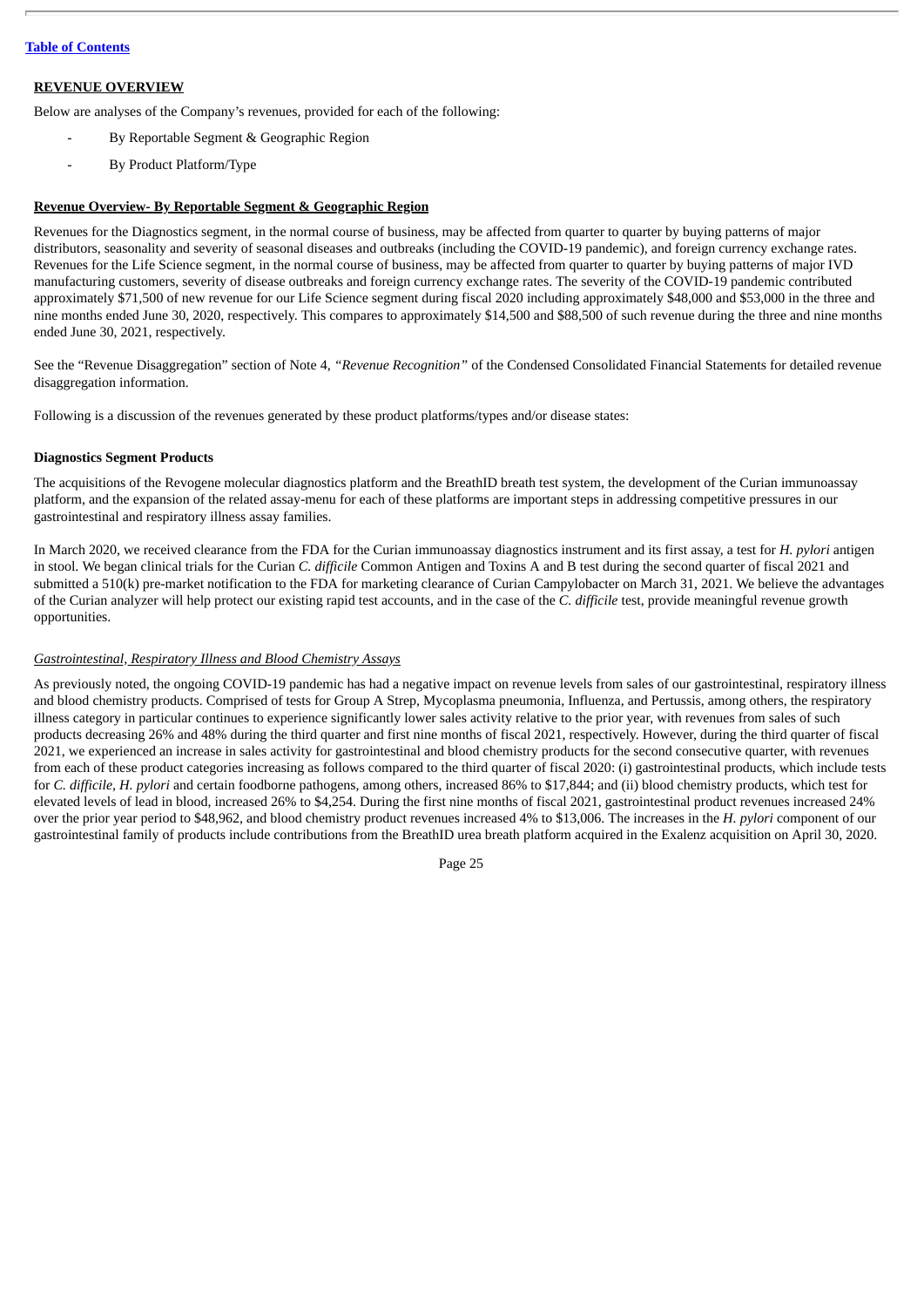In order to combat certain of the pricing and volume pressures we face within the gastrointestinal product category, we have executed on a number of measures including: (i) operating under a strategic collaboration with DiaSorin to sell *H. pylori* tests; (ii) executing long-term supply agreements with reference laboratory customers for *H. pylori* tests to secure volume, albeit at lower selling prices; and (iii) upon FDA clearance in March 2020, launching Curian HpSA, our first assay on the Curian platform, which we expect will help protect our existing customer base using lateral flow tests. We also expect the BreathID platform to combat competitive pressures, as we believe that we are now the only company with FDA-cleared, non-invasive assays for both stool antigen and urea breath samples, providing physicians a choice in test format from a single supplier. We are unable to provide assurances that we will be successful with any strategy or that any strategy will prevent an adverse effect on our future results of operations and liquidity, including revenues and gross profit.

#### **Life Science Segment Products**

During the third quarter of fiscal 2021, revenues from our Life Science segment decreased 49%, with revenues from molecular reagent sales decreasing 47% from the comparable fiscal 2020 quarter and revenues from immunological reagent sales decreasing 51%. Life Science segment revenues increased 51% for the first nine months of fiscal 2021, reflecting an 87% increase from molecular reagent sales and a 4% increase in immunological reagent sales. The quarterly decrease in Life Science segment revenue results primarily from the continued reduction in diagnostic test manufacturers' demand for reagents associated with COVID-19. It is this demand from diagnostic test manufacturers throughout the peak of the COVID-19 pandemic that resulted in the increase in fiscal year-to-date revenues. The increase resulted specifically from demand for key molecular components such as RNA master mixes and dNTPs to diagnostic test manufacturers for use in COVID-19 related PCR tests, as well as sales of monoclonal antibody pairs used in antigen tests and to a lesser degree, recombinant antigens used in COVID-19 antibody tests. COVID-19-related reagent revenues totaled approximately \$14,500 and \$88,500 during the third quarter and first nine months of fiscal 2021, respectively, compared to approximately \$48,000 and \$53,000 in the three and nine months ended June 30, 2020, respectively.

During the third quarter of fiscal 2021, revenue from sales of our core Life Science segment products (other than COVID-19 contributions) grew approximately 15% over the third quarter of fiscal 2020 to approximately \$17,500. During the first nine months of fiscal 2021, such revenue grew approximately 33% over the comparable fiscal 2020 period to approximately \$59,000. This growth resulted in large part from obtaining business from COVID-19 customers who are now using our products for non-COVID-19 related purposes, as well as a rebound in volumes of core immunological product sales.

#### *Significant Customers*

Revenue concentrations related to certain customers within our Diagnostics and Life Science segments are set forth in Note 14 of the Condensed Consolidated Financial Statements.

#### **Gross Profit**

|                     | Three Months Ended June 30. |          |           | Nine Months Ended June 30. |           |             |  |
|---------------------|-----------------------------|----------|-----------|----------------------------|-----------|-------------|--|
|                     | 2021                        | 2020     | Change    | 2021                       | 2020      | Change      |  |
| Gross profit        | \$37,111                    | \$55,983 | (34)%     | \$156,431                  | \$118,180 | 32%         |  |
| Gross profit margin | 58%                         | 66%      | -8 points | 65%                        | 62%       | $+3$ points |  |

The movements in gross profit margins during both the third quarter and first nine months of fiscal 2021 are primarily attributable to the overall shifts in sales mix the Company has experienced in connection with the COVID-19 pandemic. During the nine-month period ended June 30, 2021, which included the peak of the COVID-19 pandemic, approximately 43% of consolidated revenues related to sales of molecular reagent products, which are some of our higher margin products. This compares to approximately 29% during the first nine months of fiscal 2020.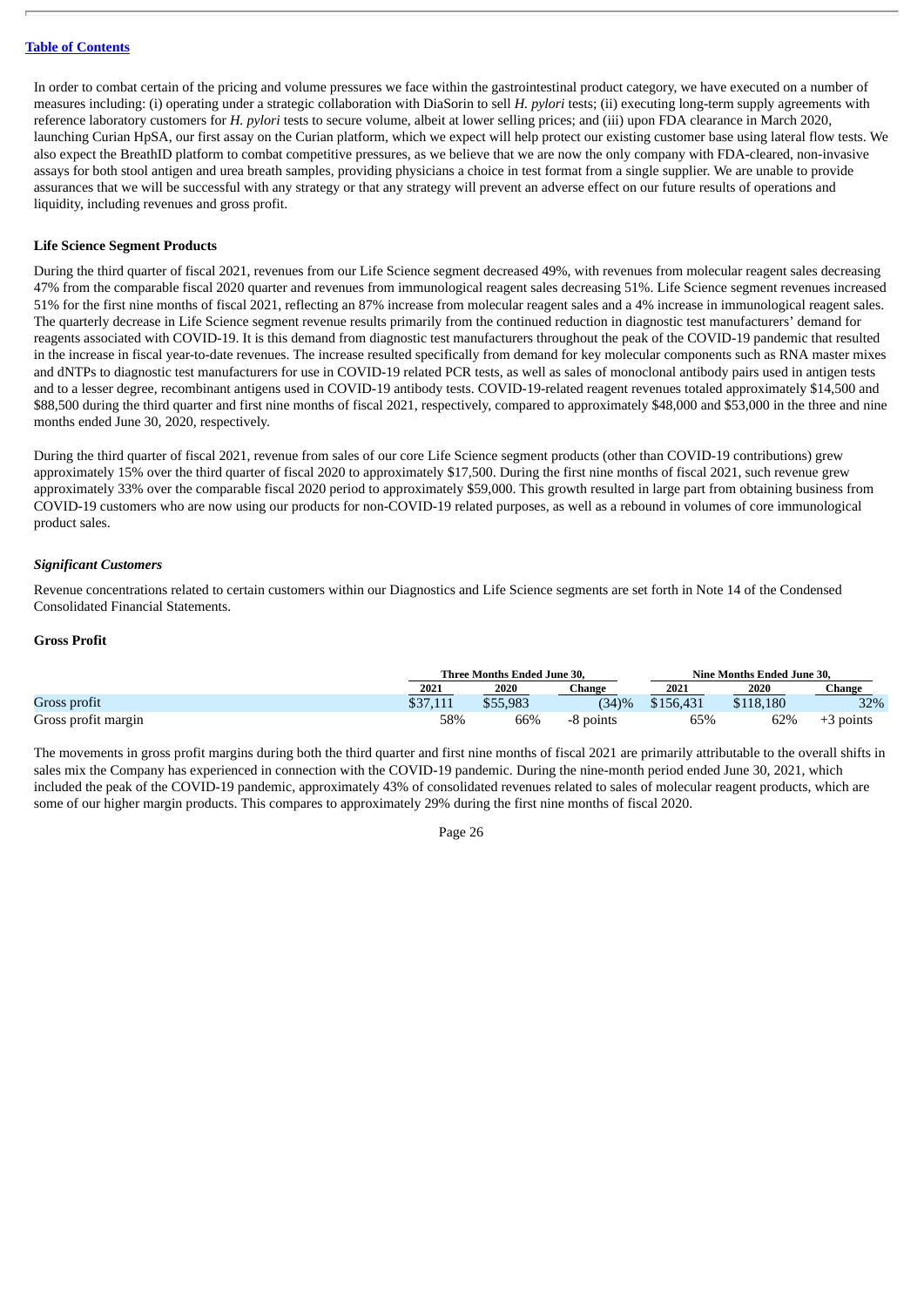As the demand for such molecular reagent products for use in COVID-19 test manufacturing declined during the fiscal 2021 third quarter, such products comprised a smaller relative percentage of consolidated revenue; approximately 32% in the third quarter of fiscal 2021 compared to approximately 46% in the third quarter of fiscal 2020. Additionally, the current period margins have been unfavorably impacted by production capacity ramp-up costs for our Quebec facility, where Revogene instruments and test devices are made.

# **Operating Expenses – Segment Detail**

|                                      | <b>Three Months Ended June 30.</b> |                |                               |    |                                               |           |    |                                           |  |  |
|--------------------------------------|------------------------------------|----------------|-------------------------------|----|-----------------------------------------------|-----------|----|-------------------------------------------|--|--|
|                                      | Research &<br>Development          |                | Selling &<br><b>Marketing</b> |    | <b>General &amp;</b><br><b>Administrative</b> | Other     |    | <b>Total Operating</b><br><b>Expenses</b> |  |  |
| <b>Fiscal 2020:</b>                  |                                    |                |                               |    |                                               |           |    |                                           |  |  |
| <b>Diagnostics</b>                   | \$<br>6.129                        | \$             | 5,009                         | \$ | 6.279                                         | \$(4,387) | \$ | 13,030                                    |  |  |
| Life Science                         | 539                                |                | 1,273                         |    | 3,630                                         | (3)       |    | 5,439                                     |  |  |
| Corporate                            |                                    |                |                               |    | 2,715                                         | 134       |    | 2,849                                     |  |  |
| <b>Total Expenses (2020 Quarter)</b> | 6,668                              | $\mathbb{S}^-$ | 6,282                         |    | 12,624                                        | \$(4,256) |    | 21,318                                    |  |  |
| <b>Fiscal 2021:</b>                  |                                    |                |                               |    |                                               |           |    |                                           |  |  |
| <b>Diagnostics</b>                   | \$<br>5,463                        | $\mathbb{S}^-$ | 4,966                         | \$ | 6,140                                         | \$(3,263) | \$ | 13,306                                    |  |  |
| Life Science                         | 620                                |                | 1,243                         |    | 3,264                                         |           |    | 5,127                                     |  |  |
| Corporate                            |                                    |                |                               |    | 2,560                                         | 438       |    | 2,998                                     |  |  |
| <b>Total Expenses (2021 Quarter)</b> | 6,083                              |                | 6,209                         | S  | 11,964                                        | \$(2,825) |    | 21,431                                    |  |  |

|                                    | <b>Nine Months Ended June 30,</b> |                           |                               |    |                             |           |    |                                           |  |
|------------------------------------|-----------------------------------|---------------------------|-------------------------------|----|-----------------------------|-----------|----|-------------------------------------------|--|
|                                    |                                   | Research &<br>Development | Selling &<br><b>Marketing</b> |    | General &<br>Administrative | Other     |    | <b>Total Operating</b><br><b>Expenses</b> |  |
| <b>Fiscal 2020:</b>                |                                   |                           |                               |    |                             |           |    |                                           |  |
| <b>Diagnostics</b>                 | S                                 | 15,037                    | \$15,806                      | \$ | 16,853                      | \$(3,575) | \$ | 44,121                                    |  |
| Life Science                       |                                   | 1,709                     | 3,733                         |    | 8,740                       | 195       |    | 14,377                                    |  |
| Corporate                          |                                   |                           |                               |    | 6,643                       | 1,189     |    | 7,832                                     |  |
| Total Expenses (2020 Year-to-Date) |                                   | 16,746                    | \$19,539                      |    | 32,236                      | \$(2,191) |    | 66,330                                    |  |
| <b>Fiscal 2021:</b>                |                                   |                           |                               |    |                             |           |    |                                           |  |
| <b>Diagnostics</b>                 | \$                                | 16,011                    | \$15,914                      | \$ | 18,441                      | \$(5,205) | \$ | 45,161                                    |  |
| Life Science                       |                                   | 1.788                     | 3,856                         |    | 9,795                       |           |    | 15,439                                    |  |
| Corporate                          |                                   |                           |                               |    | 8,591                       | 2,695     |    | 11,286                                    |  |
| Total Expenses (2021 Year-to-Date) |                                   | 17,799                    | \$19,770                      |    | 36,827                      | \$(2,510) |    | 71,886                                    |  |

**Operating Expenses – Comparisons to Prior Year Periods**

|                                    | <b>Three Months Ended June 30,</b> |                               |  |                             |           |  |                                           |  |  |
|------------------------------------|------------------------------------|-------------------------------|--|-----------------------------|-----------|--|-------------------------------------------|--|--|
|                                    | Research &<br><b>Development</b>   | Selling &<br><b>Marketing</b> |  | General &<br>Administrative | Other     |  | <b>Total Operating</b><br><b>Expenses</b> |  |  |
| <b>2020 Expenses</b>               | 6,668                              | 6,282<br>D                    |  | 12,624                      | \$(4,256) |  | 21,318                                    |  |  |
| % of Revenues                      | 8%                                 | 7%                            |  | 15%                         | (5)%      |  | 25%                                       |  |  |
| Fiscal 2021 Increases/(Decreases): |                                    |                               |  |                             |           |  |                                           |  |  |
| Diagnostics                        | (666)                              | (43)                          |  | (139)                       | 1,124     |  | 276                                       |  |  |
| Life Science                       | 81                                 | (30)                          |  | (366)                       | З         |  | (312)                                     |  |  |
| Corporate                          |                                    |                               |  | (155)                       | 304       |  | 149                                       |  |  |
| <b>2021 Expenses</b>               | 6,083                              | 6,209                         |  | 11,964                      | \$(2,825) |  | 21,431                                    |  |  |
| % of Revenues                      | 10%                                | 10%                           |  | 19%                         | (4)%      |  | 34%                                       |  |  |
| % Increase (Decrease)              | (9)%                               | (1)%                          |  | (5)%                        | 34%       |  | $1\%$                                     |  |  |
|                                    |                                    |                               |  |                             |           |  |                                           |  |  |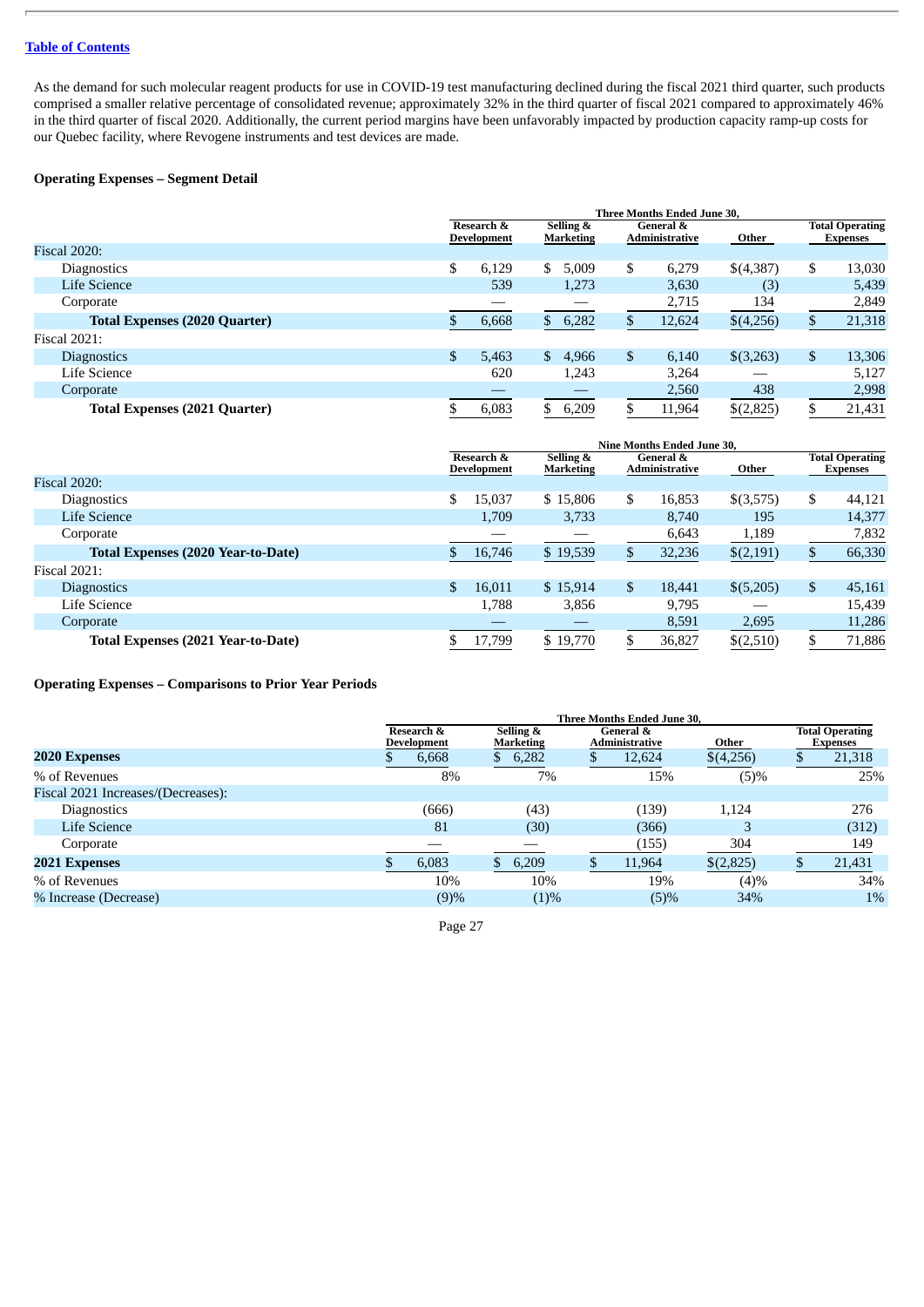Total operating expenses for the third quarter of fiscal 2021 show a net increase of 1%, This net increase primarily includes two components. The change in the fair value of contingent consideration was a decline of \$3,563 in the 2021 quarter compared to a decline of \$6,124 in the 2020 quarter, which results in an increase in net expense of \$2,561 between periods. This is increase is largely offset by decreases in other operating expenses, predominantly Diagnostics segment research and development spending and corporate-wide general and administrative expenses.

|                                    | Nine Months Ended June 30.       |                               |  |                                    |           |  |                                           |  |
|------------------------------------|----------------------------------|-------------------------------|--|------------------------------------|-----------|--|-------------------------------------------|--|
|                                    | Research &<br><b>Development</b> | Selling &<br><b>Marketing</b> |  | General &<br><b>Administrative</b> | Other     |  | <b>Total Operating</b><br><b>Expenses</b> |  |
| <b>2020 Expenses</b>               | 16,746                           | \$19,539                      |  | 32,236                             | \$(2,191) |  | 66,330                                    |  |
| % of Revenues                      | 9%                               | 10%                           |  | 17%                                | (1)%      |  | 35%                                       |  |
| Fiscal 2021 Increases/(Decreases): |                                  |                               |  |                                    |           |  |                                           |  |
| <b>Diagnostics</b>                 | 974                              | 108                           |  | 1,588                              | (1,630)   |  | 1,040                                     |  |
| Life Science                       | 79                               | 123                           |  | 1,055                              | (195)     |  | 1,062                                     |  |
| Corporate                          |                                  |                               |  | 1,948                              | 1,506     |  | 3,454                                     |  |
| <b>2021 Expenses</b>               | 17,799                           | \$19,770                      |  | 36,827                             | (2,510)   |  | 71,886                                    |  |
| % of Revenues                      | 7%                               | 8%                            |  | 15%                                | (1)%      |  | 30%                                       |  |
| % Increase (Decrease)              | 6%                               | 1%                            |  | 14%                                | (15)%     |  | 8%                                        |  |

Total operating expenses for the first nine months of fiscal 2021 show a net increase of 8%, This increase primarily includes three components. The change in the fair value of contingent consideration was a decline of \$5,505 in fiscal 2021 year-to-date period compared to a decline of \$7,428 in the comparable fiscal 2020 period, which results in an increase in net expense of \$1,923 between periods. Other operating expenses in 2021 include a full nine months of costs related to the Exalenz business acquired in April 2020, including purchase accounting amortization, and selected legal costs increased \$1,506 related to our on-going DOJ matter.

# **Operating Income**

Compared to the prior year periods, operating income decreased 55% to \$15,680 for the third quarter of fiscal 2021 and increased 63% to \$84,545 for the first nine months of fiscal 2021, as a result of the factors discussed above.

#### **Income Taxes**

The effective rate for income taxes was 24% and 22% for the three and nine months ended June 30, 2021, respectively, and 21% and 23% for the three and nine months ended June 30, 2020, respectively. The variation in effective tax rates during the three and nine months ended June 30, 2021 and 2020 related primarily to higher allocations of taxable income in the U.S. in the fiscal 2021 reporting periods compared to certain lower-rate foreign jurisdictions, particularly the U.K. Additionally, the nine-month period ended June 30, 2021 was favorably impacted by the effect of current year restricted share unit lapses and stock option exercises occurring on dates when the share price of Company stock was significantly higher than the share price on the date such equity awards were granted, compared to the opposite effect during the prior year period.

#### **Liquidity and Capital Resources**

#### *Liquidity*

Our cash flow and financing requirements are determined by analyses of operating and capital spending budgets and debt service. We have historically maintained a credit facility to augment working capital requirements and to respond quickly to acquisition opportunities.

We have an investment policy that guides the holdings of our investment portfolio, which presently consists of bank savings accounts and institutional money market mutual funds. Our objectives in managing the investment portfolio are to: (i) preserve capital; (ii) provide sufficient liquidity to meet working capital requirements and fund strategic objectives such as acquisitions; and (iii) capture a market rate of return commensurate with market conditions and our policy's investment eligibility criteria. As we look forward, we will continue to manage the holdings of our investment portfolio with preservation of capital being the primary objective.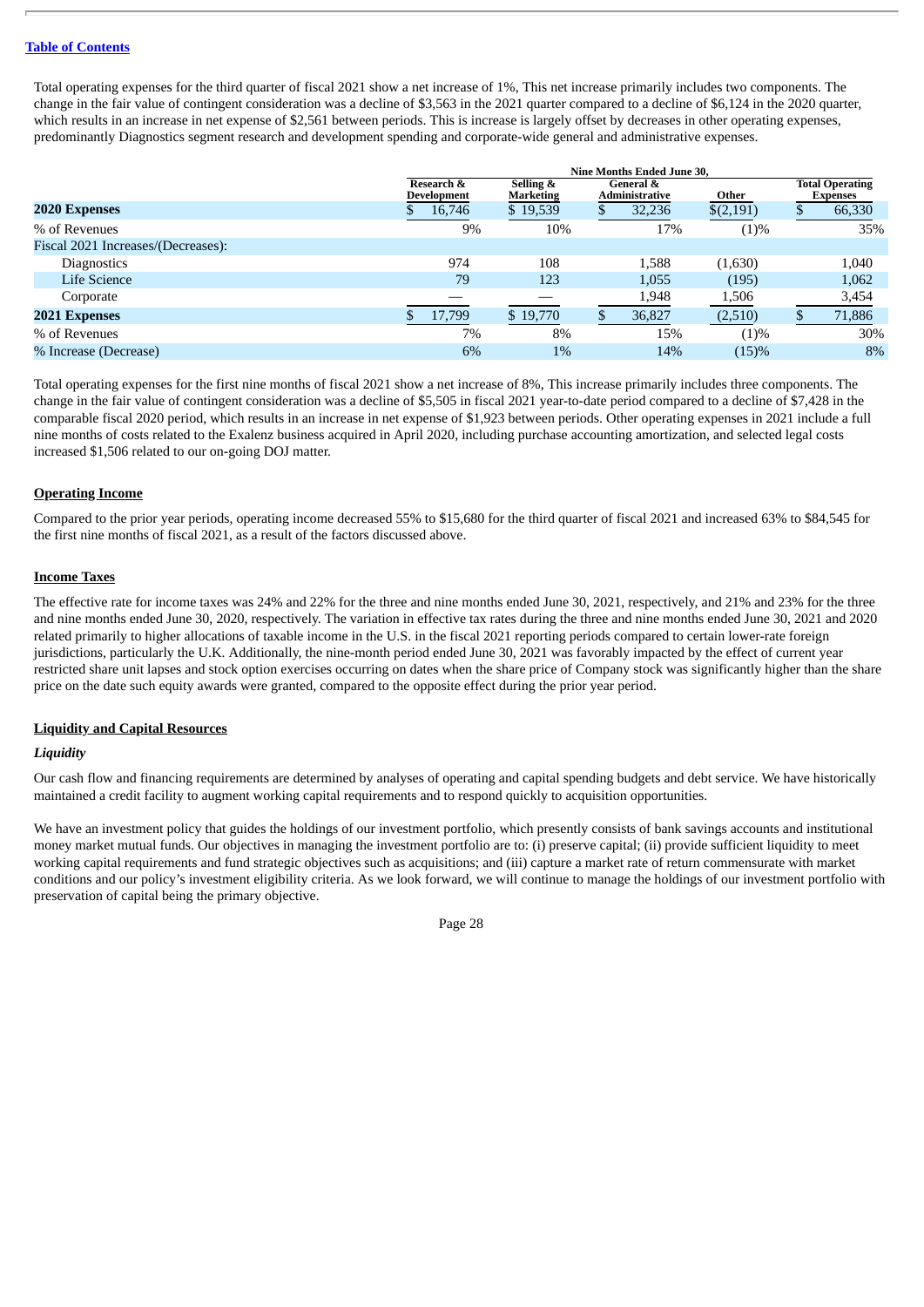We intend to continue to fund our working capital requirements from current cash flows from operating activities and cash on hand. If needed, we also have an additional source of liquidity through the amount remaining available on our \$160,000 bank revolving credit facility, which totaled \$110,000 as of June 30, 2021. Our liquidity needs may change if overall economic conditions worsen and/or liquidity and credit within the financial markets tightens for an extended period, and such conditions impact the collectability of our customer accounts receivable, impact credit terms with our vendors, or disrupt the supply of raw materials and services.

During the first nine months of fiscal 2021, we generated cash flow from operations totaling \$52,386. This represents a 65% increase over the comparable prior year period, reflecting a higher level of net earnings.

Our levels of inventories increased \$10,549 to \$71,813 between September 30, 2020 and June 30, 2021. This increase was largely attributable to inventory builds in our Life Science segment to protect against future supply interruptions. For our Diagnostics segment, we also have continued to maintain relatively consistent inventory levels in anticipation of a return to pre-pandemic diagnostic testing activity. We are continuing to actively manage our inventory levels.

As of June 30, 2021, our cash and cash equivalents balance was \$70,012 or \$16,498 higher than at the end of fiscal 2020. As a result of the cash generated from operations during the third quarter and first nine months of fiscal 2021, our balance of net debt (defined as bank debt, government grant obligations and total contingent obligations related to the acquisition of the GenePOC business, net of cash and cash equivalents on-hand) decreased approximately \$46,700 to approximately \$6,600 at June 30, 2021. Net cash flows from operating activities and cash on hand are anticipated to be adequate to fund working capital requirements, capital expenditures and debt service during the next twelve months.

# *Capital Resources*

As described in Note 11, *"Bank Credit Arrangements"* of the Condensed Consolidated Financial Statements, the Company maintains a \$160,000 revolving credit facility, which is secured by substantially all our U.S. assets and includes certain restrictive financial covenants. The Company also maintains a shelf registration statement on file with the SEC.

Our capital expenditures are estimated to range between approximately \$18,000 and \$24,000 during fiscal 2021. Our Diagnostics segment capital expenditures could be as high as \$21,000, depending upon the level and timing of the previously noted Revogene COVID-19 assay production capacity expansion and scale-up efforts, and our Life Science segment capital expenditures could be as high as \$3,000, reflecting manufacturing capacity expansion at various locations. Such expenditures may be funded with cash and cash equivalents on hand, operating cash flows and/or availability under the \$160,000 revolving credit facility discussed above. In addition, a portion of the Diagnostics segment expansion may be funded by the previously noted \$5,500 RADx grant entered into on February 1, 2021 (see Note 13 of the Condensed Consolidated Financial Statements).

We do not utilize any special-purpose financing vehicles or have any material undisclosed off-balance sheet arrangements.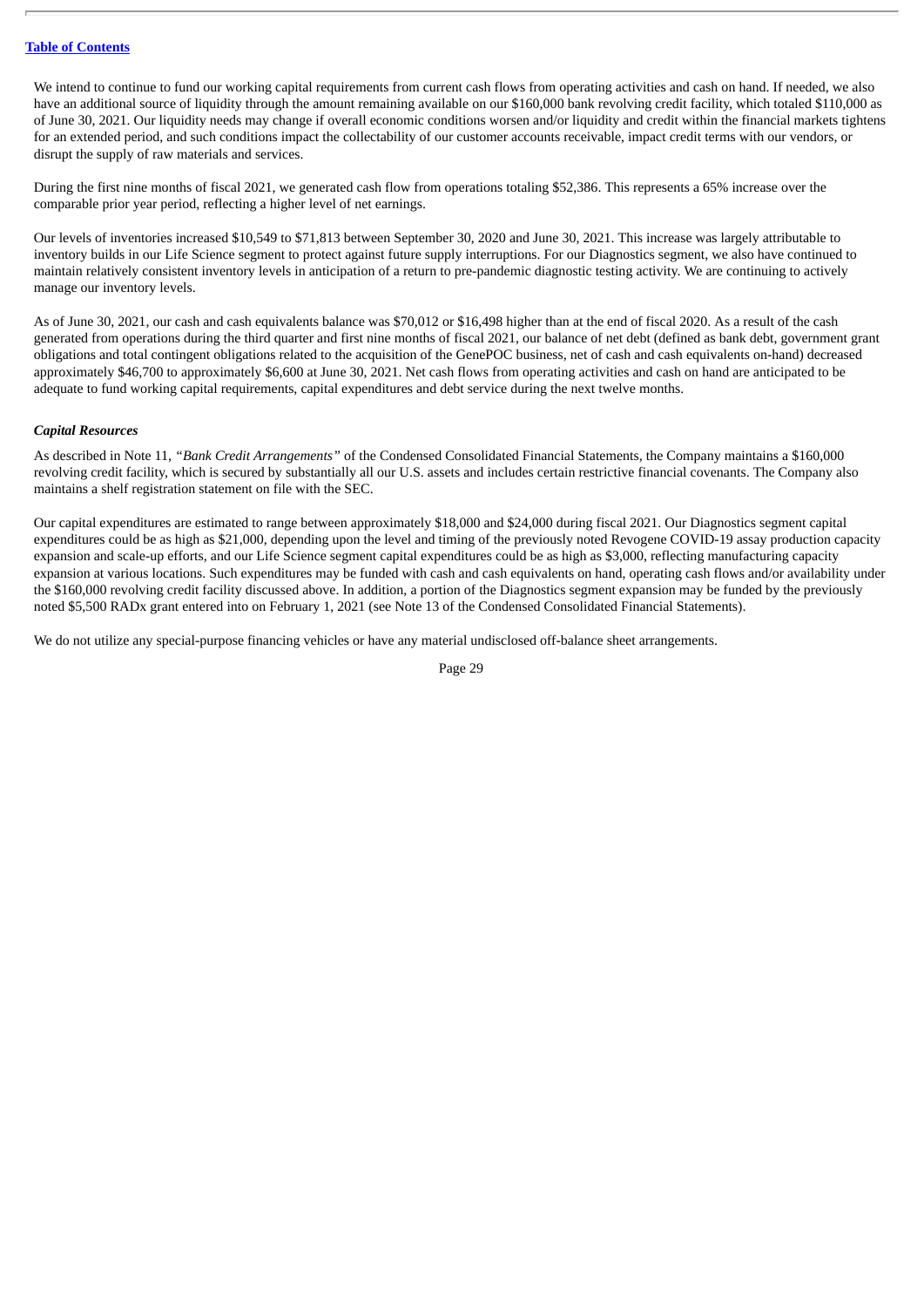#### <span id="page-32-0"></span>ITEM 3. QUANTITATIVE AND QUALITATIVE DISCLOSURES ABOUT MARKET RISK

As of June 30, 2021, there were no material changes to the information provided under Item 7A, "Quantitative and Qualitative Disclosures About Market Risk" in the Company's Form 10-K for the year ended September 30, 2020, filed with the SEC on November 23, 2020.

#### <span id="page-32-1"></span>ITEM 4. CONTROLS AND PROCEDURES

#### **Evaluation of Disclosure Controls and Procedures**

Under the supervision and with the participation of the Company's management, including the Chief Executive Officer and Chief Financial Officer, we have evaluated the effectiveness of the Company's disclosure controls and procedures, as defined in Rules 13a-15(e) and 15d-15(e) under the Securities Exchange Act of 1934, as amended (the "Exchange Act"), as of June 30, 2021. Based on this evaluation, our Chief Executive Officer and Chief Financial Officer have concluded that the Company's disclosure controls and procedures were effective as of the period covered by this report.

Control systems, no matter how well designed and operated, can provide only reasonable, not absolute, assurance that control objectives are met. Because of inherent limitations in all control systems, no evaluation of controls can provide assurance that all control issues and instances of fraud, if any, within a company will be detected. Additionally, controls can be circumvented by individuals, by collusion of two or more people or by management override. Over time, controls can become inadequate because of changes in conditions or the degree of compliance may deteriorate. Further, the design of any system of controls is based in part upon assumptions about the likelihood of future events. There can be no assurance that any design will succeed in achieving its stated goals under all future conditions. Because of the inherent limitations in any cost-effective control system, misstatements due to errors or fraud may occur and not be detected.

#### **Changes in Internal Control over Financial Reporting**

In the ordinary course of business, we routinely enhance our information systems by either upgrading current systems or implementing new ones. There were no changes in our internal control over financial reporting (as that term is defined in Rules 13a-15(f) and 15d-15(f) under the Exchange Act) during the quarter ended June 30, 2021 that have materially affected, or are reasonably likely to materially affect, our internal control over financial reporting.

#### <span id="page-32-2"></span>**PART II. OTHER INFORMATION**

#### <span id="page-32-3"></span>ITEM 1. LEGAL PROCEEDINGS

Information with respect to legal proceedings can be found in Note 16, *"Litigation and Regulatory Matters"* of the Condensed Consolidated Financial Statements in Part I, Item 1 of this Quarterly Report on Form 10-Q and is incorporated herein by reference.

#### <span id="page-32-4"></span>ITEM 1A. RISK FACTORS

In addition to the other information set forth in this report, careful consideration should be given to the factors discussed in Item 1A, "Risk Factors" in our Annual Report on Form 10-K for the year ended September 30, 2020, filed with the SEC on November 23, 2020, as may be supplemented by our Quarterly Reports on Form 10-Q, any or all of which could materially affect our business, financial condition or future results. The risks described therein are not the only risks facing us. Additional risks and uncertainties not currently known to us, or that we currently deem to be immaterial, also may adversely affect our business, financial condition and/or operating results. There have been no material changes with respect to the risk factors disclosed in our Annual Report on Form 10-K for the year ended September 30, 2020, filed with the SEC on November 23, 2020, as may be supplemented by our Quarterly Reports on Form 10-Q.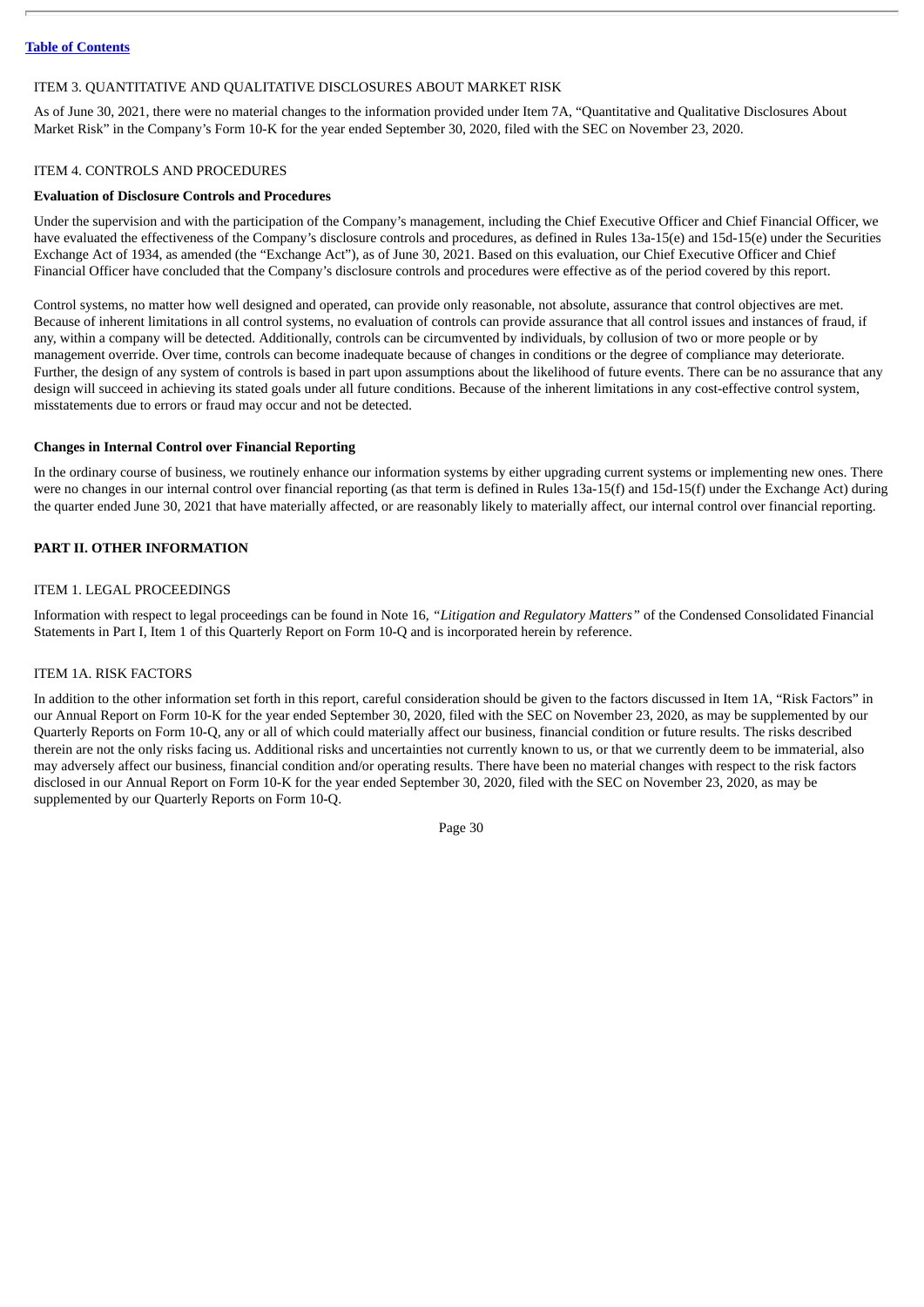#### <span id="page-33-0"></span>ITEM 6. EXHIBITS

The following exhibits are being filed or furnished as a part of this Quarterly Report on Form 10-Q:

| 31.1<br>Certification of Principal Executive Officer Pursuant to Securities Exchange Act Rule 13a-14(a)/15d-14(a)                                                                      |  |
|----------------------------------------------------------------------------------------------------------------------------------------------------------------------------------------|--|
|                                                                                                                                                                                        |  |
| 31.2<br>Certification of Principal Financial Officer Pursuant to Securities Exchange Act Rule 13a-14(a)/15d-14(a)                                                                      |  |
| 32<br>Certification of Chief Executive Officer and Chief Financial Officer pursuant to 18 U.S.C. Section 1350, as Adopted Pursuant to<br>Section 906 of the Sarbanes-Oxley Act of 2002 |  |
| 101.INS<br>Inline XBRL Instance Document                                                                                                                                               |  |
| 101.SCH<br>Inline XBRL Instance Extension Schema                                                                                                                                       |  |
| 101.CAL<br>Inline XBRL Instance Extension Calculation Linkbase                                                                                                                         |  |
| 101.DEF<br>Inline XBRL Instance Extension Definition Linkbase                                                                                                                          |  |

- 101.LAB Inline XBRL Instance Extension Label Linkbase
- 101.PRE Inline XBRL Instance Extension Presentation Linkbase
- 104 Cover Page Interactive Data File (formatted as Inline XBRL and contained in Exhibit 101)

# SIGNATURE

<span id="page-33-1"></span>Pursuant to the requirements of the Securities Exchange Act of 1934, the Registrant has duly caused this report to be signed on its behalf by the undersigned thereunto duly authorized.

#### **MERIDIAN BIOSCIENCE, INC.**

By: /s/ Bryan T. Baldasare

Bryan T. Baldasare Executive Vice President and Chief Financial Officer (Principal Financial and Accounting Officer)

Page 31

Date: **August 6, 2021**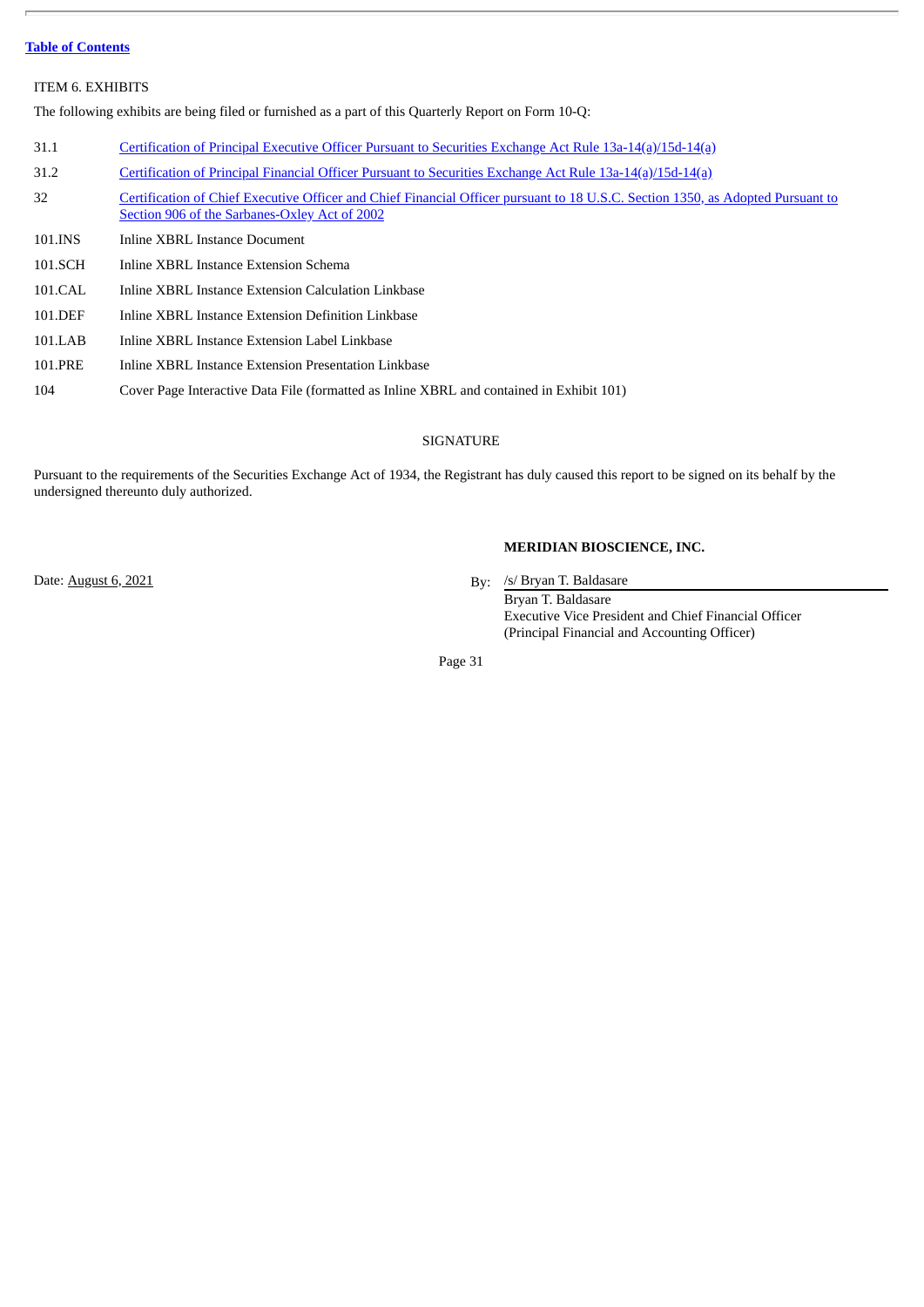#### **Certification of Principal Executive Officer Pursuant to Securities Exchange Act Rule 13a-14(a)**

<span id="page-34-0"></span>I, Jack Kenny, certify that:

- 1. I have reviewed this quarterly report on Form 10-Q of Meridian Bioscience, Inc.;
- 2. Based on my knowledge, this report does not contain any untrue statement of a material fact or omit to state a material fact necessary to make the statements made, in light of the circumstances under which such statements were made, not misleading with respect to the period covered by this report;
- 3. Based on my knowledge, the financial statements, and other financial information included in this report, fairly present in all material respects the financial condition, results of operations and cash flows of the registrant as of, and for, the periods presented in this report;
- 4. The registrant's other certifying officer(s) and I are responsible for establishing and maintaining disclosure controls and procedures (as defined in Exchange Act Rules 13a-15(e) and 15d-15(e)) and internal control over financial reporting (as defined in Exchange Act Rules 13a-15(f) and 15d-15(f)) for the registrant and have:
	- a) Designed such disclosure controls and procedures, or caused such disclosure controls and procedures to be designed under our supervision, to ensure that material information relating to the registrant, including its consolidated subsidiaries, is made known to us by others within those entities, particularly during the period in which this report is being prepared;
	- b) Designed such internal controls over financial reporting, or caused such internal control over financial reporting to be designed under our supervision, to provide reasonable assurance regarding the reliability of financial reporting and the preparation of the financial statements for external purposes in accordance with generally accepted accounting principles;
	- c) Evaluated the effectiveness of the registrant's disclosure controls and procedures and presented in this report our conclusions about the effectiveness of the disclosure controls and procedures, as of the end of the period covered by this report based on such evaluation; and
	- d) Disclosed in this report any change in the registrant's internal control over financial reporting that occurred during the registrant's most recent fiscal quarter that has materially affected, or is reasonably likely to materially affect, the registrant's internal control over financial reporting; and
- 5. The registrant's other certifying officer(s) and I have disclosed, based on our most recent evaluation of internal control over financial reporting, to the registrant's auditors and the audit committee of registrant's board of directors (or persons performing the equivalent functions):
	- a) All significant deficiencies and material weaknesses in the design or operation of internal control over financial reporting which are reasonably likely to adversely affect the registrant's ability to record, process, summarize and report financial information; and
	- b) Any fraud, whether or not material, that involves management or other employees who have a significant role in the registrant's internal control over financial reporting.

Date: August 6, 2021

/s/ Jack Kenny Jack Kenny

Chief Executive Officer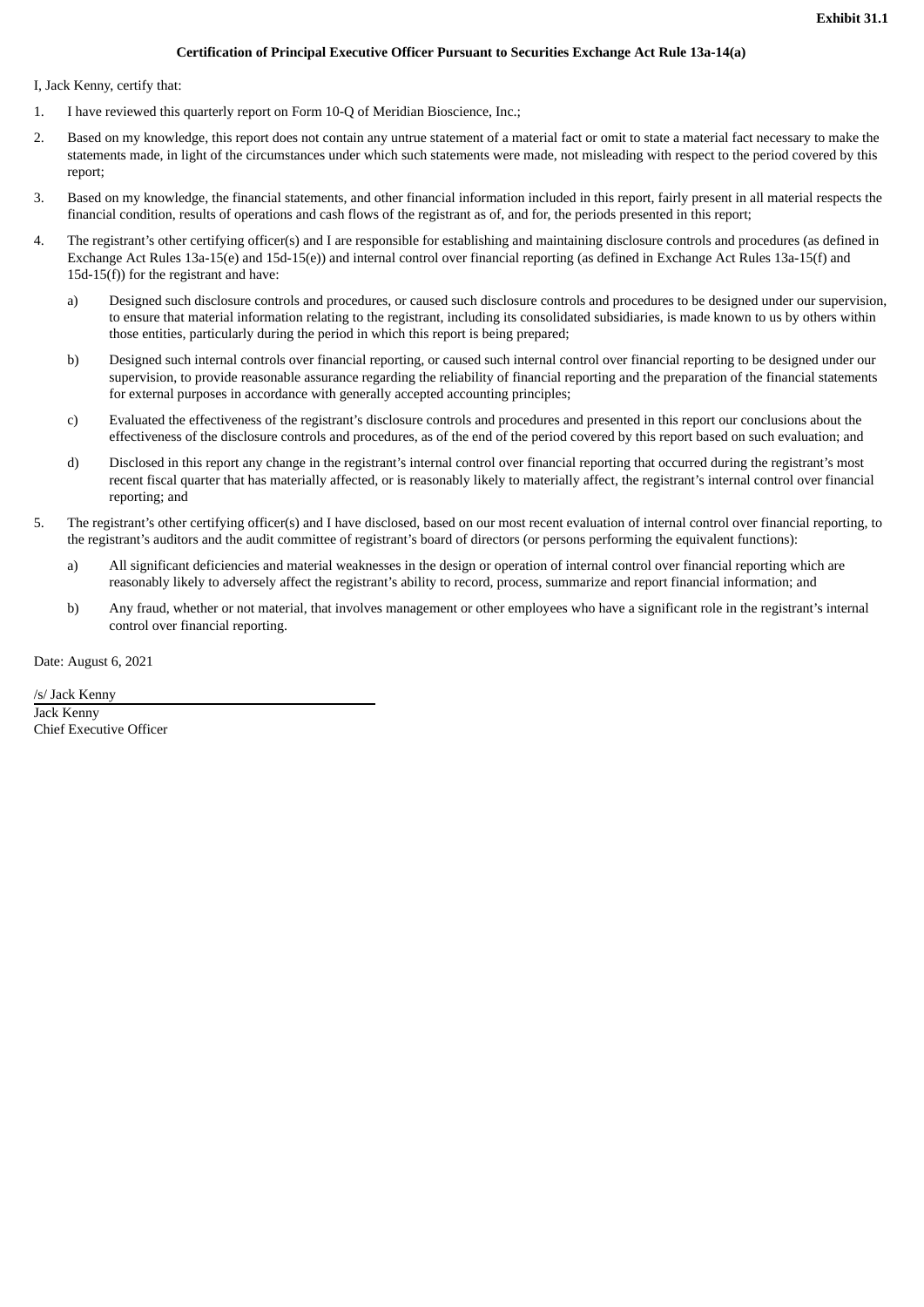#### **Certification of Principal Financial Officer Pursuant to Securities Exchange Act Rule 13a-14(a)**

<span id="page-35-0"></span>I, Bryan T. Baldasare, certify that:

- 1. I have reviewed this quarterly report on Form 10-Q of Meridian Bioscience, Inc.;
- 2. Based on my knowledge, this report does not contain any untrue statement of a material fact or omit to state a material fact necessary to make the statements made, in light of the circumstances under which such statements were made, not misleading with respect to the period covered by this report;
- 3. Based on my knowledge, the financial statements, and other financial information included in this report, fairly present in all material respects the financial condition, results of operations and cash flows of the registrant as of, and for, the periods presented in this report;
- 4. The registrant's other certifying officer(s) and I are responsible for establishing and maintaining disclosure controls and procedures (as defined in Exchange Act Rules 13a-15(e) and 15d-15(e)) and internal control over financial reporting (as defined in Exchange Act Rules 13a-15(f) and 15d-15(f)) for the registrant and have:
	- a) Designed such disclosure controls and procedures, or caused such disclosure controls and procedures to be designed under our supervision, to ensure that material information relating to the registrant, including its consolidated subsidiaries, is made known to us by others within those entities, particularly during the period in which this report is being prepared;
	- b) Designed such internal controls over financial reporting, or caused such internal control over financial reporting to be designed under our supervision, to provide reasonable assurance regarding the reliability of financial reporting and the preparation of the financial statements for external purposes in accordance with generally accepted accounting principles;
	- c) Evaluated the effectiveness of the registrant's disclosure controls and procedures and presented in this report our conclusions about the effectiveness of the disclosure controls and procedures, as of the end of the period covered by this report based on such evaluation; and
	- d) Disclosed in this report any change in the registrant's internal control over financial reporting that occurred during the registrant's most recent fiscal quarter that has materially affected, or is reasonably likely to materially affect, the registrant's internal control over financial reporting; and
- 5. The registrant's other certifying officer(s) and I have disclosed, based on our most recent evaluation of internal control over financial reporting, to the registrant's auditors and the audit committee of registrant's board of directors (or persons performing the equivalent functions):
	- a) All significant deficiencies and material weaknesses in the design or operation of internal control over financial reporting which are reasonably likely to adversely affect the registrant's ability to record, process, summarize and report financial information; and
	- b) Any fraud, whether or not material, that involves management or other employees who have a significant role in the registrant's internal control over financial reporting.

Date: August 6, 2021

/s/ Bryan T. Baldasare Bryan T. Baldasare Executive Vice President and Chief Financial Officer